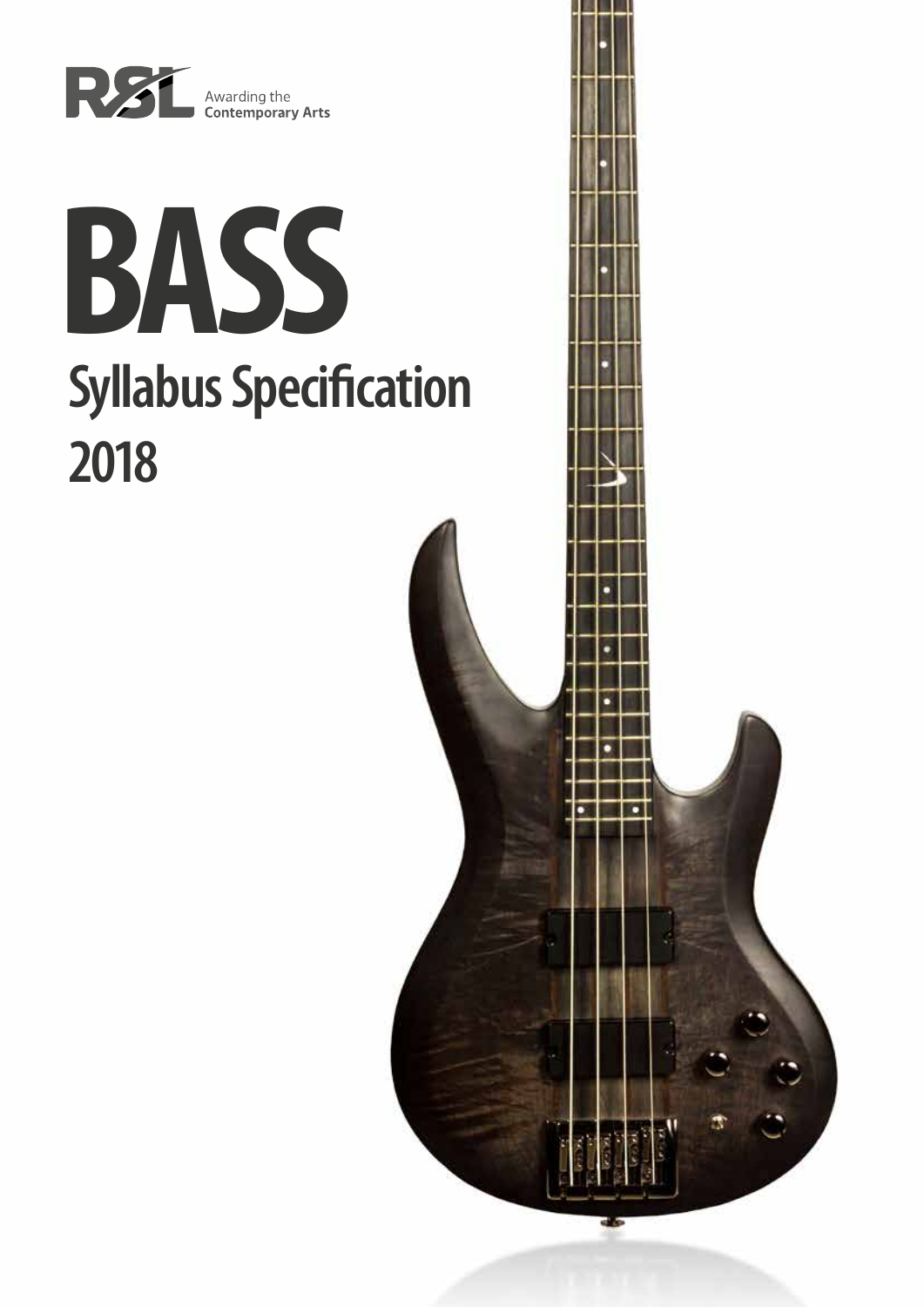

# **BASS** Syllabus Specification

SEPTEMBER 2018

**Revised:** November 2020 (see final page for revision notes)

Rockschool | Performance Arts Awards | Vocational Qualifications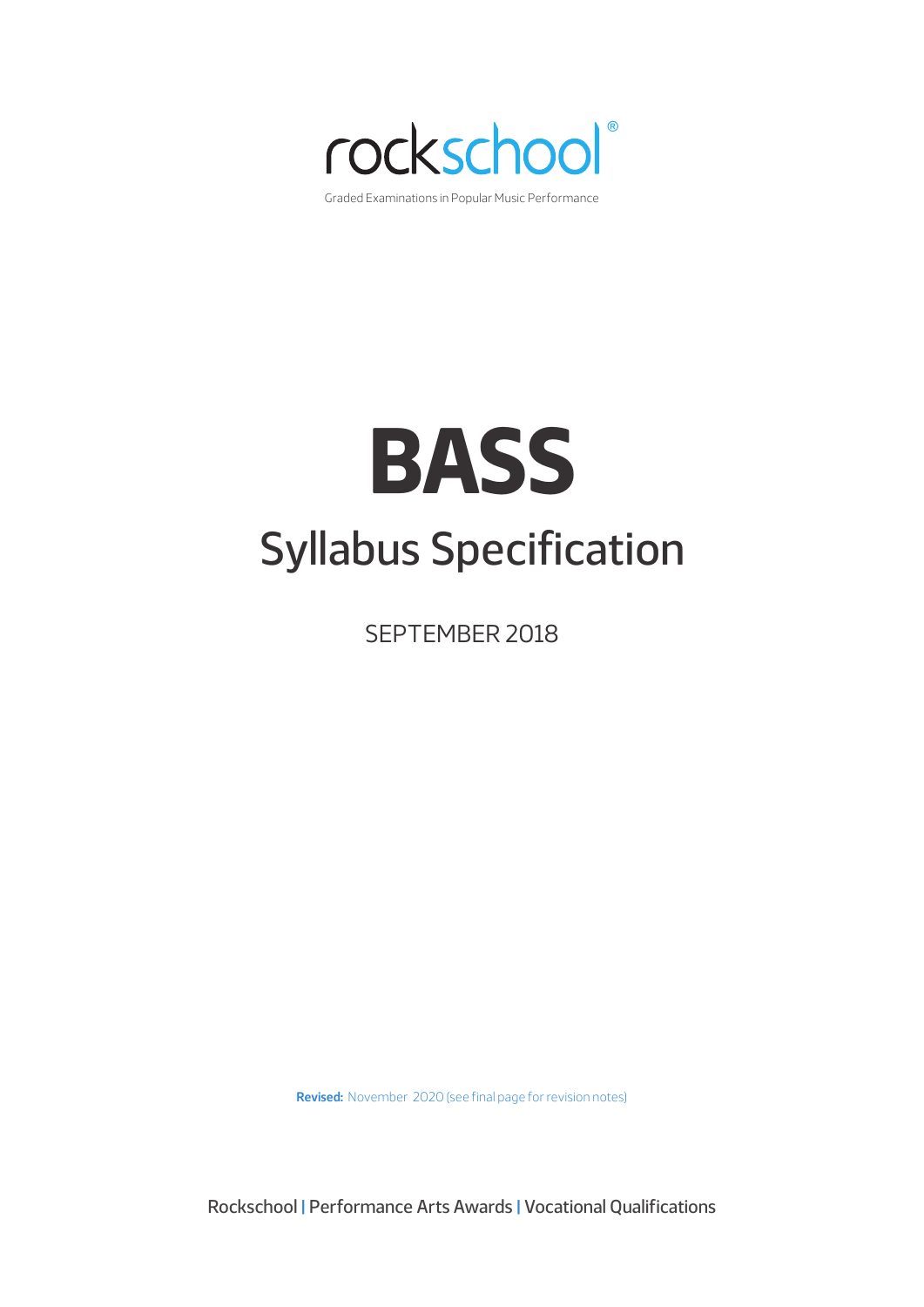

# **Acknowledgements**

## Academic Team (2018)

# **Director Of Academic**

Tim Bennett-Hart

**Syllabus Specification Revision, Design and Update 2018** Jono Harrison

## **Syllabus Specification Design & Typesetting**

Simon Troup

#### **Syllabus Proofing & Amendments** Jono Harrison, Sarah Perryman, Daniel Latham, Hannah Blabey, Tim Bennett-Hart, Sharon Kelly

**Syllabus Manager** Jono Harrison

**Academic Coordinator** Calum Harrison

## **Publishing Executive**

Sharon Kelly

#### **Executive Producers**

Norton York John Simpson

#### **Contact**

RSL Harlequin House Ground Floor 7 High Street Teddington Middlesex TW11 8EE

#### www.rslawards.com

**Telephone:** +44 (0)345 460 4747 **Email:** info@rslawards.com

**Revised:** 5 May 2020 (see final page for revision notes)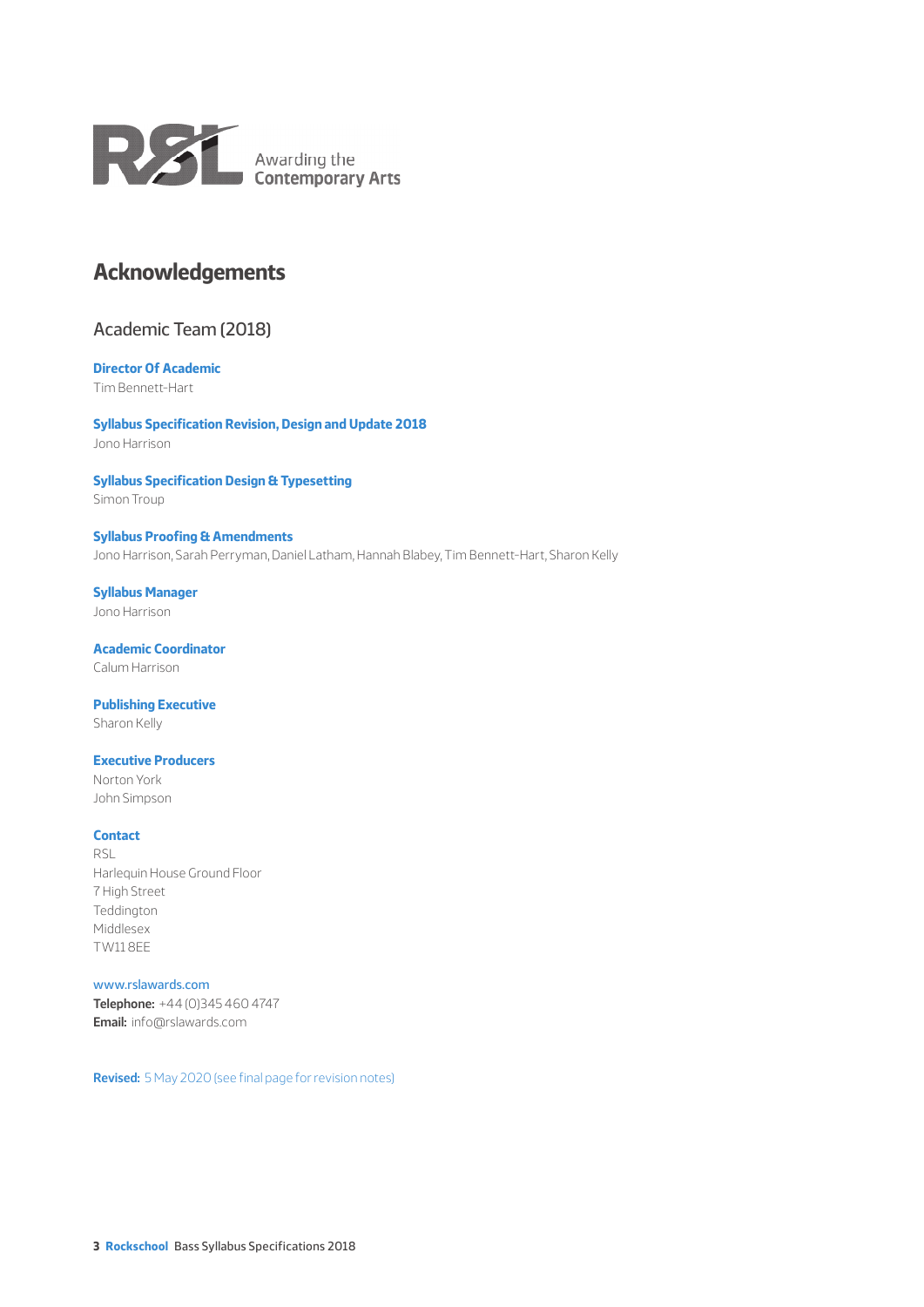

# **Acknowledgements (continued)**

## Development Team (2018)

#### **Syllabus Designer**

Nik Preston

**Producer**

Nik Preston

#### **Syllabus Consultants**

Paul Elliott, Pete Riley (Drums) Diego Kovadloff, Joe Hubbard, Joel McIver (Bass) Andy G Jones, James Betteridge (Guitar)

#### **Syllabus Advisor and Project Management**

Sharon Kelly

## **Proof reading**

Sharon Kelly, Jono Harrison, Nik Preston (and all arrangers/performers)

#### **Arrangers**

**Guitar:** James Betteridge, Andy G Jones, Mike Goodman, Viv Lock **Bass:** Diego Kovadloff, Andy Robertson, Joe Hubbard **Drums:** Paul Elliott, Stu Roberts, Pete Riley **Rockschool Classics Guitar 6–8 compendium:** James Betteridge **Rockschool Classics Drums 6–8 compendium:** Pete Riley

#### **Publishing**

Fact files by Diego Kovadloff Covers designed by Phil Millard (Rather Nice design) Music engraving, internal design, layout and editing by Simon Troup & Jennie Troup (Digital Music Art)

## **Printing**

Printed and bound in the United Kingdom by Caligraving Ltd.

## **Musicians (2018 Repertoire)**

**Bass Guitar:** Nik Preston, Joe Hubbard, Stuart Clayton, Andy Robertson, John Ilsley (Dire Straits) **Guitar:** Andy G Jones, James Betteridge, Mike Goodman, David Rhodes (Peter Gabriel) **Drums:** Paul Elliott, Pete Riley, Peter Huntington, Stu Roberts, Billy Cobham (Miles Davis, Mahavishnu Orchestra) **Vocals:** Kim Chandler, Samuel Jack **Keyboards:** Jono Harrison, Hannah V (Red Baron Grade 8 Drums), Andy Robertson **Horns:** Tom Walsh (tpt), Martin Williams (all saxes), Andy Wood (trmb).

#### **Endorsements**

**Nik Preston:** Overwater basses, Positive Grid amps. **Paul Elliott:** Liberty drums, Istanbul Mehmet cymbals, Regal Tip drumsticks, Remo heads, ACS custom ear plugs, Protection Racket cases. **Stu Roberts:** Paiste cymbals, Regal Tip drumsticks, Yamaha drums, Protection Racket cases

#### **Recording and Audio Engineering**

**Recording engineers:** Oli Jacobs, Scott Barnett, Patrick Phillips **Mixing engineer:** Samuel Vasanth **Mastering engineer:** Samuel Vasanth **Audio production:** Nik Preston **Audio management:** Ash Preston, Samuel Vasanth **Recording studios:** Real World Studios, The Premises, The John Ilsley studio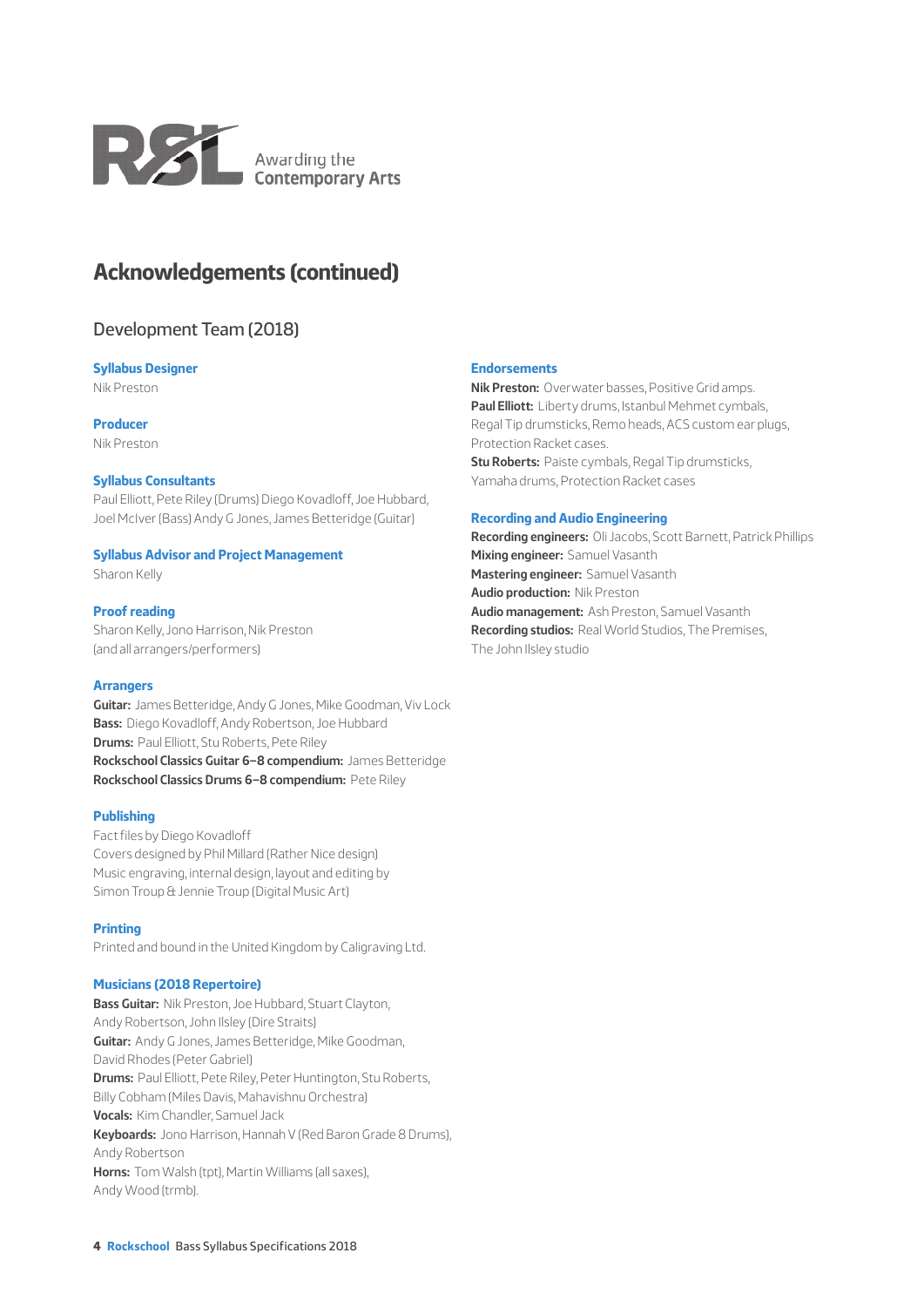

# **Acknowledgements (continued)**

## Development Team (2012)

#### **Publishing**

Fact Files written by Joe Bennett, Charlie Griffiths, Stephen Lawson, Simon Pitt, Stuart Ryan and James Uings Walkthroughs written by James Uings Music engraving and book layout by Simon Troup and Jennie Troup of Digital Music Art Proof reading and copy editing by Chris Bird, Claire Davies, Stephen Lawson, Simon Pitt and James Uings Publishing administration by Caroline Uings Additional drum proof reading by Miguel Andrews

#### **Instrumental Specialists**

James Uings (Guitar) Stuart Clayton (Bass) Noam Lederman (Drums)

#### **Special Thanks**

Brad Fuller and Georg Voros

#### **Musicians (2012 Repertoire)**

Andy Crompton, Camilo Tirado, Carl Sterling, Charlie Griffiths, Chris Webster, Dave Marks, DJ Harry Love, Felipe Karam, Fergus Gerrand, Henry Thomas, Jake Painter, James Arben, James Uings, Jason Bowld, Joe Bennett, Jon Musgrave, Kishon Khan, Kit Morgan, Larry Carlton, Neel Dhorajiwala, Nir Z, Noam Lederman, Norton York, Richard Pardy, Ross Stanley, Simon Troup, Steve Walker, Stuart Clayton, Stuart Ryan

#### **Musicians (Classics 2012 Repertoire)**

Arthur Dick, Brett Mason, Brett Morgan, Charlie Griffiths, Chris Baron, Dave Cottrell, Ian Thomas, Jason Bowld, Jonas Persson, Noam Lederman, Paul Honey, Paul Townsend, Steve Allsworth, Stuart Clayton, The Fullfat Horns, Tom Farncombe, Tom Fleming

#### **Endorsements**

Noam Lederman: Mapex Drums, PAISTE cymbals, Vic Firth Sticks.

#### **Recording and Audio Engineering (2012 Repertoire)**

Recorded at Fisher Lane Studios Produced and engineered by Nick Davis Assistant engineer and Pro Tools operator Mark Binge Mixed and mastered at Langlei Studios Mixing and additional editing by Duncan Jordan Supporting Tests recorded by Duncan Jordan and Kit Morgan Mastered by Duncan Jordan Executive producers: James Uings, Jeremy Ward and Noam Lederman

#### **Recording and Audio Engineering (Classics 2012 Repertoire)**

Produced by Tom Farncombe (Hal Leonard) Engineered, mixed and mastered by Jonas Persson (Hal Leonard) Mastering and additional mixing by Duncan Jordan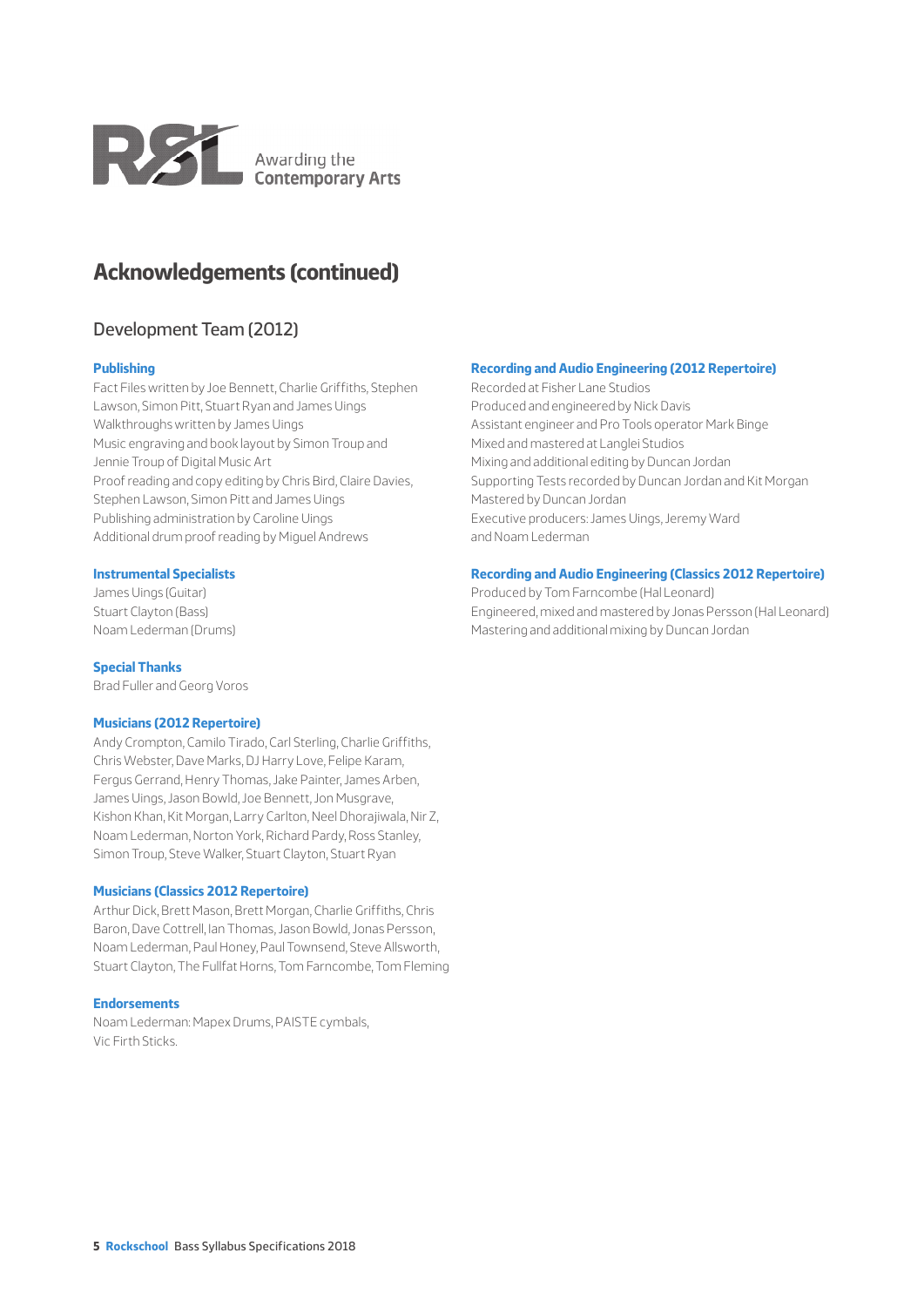# **Contents**

## ................... Acknowledgements

**Contents** 

# .................. **PREFACE**

................... **Foreword**

## ................... **Introduction**

- ................... The Value Of RSL Qualifications
- RSL & UCAS
- ................... Period Of Operation
- ................... Examinations

## ............... **Overview**

- ............... Unit Overview Graded Examinations in Popular Music Performance
- ................. Assessment Overview

## ................ **Qualification Summary**

- ................ Aims & Broad Objectives
- ................ Progression
- ................ Qualification Structure
- ................ Entry Requirements

## ................ **Assessment Information**

- ................ Assessment Methodology
- ................ Assessment Timings
- ................ Marking Schemes
- ................ Examination Structure
- ................ General Notes
- ................ Expectations of Knowledge, Skills and Understanding
- ................ Quality Assurance

## ................ **Candidate Access and Registration**

- ................ Access and Registration
- ................ Recommended Prior Learning

## ................ **Further Information & Contact**

- ................ Guidance on Free Choice Pieces
- ................ Complaints & Appeals
- ................ Equal Opportunities
- ................ Contacts for Help & Support

# ............. **GRADING CRITERIA & DEFINITIONS**

- ................ Graded Examinations
- ................ Performance Certificates
- 22 Definitions

# ............. **UNIT SPECIFICATIONS**

- ............... Premiere 27 Debut Grade 1 ............... Grade 2 ............... Grade 3 Grade 4 ............... Grade 5 ............... Grade 6 ............... Grade 7 .............. Grade 8
- ............... **Revision History**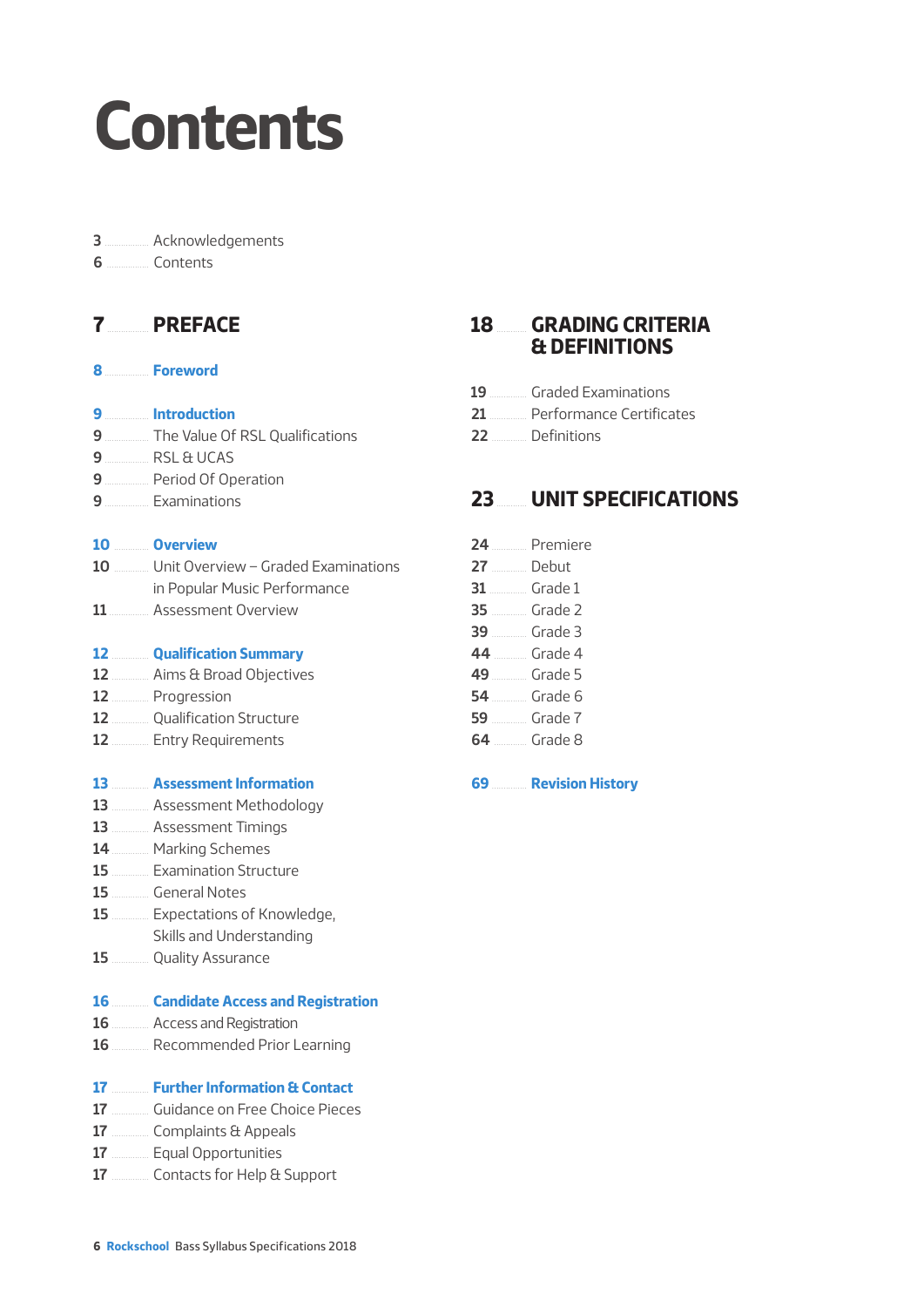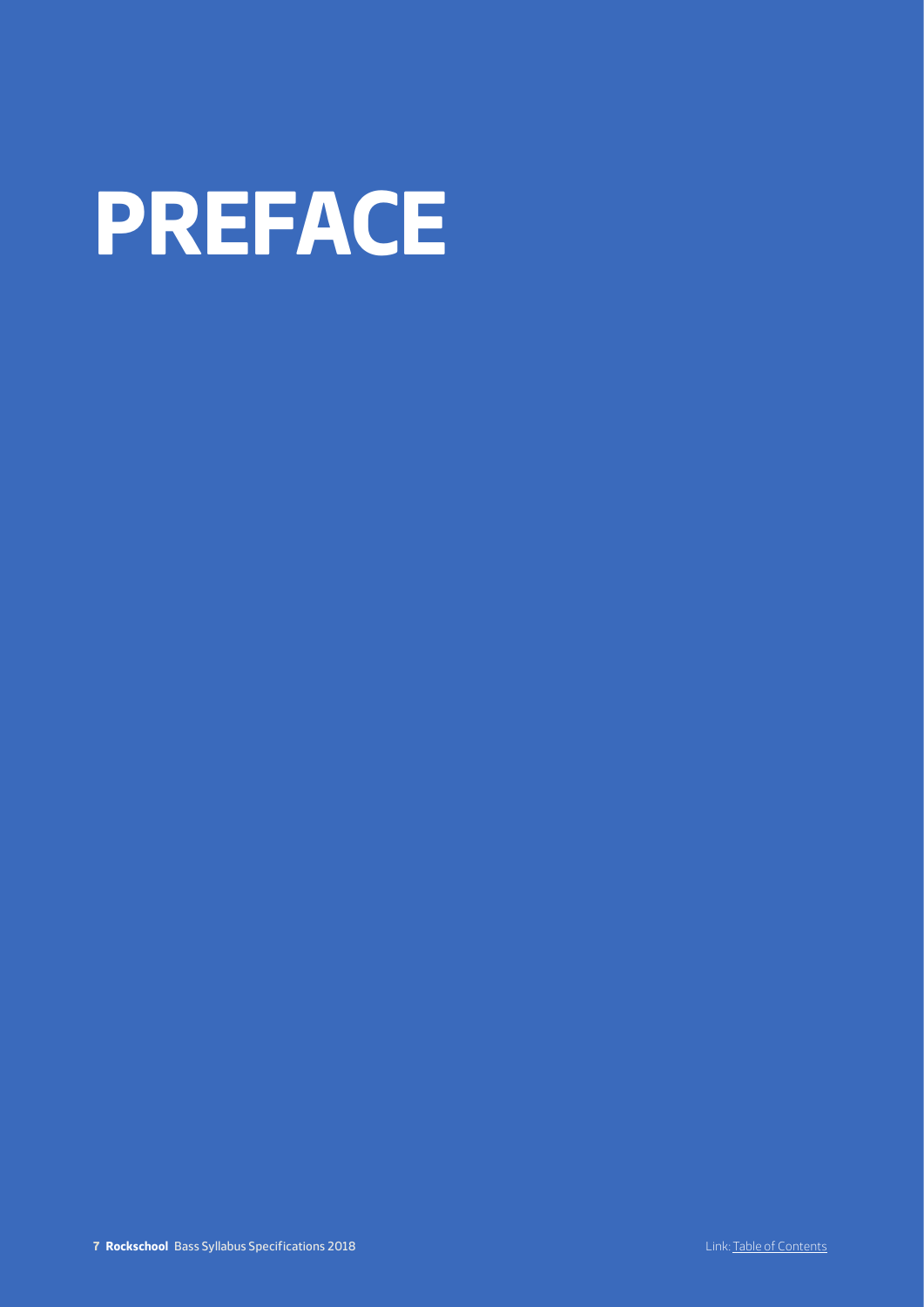# **FOREWORD**

Rockschool's Bass Syllabus 2018 has been designed to build upon the ever-popular 2012 qualification, expanding upon the original compositions with arrangements of six new 'hit tunes' at each grade. This has resulted in an even broader scope for learners at all levels to engage with repertoire which has been rigorously benchmarked against academic and industry standards. Furthermore, students can gauge their progress via commensurate levels of technical exercises, prepared and unseen skills tests and questions relating to their studies at each grade.

This specification guide serves three purposes:

- $\blacksquare$  To provide regulatory information surrounding the qualification
- $\blacksquare$  To provide an overview of examination structure and content
- $\blacksquare$  To provide content and assessment specification relevant to each graded examination

Rockschool's graded exams continue to provide a progressive mastery approach to music and an enjoyable experience for all learners.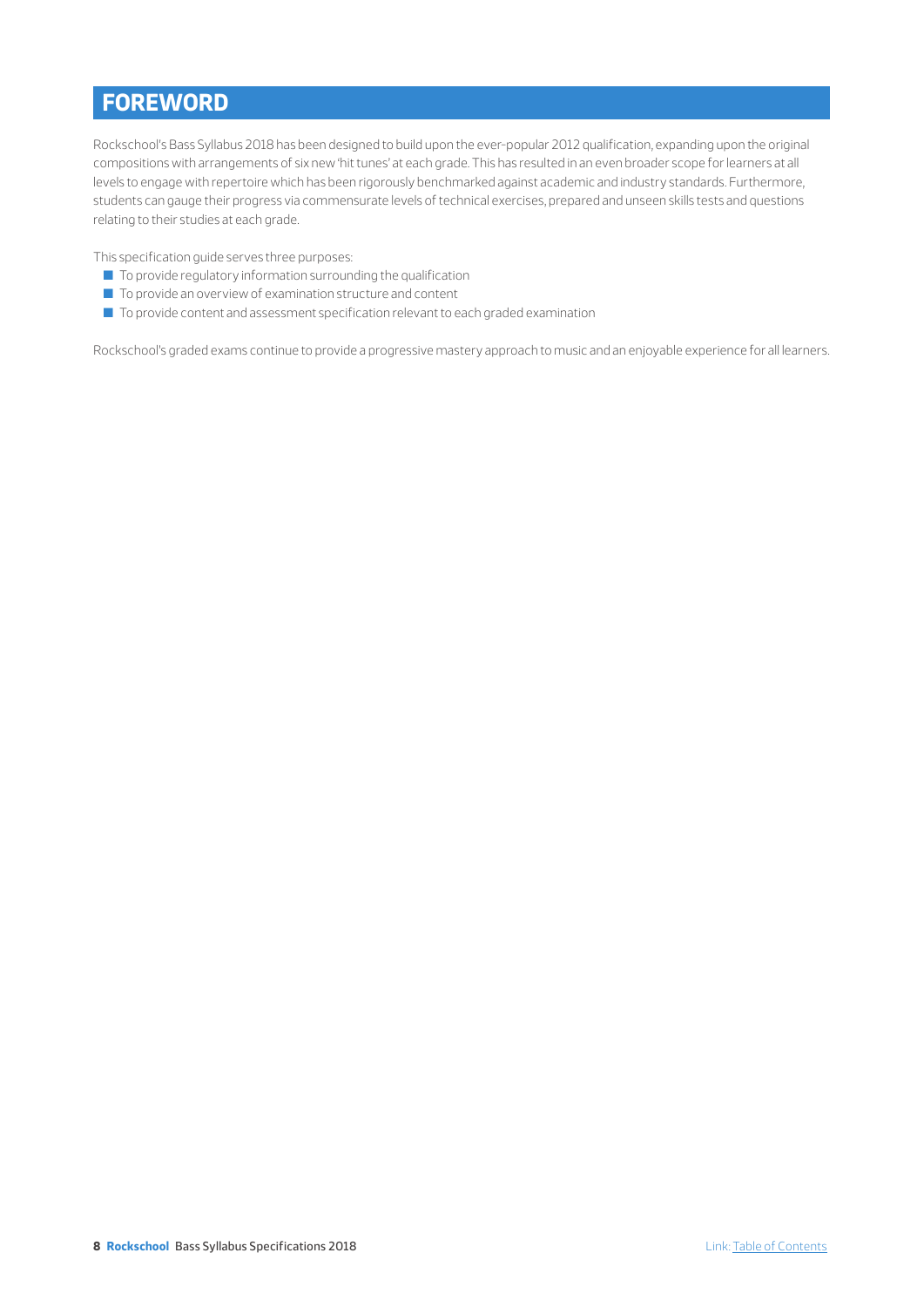# **INTRODUCTION**

Welcome to the Rockschool 2018–2024 syllabus for Bass. This syllabus guide is designed to give teachers, learners and candidates practical information on the graded examinations run by Rockschool.

The Rockschool website www.rslawards.com has detailed information on all aspects of our examinations, including examination regulations, detailed marking schemes and assessment criteria as well as notated and audio examples to help you prepare for the examination.

This Syllabus Guide covers the following examinations:

- Graded Examinations Debut Grade 8
- Performance Certificates Debut Grade 8

## **The Value Of RSL Qualifications**

RSL advocates an open access approach to qualifications, providing a range of syllabi, designed to accommodate a wide variety of candidates of different ages, experience and levels of achievement. RSL qualifications are regulated in England and Northern Ireland by the Office of Qualifications and Examinations Regulation (Ofqual), in Wales by Qualifications Wales and accredited in Scotland by the Scottish Qualifications Authority. RSL is committed to maintaining and improving its reputation for excellence by providing high quality education and training through its syllabi, examinations, music and resources.

# **RSL & UCAS**

For students applying for work or University, many potential employers see graded music exams in a very positive way. Recognised qualifications demonstrate an ability to dedicate commitment to extra-curricular activities, providing evidence of versatility which many students find beneficial within UCAS (Universities & Colleges Admissions Service) applications and for University entrance interviews.

Our qualifications at Level 3 (Grades 6–8) carry allocated points on the UCAS tariff. For full details relating to the allocation of UCAS points please see: www.rslawards.com/about-us/ucas-points

# **Period Of Operation**

This syllabus specification covers Bass Grade Examinations and Performance Certificates from September 2018.

## **Examinations**

Rockschool offers **two types of graded music examination: Graded Examination & Performance Certificate**. *Please note:* Premiere exams are only available as a performance certificate.

#### **GRADE EXAMINATIONS**

Grade Examinations are available from Debut – Grade 8 and consist of the following elements:

| <b>PREPARED WORK</b>                                                          | <b>UNPREPARED WORK</b>                                                                                                                                                                         |
|-------------------------------------------------------------------------------|------------------------------------------------------------------------------------------------------------------------------------------------------------------------------------------------|
| 3 Performance Pieces: Debut - Grade 8<br>Technical Exercises: Debut - Grade 8 | Sight Reading: Debut - Grade 5 or Improvisation & Interpretation: Grades 1-5<br>Quick Study Piece: Grades 6-8<br>Ear Tests: Debut - Grade 8<br>General Musicianship Questions: Debut - Grade 8 |

#### **PERFORMANCE CERTIFICATES**

Performance Certificates are available from Premiere – Grade 8 and consist of the following:

#### **PREPARED WORK**

5 Performance Pieces: Premiere – Grade 8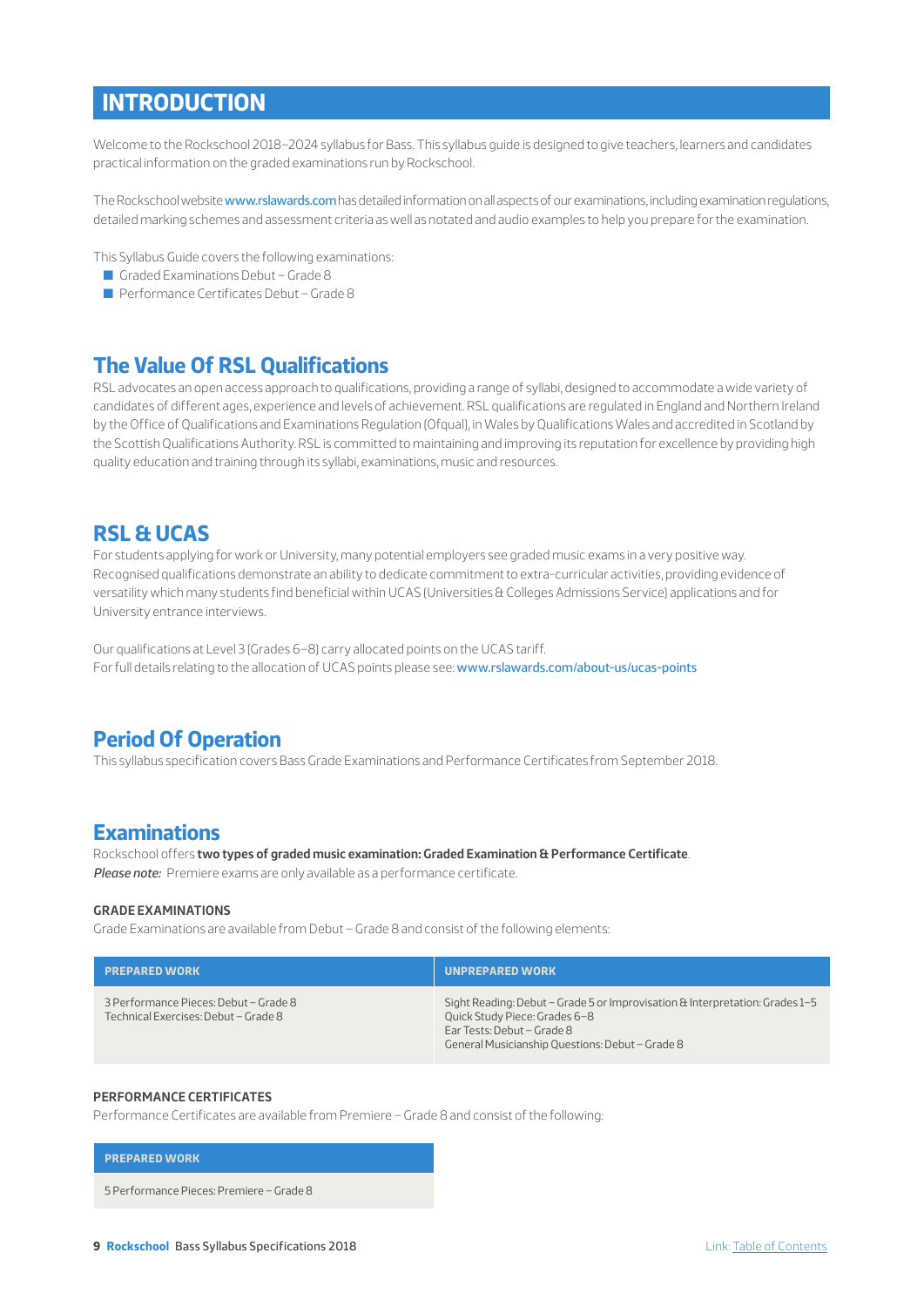# **OVERVIEW**

# **Unit Overview – Graded Examinations in Popular Music Performance**

| <b>QUALIFICATION TITLE</b>                                                        | QAN        | <b>TOTAL NO.</b><br>OF UNITS | <b>GUIDED</b><br><b>LEARNING</b><br><b>HOURS</b> | <b>CREDIT</b>  | <b>TOTAL</b><br><b>QUALIFICATION</b><br><b>TIME</b> |
|-----------------------------------------------------------------------------------|------------|------------------------------|--------------------------------------------------|----------------|-----------------------------------------------------|
| RSL Entry Level<br>Award in Popular Music Performance<br>[Entry 2]                | 601/3895/6 | $\mathbf{1}$                 | $\overline{4}$                                   | $\circ$        | 20                                                  |
| RSL Entry level Award in Graded Examina-<br>tion in Music Performance (Entry 3)   | 501/0370/2 | $\mathbf{1}$                 | 8                                                | $\overline{4}$ | 40                                                  |
| RSL Level 1 Award in Graded Examination in<br>Music Performance - Grade 1         | 501/0391/X | $\mathbf{1}$                 | 12                                               | 6              | 60                                                  |
| RSL Level 1 Award in Graded Examination in<br>Music Performance - Grade 2         | 501/0646/6 | $\mathbf{1}$                 | 18                                               | 9              | 90                                                  |
| RSL Level 1 Award in Graded Examination in<br>Music Performance - Grade 3         | 501/0647/8 | $\mathbf{1}$                 | 18                                               | 12             | 120                                                 |
| RSL Level 2 Certificate in Graded Examina-<br>tion in Music Performance - Grade 4 | 603/4151/8 | $\mathbf{1}$                 | 24                                               | 15             | 150                                                 |
| RSL Level 2 Certificate in Graded Examina-<br>tion in Music Performance - Grade 5 | 603/4152/X | $\mathbf{1}$                 | 24                                               | 18             | 180                                                 |
| RSL Level 3 Certificate in Graded Examina-<br>tion in Music Performance - Grade 6 | 603/4142/7 | $\mathbf{1}$                 | 36                                               | 22             | 220                                                 |
| RSL Level 3 Certificate in Graded Examina-<br>tion in Music Performance - Grade 7 | 603/4143/9 | 1                            | 48                                               | 27             | 270                                                 |
| RSL Level 3 Certificate in Graded Examina-<br>tion in Music Performance - Grade 8 | 603/4144/0 | $\mathbf{1}$                 | 54                                               | 32             | 320                                                 |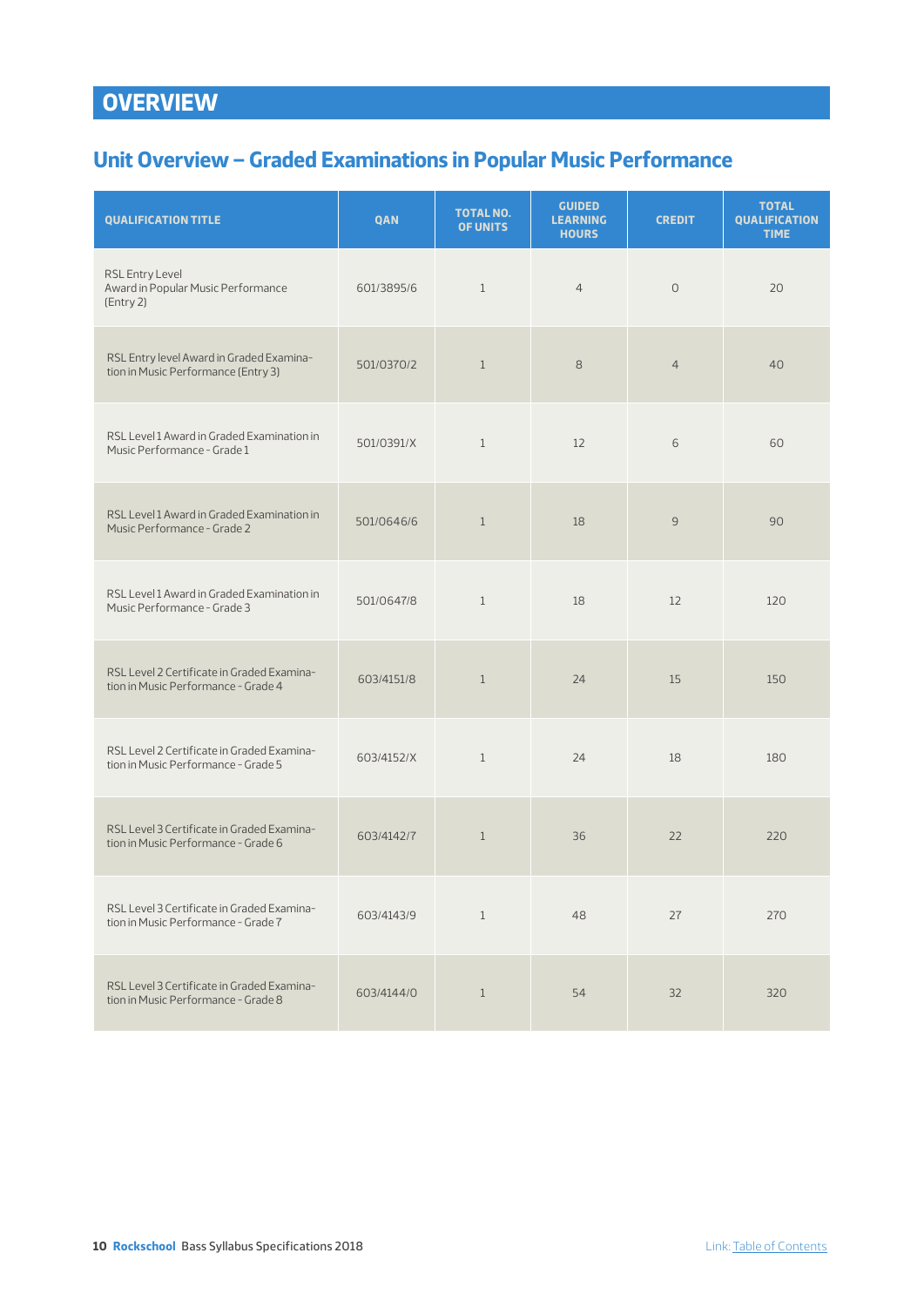# **Assessment Overview**

| <b>ASSESSMENT</b>        |                                                                                                                                                                                                                                    |
|--------------------------|------------------------------------------------------------------------------------------------------------------------------------------------------------------------------------------------------------------------------------|
| Form of Assessment       | All assessments are carried out by external examiners. Candidates are required to carry out a combina-<br>tion of practical tasks and underpinning theoretical assessment.                                                         |
| Unit Format              | Unit specifications contain the title, unit code, credit level, credit value, learning outcomes, assessment<br>criteria, grade descriptor, and types of evidence required for the unit.                                            |
| Bands of Attainment      | There are four bands of attainment (distinction, merit, pass and unclassified) for the qualification as<br>a whole.                                                                                                                |
| <b>Quality Assurance</b> | Quality Assurance ensures that all assessments are carried out to the same standard by objective<br>sampling and re-assessment of candidates' work. A team of external examiners is appointed, trained<br>and standardised by RSL. |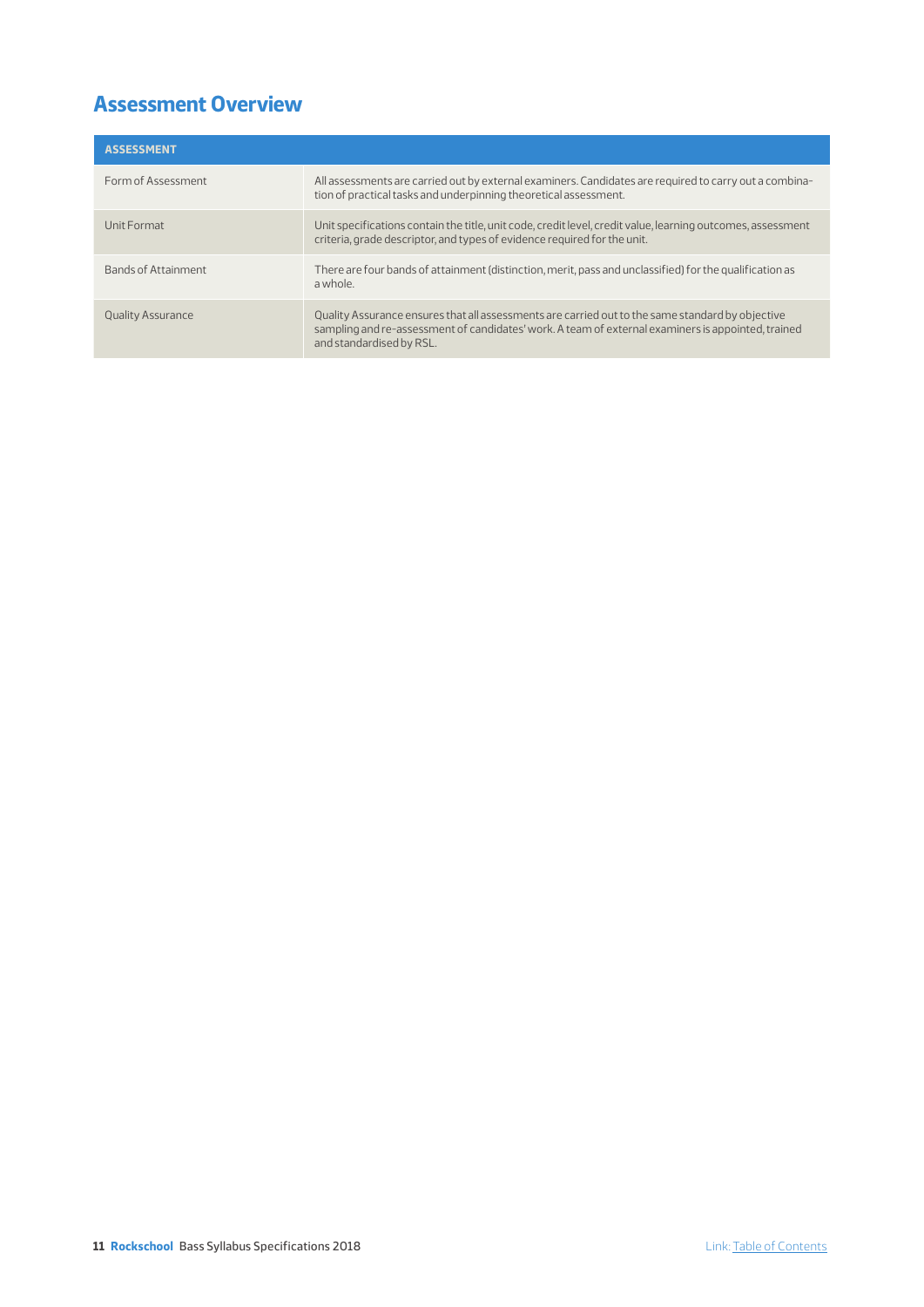# **QUALIFICATION SUMMARY**

# **Aims & Broad Objectives**

The aim of popular music performance qualifications is to provide a flexible, progressive mastery approach to the knowledge, skills and understanding required for popular music performance.

RSL's graded qualifications motivate and encourage candidates of all ages and levels through a system of progressive mastery, enabling candidates to develop and enhance skills, knowledge and understanding in a safe and consistent way. The qualifications are beneficial for candidates wishing to progress at their own pace through smaller steps of achievement.

These qualifications are suitable for candidates in the Under 16, 16+, 16–18, 19+ age groups.

# **Progression**

Graded qualifications provide a flexible progression route for candidates. They are a positive means of determining progress and enable candidates to learn the necessary techniques to gain entry to FE and HE courses. Graded qualifications operate according to a well-established methodology of 'progressive mastery'. They allow candidates to be tested in discrete stages in the development of a wide range of skills. They tend to be more rigorous than other types of exams and for that reason industry is confident that achievement at the highest level gained by candidates of graded qualifications will have the skills necessary to work in other areas of the business.

# **Qualification Structure**

A graded qualification consists of a range of both practical and knowledge-based elements which are based on detailed requirements outlined in the relevant syllabus. Therefore, requirements for each grade will be set out in detail in the Unit Specifications below (page 17 and onwards) and the learning outcomes and assessment criteria for each unit will require knowledge, skills and understanding of these syllabus requirements to be demonstrated at the grade entered.

# **Entry Requirements**

There are no entry requirements for these qualifications. However, candidates should be aware that the content at the higher grades will require a level of knowledge and understanding covered in previous qualifications.

For further details on exam dates and fees and to apply for your music performance grades please visit the RSL website at www.rslawards.com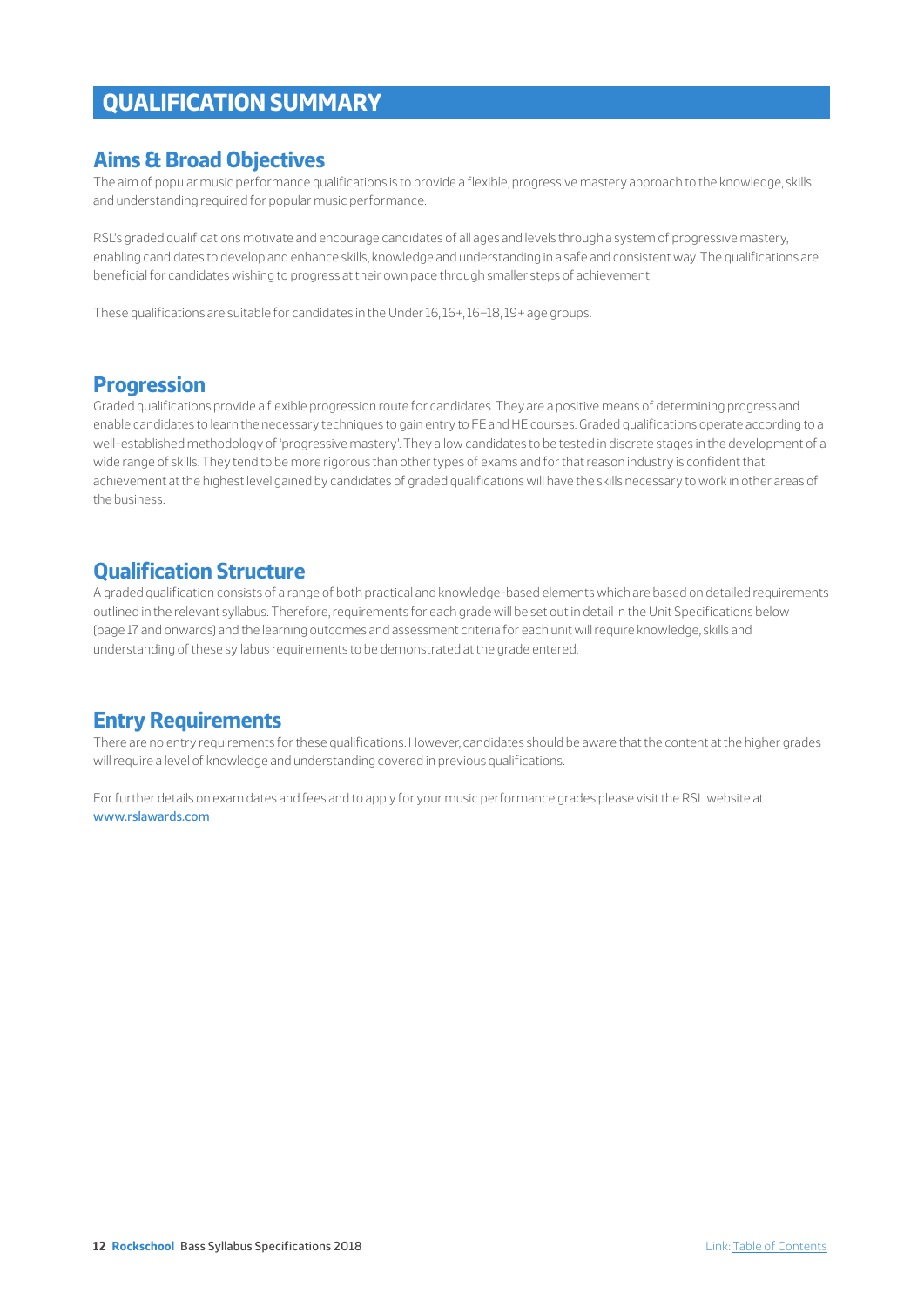# **ASSESSMENT INFORMATION**

# **Assessment Methodology**

The graded examinations in Popular Music Performance are assessed via an examination. The examination is divided into the following sections:

#### Technical tests covering knowledge of:

- Scales
- **Arpeggios**
- Chords
- Stylistic Studies (Level 3 only)

### Performance Pieces

■ Three Performance pieces (two pieces can be 'Free Choice Pieces')

### Unseen Tests

- Sight Reading or Improvisation & Interpretation
- Quick Study Piece (Level 3 only)
- **General Musicianship Questions**

# **Assessment Timings**

Examination timings for the graded examinations in Popular Music Performance are as follows:

#### **GRADE EXAMS**

- Debut: 15 minutes
- Grade 1: 20 minutes
- Grade 2: 20 minutes
- Grade 3: 23 minutes
- Grade 4: 25 minutes
- Grade 5: 25 minutes
- Grade 6: 30 minutes
- Grade 7: 30 minutes
- Grade 8: 30 minutes

## **PERFORMANCE CERTIFICATES**

|            | Premiere: 10 minutes  |
|------------|-----------------------|
| ■ Debut:   | 12 minutes            |
|            | Grade 1: 15 minutes   |
|            | Grade 2: $15$ minutes |
| ■ Grade 3: | 18 minutes            |
| ■ Grade 4: | 20 minutes            |
|            | Grade 5: 20 minutes   |
|            | Grade 6: 23 minutes   |
|            | Grade 7: 23 minutes   |
|            | Grade 8: 26 minutes   |
|            |                       |

All assessment of these qualifications is external and is undertaken by RSL Examiners.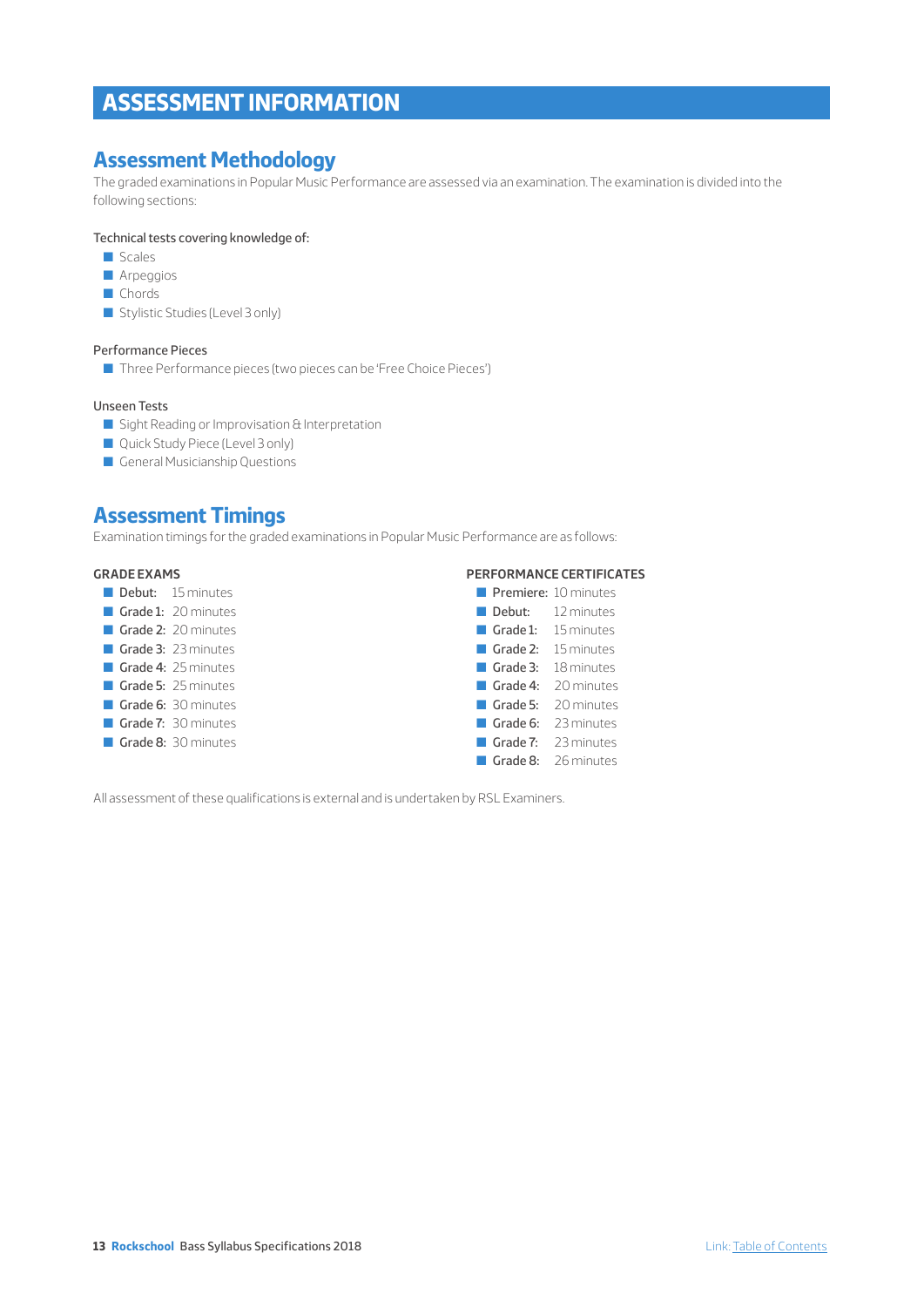# **Marking Schemes**

| <b>GRADE EXAMS: DEBUT - GRADE 5</b>                          |                     |                     |                    |  |  |
|--------------------------------------------------------------|---------------------|---------------------|--------------------|--|--|
| <b>ELEMENT</b>                                               | <b>PASS</b>         | <b>MERIT</b>        | <b>DISTINCTION</b> |  |  |
| Performance Piece 1                                          | 12-14 out of 20     | 15-17 out of 20     | $18+$ out of 20    |  |  |
| Performance Piece 2                                          | $12 - 14$ out of 20 | 15-17 out of 20     | $18+$ out of 20    |  |  |
| Performance Piece 3                                          | 12-14 out of 20     | 15-17 out of 20     | $18+$ out of 20    |  |  |
| <b>Technical Exercises</b>                                   | 9-10 out of 15      | 11-12 out of 15     | $13+$ out of $15$  |  |  |
| Sight Reading<br><b>or</b><br>Improvisation & Interpretation | 6 out of 10         | $7 - 8$ out of $10$ | $9+$ out of $10$   |  |  |
| Ear Tests                                                    | 6 out of 10         | 7-8 out of 10       | $9+$ out of $10$   |  |  |
| <b>General Musicianship Questions</b>                        | 3 out of 5          | 4 out of 5          | 5 out of 5         |  |  |
| <b>Total Marks</b>                                           | $60%+$              | $74%+$              | $90%+$             |  |  |

| <b>GRADE EXAMS: GRADES 6-8</b>        |                     |                     |                    |  |  |
|---------------------------------------|---------------------|---------------------|--------------------|--|--|
| <b>ELEMENT</b>                        | <b>PASS</b>         | <b>MERIT</b>        | <b>DISTINCTION</b> |  |  |
| Performance Piece 1                   | 12-14 out of 20     | 15-17 out of 20     | $18+$ out of 20    |  |  |
| Performance Piece 2                   | $12 - 14$ out of 20 | 15-17 out of 20     | $18+$ out of 20    |  |  |
| Performance Piece 3                   | $12-14$ out of 20   | 15-17 out of 20     | $18+$ out of 20    |  |  |
| <b>Technical Exercises</b>            | 9-10 out of 15      | 11-12 out of 15     | $13+$ out of $15$  |  |  |
| <b>Quick Study Piece</b>              | 6 out of 10         | $7 - 8$ out of $10$ | $9+$ out of $10$   |  |  |
| Ear Tests                             | $6$ out of $10$     | $7 - 8$ out of $10$ | $9 + out of 10$    |  |  |
| <b>General Musicianship Questions</b> | 3 out of 5          | 4 out of 5          | 5 out of 5         |  |  |
| <b>Total Marks</b>                    | $60%+$              | $74%+$              | $90%+$             |  |  |

| <b>PERFORMANCE CERTIFICATES: PREMIERE TO GRADE 8</b> |                     |                   |                    |  |  |
|------------------------------------------------------|---------------------|-------------------|--------------------|--|--|
| <b>ELEMENT</b>                                       | <b>PASS</b>         | <b>MERIT</b>      | <b>DISTINCTION</b> |  |  |
| Performance Piece 1                                  | $12-14$ out of 20   | $15-17$ out of 20 | $18 +$ out of 20   |  |  |
| Performance Piece 2                                  | $12 - 14$ out of 20 | $15-17$ out of 20 | $18 +$ out of 20   |  |  |
| Performance Piece 3                                  | 12-14 out of 20     | 15-17 out of 20   | $18+$ out of 20    |  |  |
| Performance Piece 4                                  | $12 - 14$ out of 20 | $15-17$ out of 20 | $18+$ out of 20    |  |  |
| Performance Piece 5                                  | 12-14 out of 20     | 15-17 out of 20   | $18+$ out of 20    |  |  |
| <b>Total Marks</b>                                   | $60%+$              | $75%+$            | $90%+$             |  |  |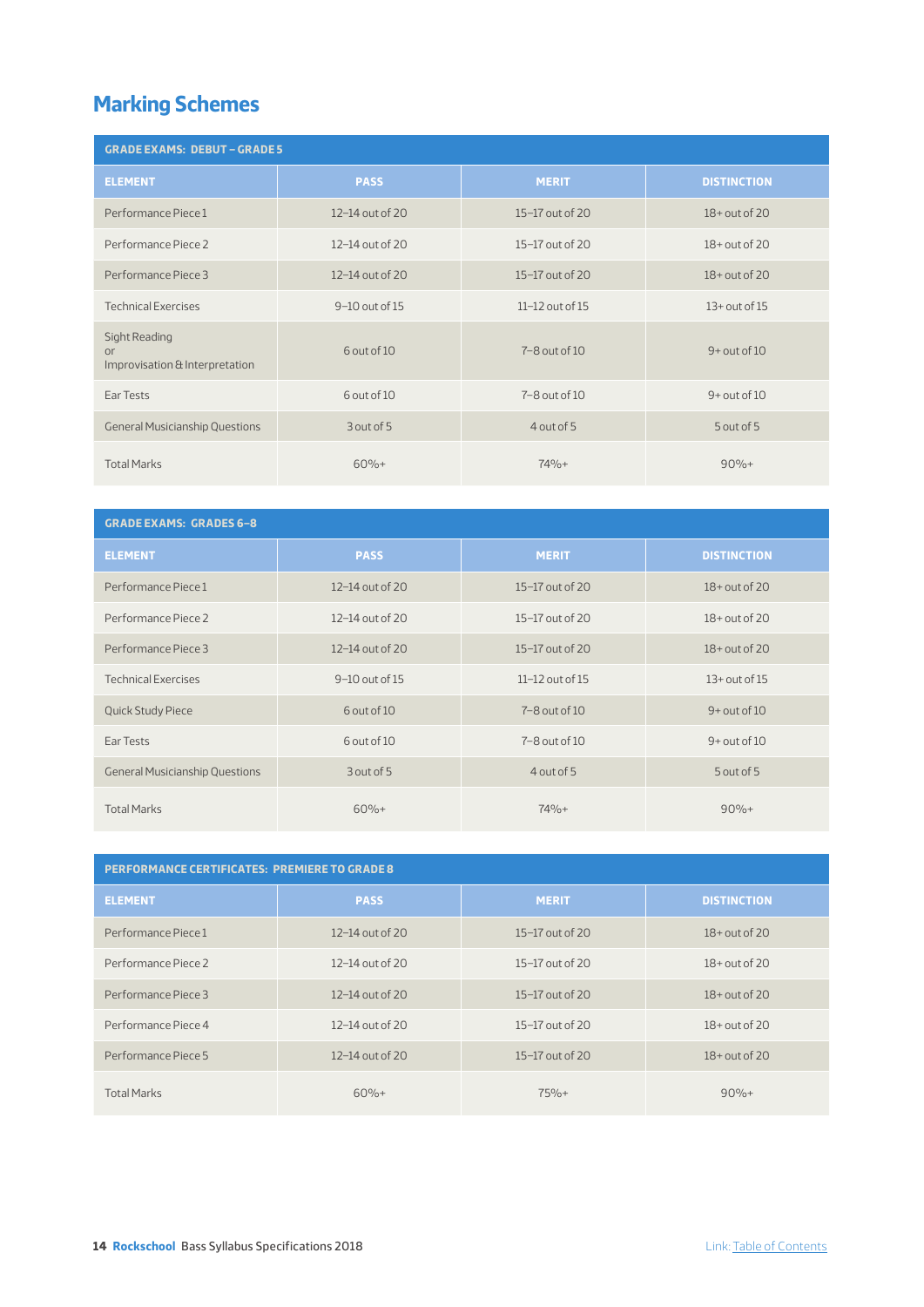# **Examination Structure**

The examination structure for the grade examinations is shown below:

- **1.** Pieces or technical exercises
- **2.** Technical exercises or pieces
- **3.** Sight Reading or Improvisation & Interpretation (Debut Grade 5); Quick Study Piece (Grades 6–8)
- **4.** Ear Tests
- **5.** General Musicianship Questions

# **General Notes**

At the beginning of a Grade Examination, the Examiner will ask the candidate if they wish to begin with Performance Pieces or Technical Exercises. In a Performance Certificate, candidates may present their Performance Pieces in any order of their choice.

Prior to the start of the Performance Pieces, the Examiner will conduct a sound check by asking the candidate to play the first few bars of the first chosen piece. This will set the levels for the exam and will take place alongside the backing track. Once the level has been established, the Examiner will then commence with the first piece in full. Note: the sound check is undertaken for the first Performance Piece only.

Candidates may perform any or all of their pieces from memory. This is not compulsory at any level and no additional marks are given for this. With the exception of certain Technical Exercises where memory requirements apply, it is permitted to use grade books which contain notes made during the course of a candidate's study.

**Note:** It is not permitted to make any notes at any time during the exam.

For General Musicianship Questions, the Examiner may use his or her version of the selected piece as the basis to ask the questions if such notes contained on the candidate's version are deemed sufficiently extensive or might assist the candidate when answering the questions.

The Examiner will not facilitate page turning for candidates. Candidates are allowed to photocopy relevant sheet music as necessary to alleviate page turns but all copied materials must be handed into the Examiner at the end of the examination. All tempo markings are to be observed unless otherwise stated. Each piece is designed carefully to achieve a number of outcomes appropriate for the grade.

# **Expectations of Knowledge, Skills and Understanding**

The graded examination system is one based on the principle of 'progressive mastery': each step in the exam chain demonstrates learning, progression and skills in incremental steps. Successful learning is characterised by a mastery of the fundamentals of the skills demanded in each grade.

Learners will be able to complete a set of practical tasks and be tested on their underpinning knowledge (the complexity and variety of tasks are determined by which qualification is being attempted), which allows them to demonstrate popular music performance knowledge, skills and understanding relevant to the grade. These technical skills set a firm platform for further technical and creative development by the learner.

# **Quality Assurance**

All RSL examinations and graded qualifications are standardised according to the processes and procedures laid down by RSL.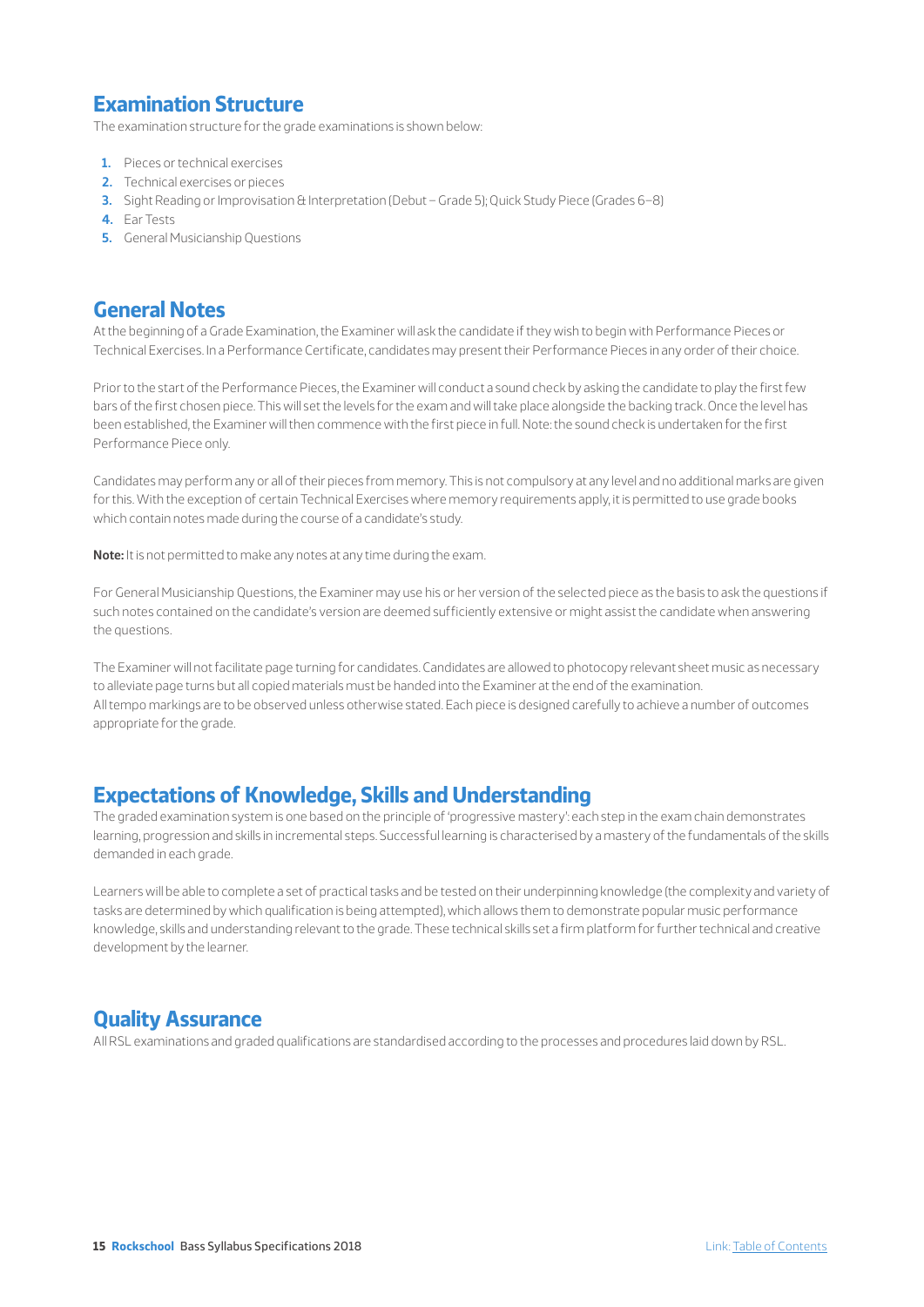# **CANDIDATE ACCESS AND REGISTRATION**

# **Access and Registration**

The qualifications will:

- $\Box$  be available to everyone who is capable of reaching the required standards
- $\blacksquare$  be free from any barriers that restrict access and progression
- $\blacksquare$  offer equal opportunities for all wishing to access the qualifications

At the point of application, RSL will ensure that all candidates are fully informed about the requirements and demands of the qualification.

Candidates may enter online for any of the qualifications at various points in the calendar year in territories throughout the world. Dates will be published on the website at www.rslawards.com

# **Recommended Prior Learning**

Learners are not required to have any prior learning for these qualifications. However, learners should ensure that they are aware of the requirements and expectations of each grade prior to entering for an assessment.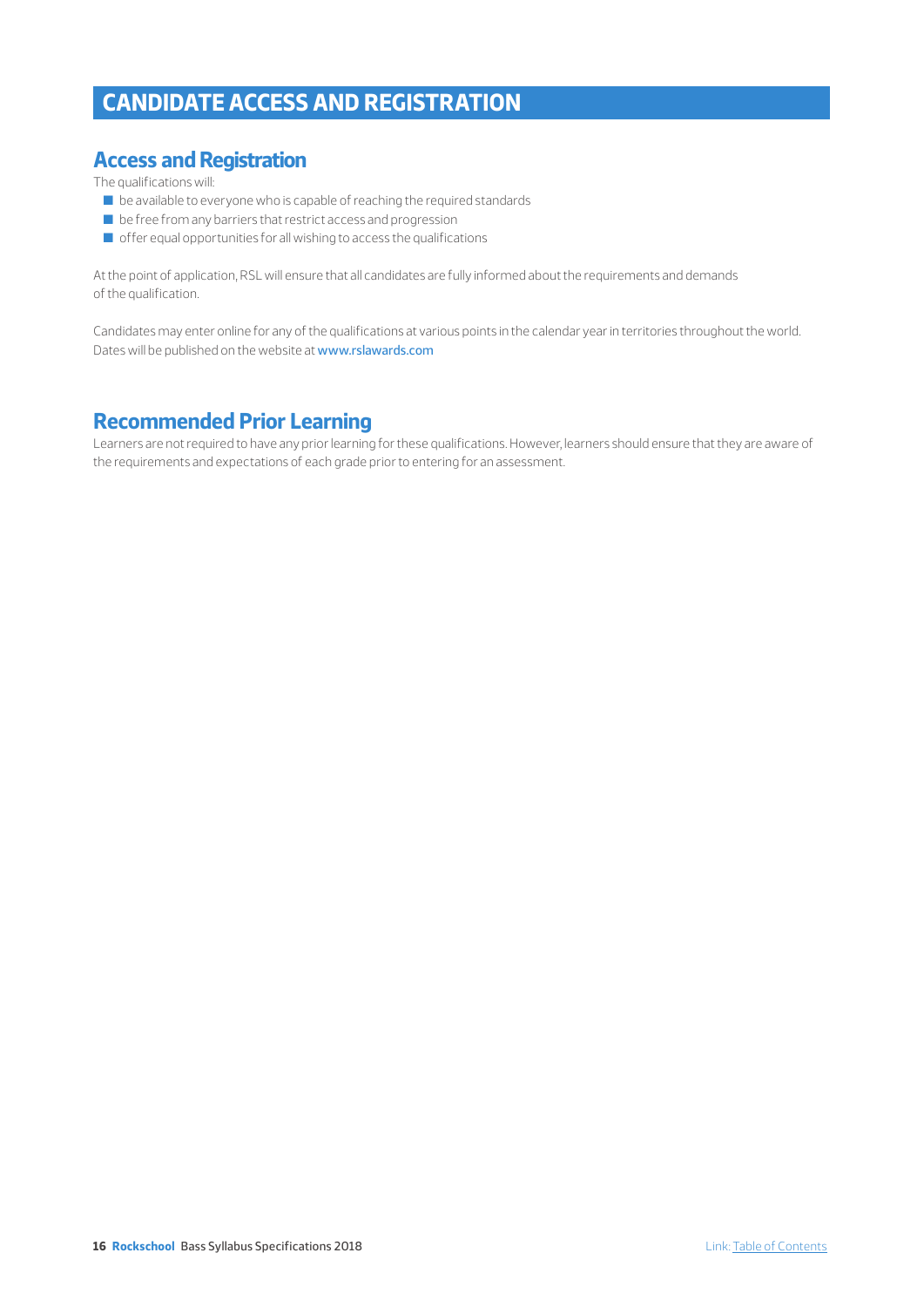# **FURTHER INFORMATION & CONTACT**

## **Guidance on Free Choice Pieces**

For all examinations, candidates are able to play a number of free choice pieces:

- **Grade Examinations: Two free choice pieces** (a minimum of one piece must be from the Bass grade book)
- Q **Performance Certificates:** Three free choice pieces (a minimum of two pieces must be from the Bass grade book). *Please note:* free choice pieces are not available for the Premiere exam.

Free choice pieces must demonstrate a comparable level of technical and musical demand to the pieces given in the set selections in the grade books which can be referred to as an indication of appropriate level.

Free choice pieces must be in a modern popular genre such as:

- $\Box$  Pop
- Rock
- **Q** Jazz
- **Country**
- **Blues**
- $\Box$  Soul
- $\blacksquare$  Reggae
- **D** Film and Musical Theatre

Own compositions are also acceptable. Pieces should be selected carefully to ensure that they provide suitable opportunity for candidates to demonstrate the relevant assessment criteria. Candidates are reminded that if a chosen Free Choice Piece does not meet these requirements this may impact on the level of achievement possible within the examination.

**All pieces must be performed to a backing track (without the examined part on the track) except in cases where a piece has been selected from previous Rockschool syllabi and does not have a backing track or has been specifically arranged by Rockschool as a solo piece.**

# **Complaints & Appeals**

All procedural complaints and appeals, including malpractice and requests for reasonable adjustments/special considerations, can be found on the RSL website www.rslawards.com

# **Equal Opportunities**

RSL's Equal Opportunities policy can be found on the RSL website www.rslawards.com

# **Contacts for Help & Support**

All correspondence should be directed to:

**RSL**

Harlequin House Ground Floor 7 High Street **Teddinaton** Middlesex TW11 8EE

Or info@rslawards.com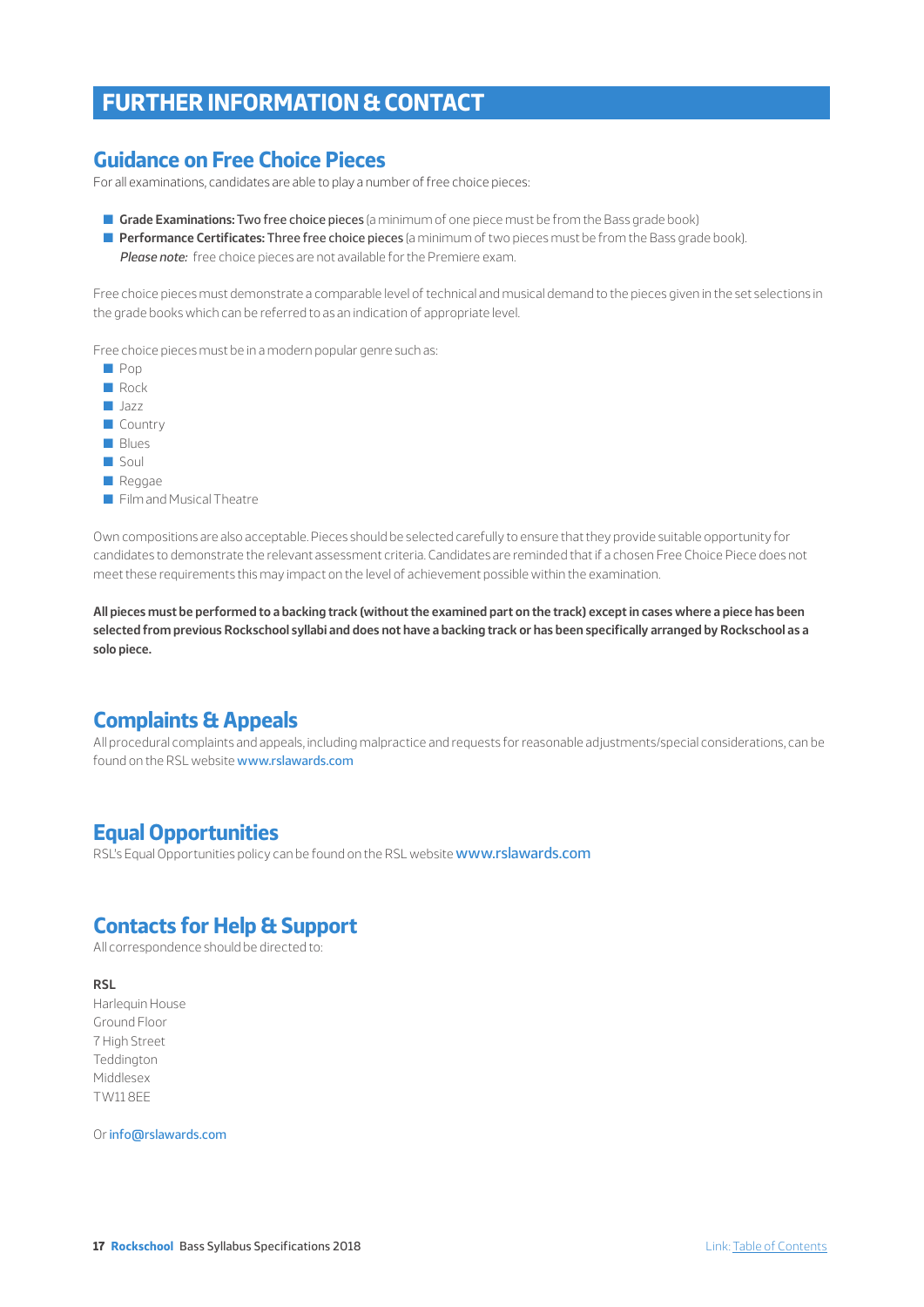# **GRADING CRITERIA & DEFINITIONS**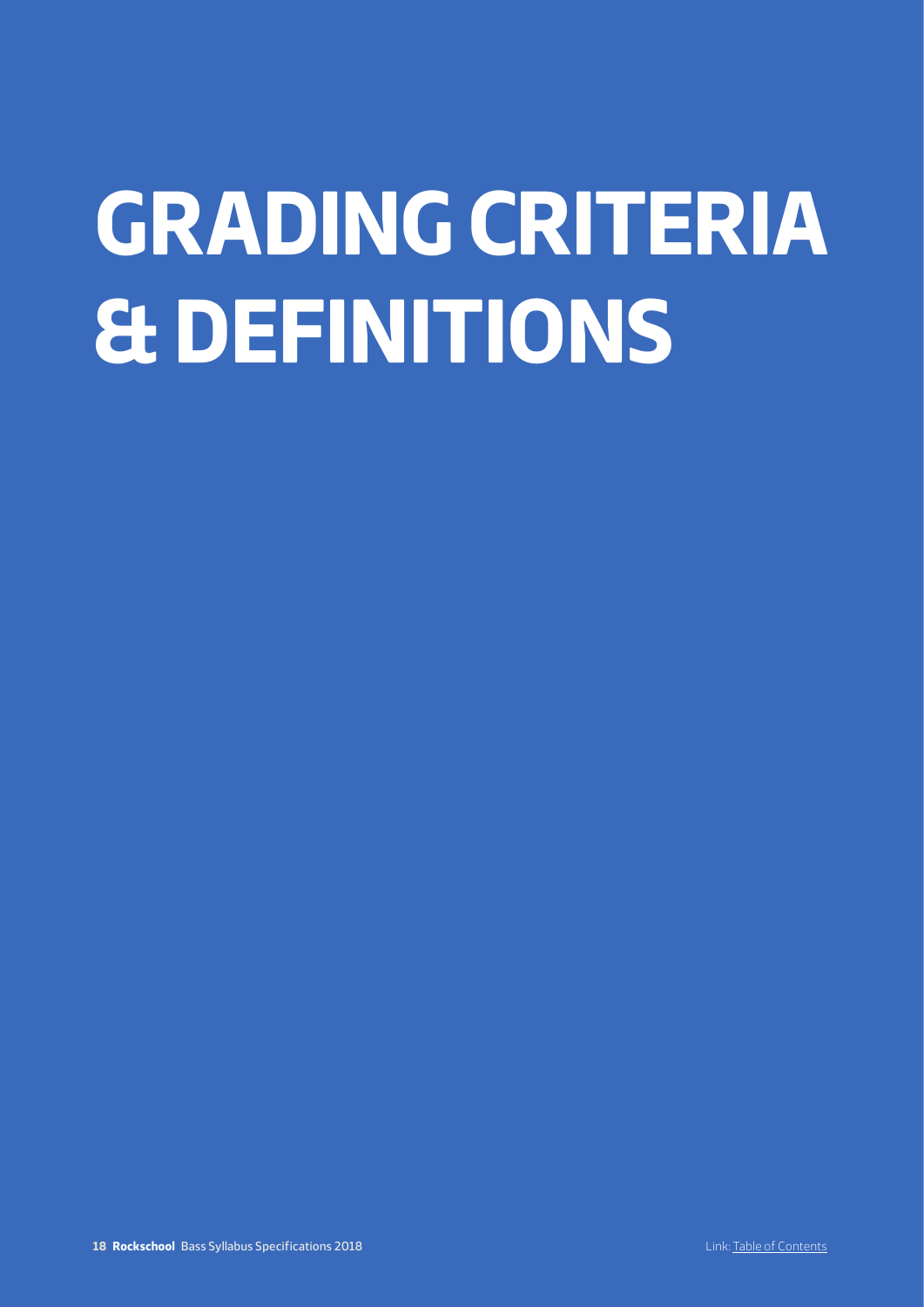# **Graded Examinations**

| <b>PERFORMANCE PIECES</b>               |                                                                                                                                                                                  |                                                                                                                                                                                 |                                                                                                                                                                                     |                                                                                                                                                      |                                                     |  |
|-----------------------------------------|----------------------------------------------------------------------------------------------------------------------------------------------------------------------------------|---------------------------------------------------------------------------------------------------------------------------------------------------------------------------------|-------------------------------------------------------------------------------------------------------------------------------------------------------------------------------------|------------------------------------------------------------------------------------------------------------------------------------------------------|-----------------------------------------------------|--|
| <b>BANDS OF ATTAINMENT / MARK RANGE</b> |                                                                                                                                                                                  |                                                                                                                                                                                 |                                                                                                                                                                                     |                                                                                                                                                      |                                                     |  |
| <b>Attainment Band</b>                  | <b>Distinction</b>                                                                                                                                                               | Merit                                                                                                                                                                           | <b>Pass</b>                                                                                                                                                                         | <b>Below Pass 1</b>                                                                                                                                  | <b>Below Pass 2</b>                                 |  |
| Mark Range                              | $18 - 20$                                                                                                                                                                        | $15 - 17$                                                                                                                                                                       | $12 - 14$                                                                                                                                                                           | $6 - 11$                                                                                                                                             | $0 - 5$                                             |  |
| Command of<br>Instrument                | Consistently clear<br>production of sound<br>and even tone<br>quality throughout                                                                                                 | Mostly clear pro-<br>duction of sound<br>and even tone<br>quality overall                                                                                                       | Some clear produc-<br>tion of sound and<br>generally even tone<br>quality                                                                                                           | Sound produced is<br>unclear with uneven<br>quality of<br>tone produced                                                                              | No attempt<br>and/or<br>incomplete perfor-<br>mance |  |
| Sync or<br>Pulse                        | Performance con-<br>sistently synchro-<br>nised to the music,<br>or an internal pulse<br>maintained                                                                              | Performance<br>mostly synchro-<br>nised to the music,<br>or an internal pulse<br>maintained                                                                                     | Performance<br>sometimes syn-<br>chronised to the<br>music, or an internal<br>pulse maintained                                                                                      | Performance not<br>synchronised to<br>the music, or an<br>internal pulse not<br>maintained                                                           | No attempt<br>and/or<br>incomplete perfor-<br>mance |  |
| Accuracy &<br>Understanding             | All of the written<br>music accurately<br>performed or<br>equivalent skills<br>demonstrated<br>throughout.<br>Understanding of<br>musical structure<br>shown all of the<br>time. | Most of the written<br>music accurately<br>performed or<br>equivalent skills<br>demonstrated<br>overall.<br>Understanding of<br>musical structure<br>shown most of<br>the time. | Some of the written<br>music accurately<br>performed or<br>equivalent skills<br>qenerally demon-<br>strated.<br>Understanding of<br>musical structure<br>shown some of<br>the time. | Written music<br>not accurately<br>performed or<br>equivalent skills not<br>demonstrated.<br>Understanding of<br>musical structure<br>not evidenced. | No attempt<br>and/or<br>incomplete perfor-<br>mance |  |
| Style &<br>Expression                   | Consistently con-<br>vincing projection<br>of the music                                                                                                                          | Mostly convincing<br>projection of<br>the music                                                                                                                                 | Some convincing<br>projection of<br>the music                                                                                                                                       | Music not projected<br>convincingly                                                                                                                  | No attempt<br>and/or<br>incomplete perfor-<br>mance |  |

## **TECHNICAL EXERCISES**

## **BANDS OF ATTAINMENT / MARK RANGE**

| <b>Attainment Band</b>      | <b>Distinction</b>                                                                                                                                                               | <b>Merit</b>                                                                                                                                                                    | Pass                                                                                                                                                                                | <b>Below Pass 1</b>                                                                                                                                  | <b>Below Pass 2</b>                                 |
|-----------------------------|----------------------------------------------------------------------------------------------------------------------------------------------------------------------------------|---------------------------------------------------------------------------------------------------------------------------------------------------------------------------------|-------------------------------------------------------------------------------------------------------------------------------------------------------------------------------------|------------------------------------------------------------------------------------------------------------------------------------------------------|-----------------------------------------------------|
| Mark Range                  | $13 - 15$                                                                                                                                                                        | $11 - 12$                                                                                                                                                                       | $9 - 10$                                                                                                                                                                            | $4 - 8$                                                                                                                                              | $0 - 3$                                             |
| Command of<br>Instrument    | Consistently clear<br>production of sound<br>and even tone<br>quality throughout                                                                                                 | Mostly clear pro-<br>duction of sound<br>and even tone<br>quality overall                                                                                                       | Some clear produc-<br>tion of sound and<br>generally even tone<br>quality                                                                                                           | Sound produced is<br>unclear with uneven<br>quality of<br>tone produced                                                                              | No attempt<br>and/or<br>incomplete perfor-<br>mance |
| Sync or<br>Pulse            | Performance con-<br>sistently synchro-<br>nised to the music,<br>or an internal pulse<br>maintained                                                                              | Performance<br>mostly synchro-<br>nised to the music.<br>or an internal pulse<br>maintained                                                                                     | Performance<br>sometimes syn-<br>chronised to the<br>music, or an internal<br>pulse maintained                                                                                      | Performance not<br>synchronised to<br>the music, or an<br>internal pulse not<br>maintained                                                           | No attempt<br>and/or<br>incomplete perfor-<br>mance |
| Accuracy &<br>Understanding | All of the written<br>music accurately<br>performed or<br>equivalent skills<br>demonstrated<br>throughout.<br>Understanding of<br>musical structure<br>shown all of the<br>time. | Most of the written<br>music accurately<br>performed or<br>equivalent skills<br>demonstrated<br>overall.<br>Understanding of<br>musical structure<br>shown most of<br>the time. | Some of the written<br>music accurately<br>performed or<br>equivalent skills<br>generally demon-<br>strated.<br>Understanding of<br>musical structure<br>shown some of<br>the time. | Written music<br>not accurately<br>performed or<br>equivalent skills not<br>demonstrated.<br>Understanding of<br>musical structure<br>not evidenced. | No attempt<br>and/or<br>incomplete perfor-<br>mance |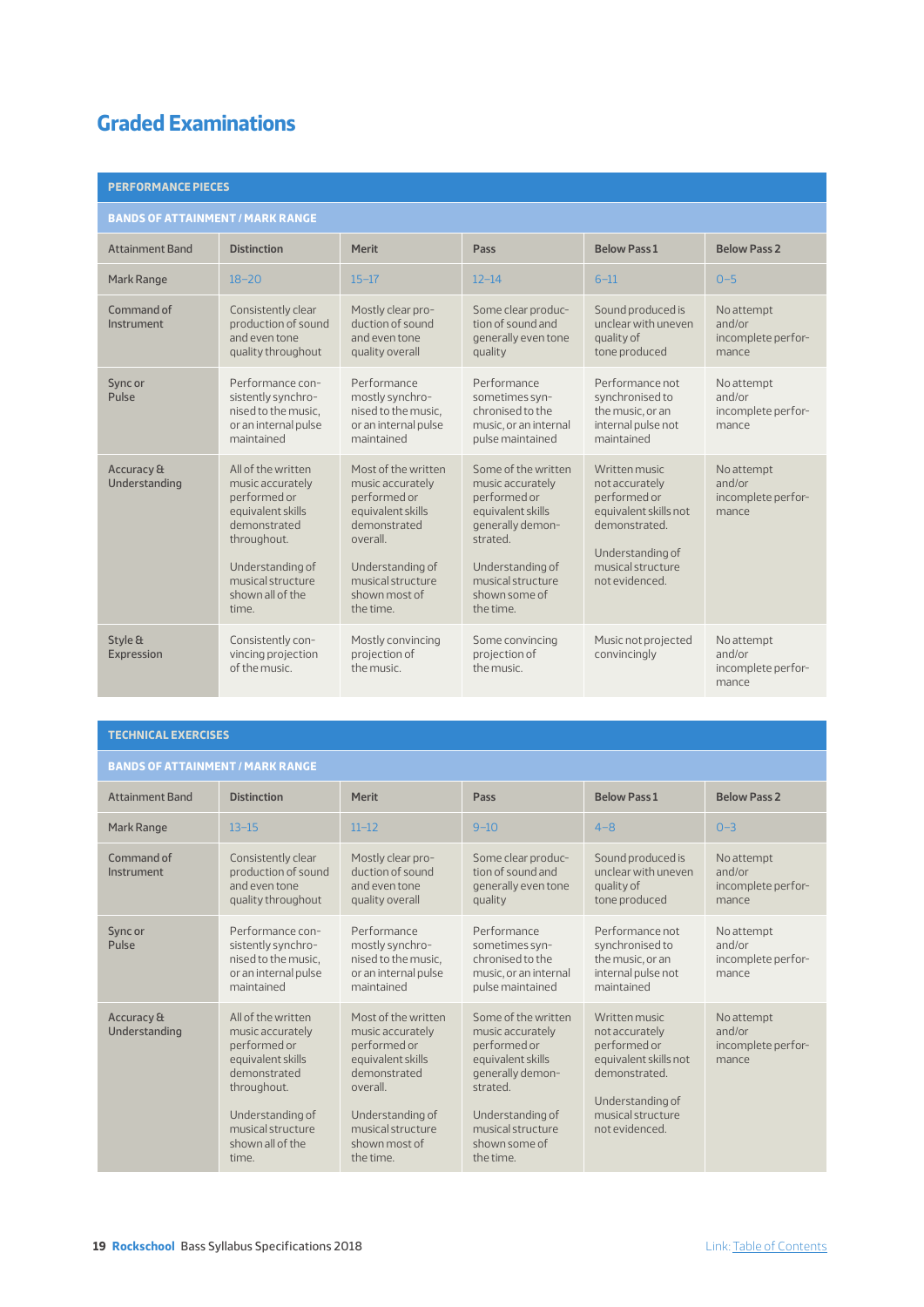## **SIGHT READING / IMPROVISATION & INTERPRETATION / QUICK STUDY PIECE**

## **BANDS OF ATTAINMENT / MARK RANGE**

| -74111-20 - 91 - 81 - 8418 81418 814 814 814 814 814 82 8 |                                                                                                                                                                                  |                                                                                                                                                                                 |                                                                                                                                                                                     |                                                                                                                                                      |                                                     |
|-----------------------------------------------------------|----------------------------------------------------------------------------------------------------------------------------------------------------------------------------------|---------------------------------------------------------------------------------------------------------------------------------------------------------------------------------|-------------------------------------------------------------------------------------------------------------------------------------------------------------------------------------|------------------------------------------------------------------------------------------------------------------------------------------------------|-----------------------------------------------------|
| <b>Attainment Band</b>                                    | <b>Distinction</b>                                                                                                                                                               | <b>Merit</b>                                                                                                                                                                    | Pass                                                                                                                                                                                | <b>Below Pass 1</b>                                                                                                                                  | <b>Below Pass 2</b>                                 |
| Mark Range                                                | $9 - 10$                                                                                                                                                                         | $7 - 8$                                                                                                                                                                         | 6                                                                                                                                                                                   | $3 - 5$                                                                                                                                              | $0 - 2$                                             |
| Command of<br>Instrument                                  | Consistently clear<br>production of sound<br>and even tone<br>quality throughout                                                                                                 | Mostly clear pro-<br>duction of sound<br>and even tone<br>quality overall                                                                                                       | Some clear produc-<br>tion of sound and<br>generally even tone<br>quality                                                                                                           | Sound produced is<br>unclear with uneven<br>quality of<br>tone produced                                                                              | No attempt<br>and/or<br>incomplete perfor-<br>mance |
| Sync or<br>Pulse                                          | Performance con-<br>sistently synchro-<br>nised to the music,<br>or an internal pulse<br>maintained                                                                              | Performance<br>mostly synchro-<br>nised to the music.<br>or an internal pulse<br>maintained                                                                                     | Performance<br>sometimes syn-<br>chronised to the<br>music, or an internal<br>pulse maintained                                                                                      | Performance not<br>synchronised to<br>the music, or an<br>internal pulse not<br>maintained                                                           | No attempt<br>and/or<br>incomplete perfor-<br>mance |
| Accuracy &<br>Understanding                               | All of the written<br>music accurately<br>performed or<br>equivalent skills<br>demonstrated<br>throughout.<br>Understanding of<br>musical structure<br>shown all of the<br>time. | Most of the written<br>music accurately<br>performed or<br>equivalent skills<br>demonstrated<br>overall.<br>Understanding of<br>musical structure<br>shown most of<br>the time. | Some of the written<br>music accurately<br>performed or<br>equivalent skills<br>qenerally demon-<br>strated.<br>Understanding of<br>musical structure<br>shown some of<br>the time. | Written music<br>not accurately<br>performed or<br>equivalent skills not<br>demonstrated.<br>Understanding of<br>musical structure<br>not evidenced. | No attempt<br>and/or<br>incomplete perfor-<br>mance |

**EAR TESTS**

| EAN 1 EJ 1 J                            |                                                                                                                                                                                  |                                                                                                                                                                                 |                                                                                                                                                                                     |                                                                                                                                                      |                                                     |  |
|-----------------------------------------|----------------------------------------------------------------------------------------------------------------------------------------------------------------------------------|---------------------------------------------------------------------------------------------------------------------------------------------------------------------------------|-------------------------------------------------------------------------------------------------------------------------------------------------------------------------------------|------------------------------------------------------------------------------------------------------------------------------------------------------|-----------------------------------------------------|--|
| <b>BANDS OF ATTAINMENT / MARK RANGE</b> |                                                                                                                                                                                  |                                                                                                                                                                                 |                                                                                                                                                                                     |                                                                                                                                                      |                                                     |  |
| <b>Attainment Band</b>                  | <b>Distinction</b>                                                                                                                                                               | <b>Merit</b>                                                                                                                                                                    | Pass                                                                                                                                                                                | <b>Below Pass 1</b>                                                                                                                                  | <b>Below Pass 2</b>                                 |  |
| Mark Range                              | $9 - 10$                                                                                                                                                                         | $7 - 8$                                                                                                                                                                         | 6                                                                                                                                                                                   | $3 - 5$                                                                                                                                              | $0 - 2$                                             |  |
| Accuracy &<br>Understanding             | All of the written<br>music accurately<br>performed or<br>equivalent skills<br>demonstrated<br>throughout.<br>Understanding of<br>musical structure<br>shown all of the<br>time. | Most of the written<br>music accurately<br>performed or<br>equivalent skills<br>demonstrated<br>overall.<br>Understanding of<br>musical structure<br>shown most of<br>the time. | Some of the written<br>music accurately<br>performed or<br>equivalent skills<br>qenerally demon-<br>strated.<br>Understanding of<br>musical structure<br>shown some of<br>the time. | Written music<br>not accurately<br>performed or<br>equivalent skills not<br>demonstrated.<br>Understanding of<br>musical structure<br>not evidenced. | No attempt<br>and/or<br>incomplete perfor-<br>mance |  |

| <b>GENERAL MUSICIANSHIP QUESTIONS (GMQS)</b> |                     |                     |                     |                     |                              |
|----------------------------------------------|---------------------|---------------------|---------------------|---------------------|------------------------------|
| <b>BANDS OF ATTAINMENT / MARK RANGE</b>      |                     |                     |                     |                     |                              |
| <b>Attainment Band</b>                       | <b>Distinction</b>  | <b>Merit</b>        | Pass                | <b>Below Pass 1</b> | <b>Below Pass 2</b>          |
| Mark Range                                   | 5 correct responses | 4 correct responses | 3 correct responses | 2 correct responses | $0-1$ correct re-<br>sponses |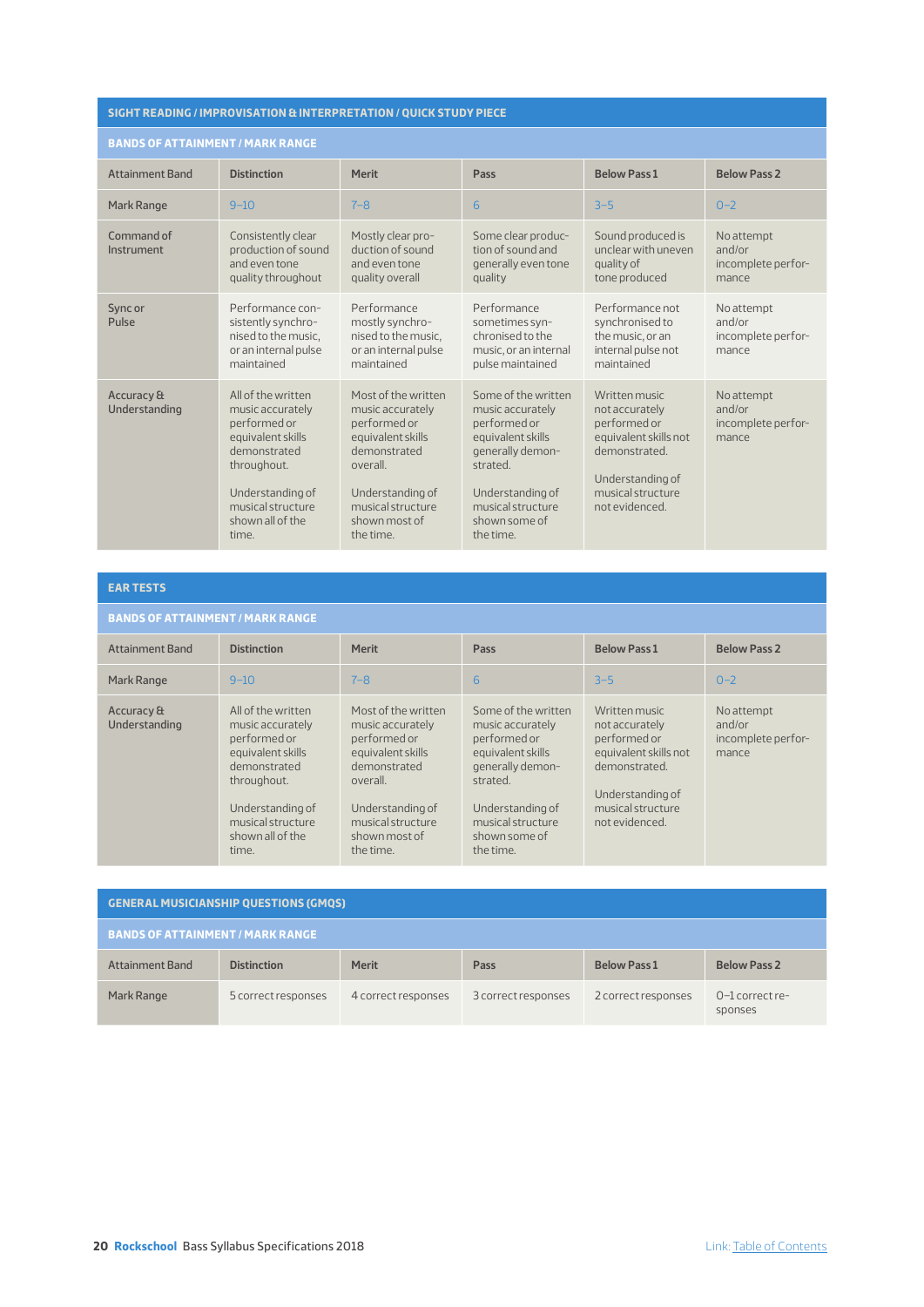# **Performance Certificates**

| <b>PERFORMANCE PIECES</b>               |                                                                                                                                                                                  |                                                                                                                                                                                 |                                                                                                                                                                                     |                                                                                                                                                     |                                                  |
|-----------------------------------------|----------------------------------------------------------------------------------------------------------------------------------------------------------------------------------|---------------------------------------------------------------------------------------------------------------------------------------------------------------------------------|-------------------------------------------------------------------------------------------------------------------------------------------------------------------------------------|-----------------------------------------------------------------------------------------------------------------------------------------------------|--------------------------------------------------|
| <b>BANDS OF ATTAINMENT / MARK RANGE</b> |                                                                                                                                                                                  |                                                                                                                                                                                 |                                                                                                                                                                                     |                                                                                                                                                     |                                                  |
| <b>Attainment Band</b>                  | <b>Distinction</b>                                                                                                                                                               | <b>Merit</b>                                                                                                                                                                    | Pass                                                                                                                                                                                | <b>Below Pass 1</b>                                                                                                                                 | <b>Below Pass 2</b>                              |
| Mark Range                              | $18 - 20$                                                                                                                                                                        | $15 - 17$                                                                                                                                                                       | $12 - 14$                                                                                                                                                                           | $6 - 11$                                                                                                                                            | $0 - 5$                                          |
| Command of<br>Instrument                | Consistently clear<br>production of sound<br>and even tone<br>quality throughout                                                                                                 | Mostly clear pro-<br>duction of sound<br>and even tone<br>quality overall                                                                                                       | Some clear produc-<br>tion of sound and<br>generally even tone<br>quality                                                                                                           | Sound produced is<br>unclear with uneven<br>quality of<br>tone produced                                                                             | No attempt and/or<br>incomplete perfor-<br>mance |
| Sync or<br>Pulse                        | Performance con-<br>sistently synchro-<br>nised to the music,<br>or an internal pulse<br>maintained                                                                              | Performance<br>mostly synchro-<br>nised to the music.<br>or an internal pulse<br>maintained                                                                                     | Performance<br>sometimes syn-<br>chronised to the<br>music, or an internal<br>pulse maintained                                                                                      | Performance not<br>synchronised to<br>the music, or an<br>internal pulse not<br>maintained                                                          | No attempt and/or<br>incomplete perfor-<br>mance |
| Accuracy &<br>Understanding             | All of the written<br>music accurately<br>performed or<br>equivalent skills<br>demonstrated<br>throughout.<br>Understanding of<br>musical structure<br>shown all of the<br>time. | Most of the written<br>music accurately<br>performed or<br>equivalent skills<br>demonstrated<br>overall.<br>Understanding of<br>musical structure<br>shown most of<br>the time. | Some of the written<br>music accurately<br>performed or<br>equivalent skills<br>qenerally demon-<br>strated.<br>Understanding of<br>musical structure<br>shown some of<br>the time. | Written music<br>not accurately<br>performed or<br>equivalent skills not<br>demonstrated.<br>Understanding of<br>musical structure<br>heanehive ton | No attempt and/or<br>incomplete perfor-<br>mance |
| Style &<br>Expression                   | Consistently con-<br>vincing projection<br>of the music.                                                                                                                         | Mostly convincing<br>projection of<br>the music.                                                                                                                                | Some convincing<br>projection of<br>the music.                                                                                                                                      | Music not projected<br>convincingly                                                                                                                 | No attempt and/or<br>incomplete perfor-<br>mance |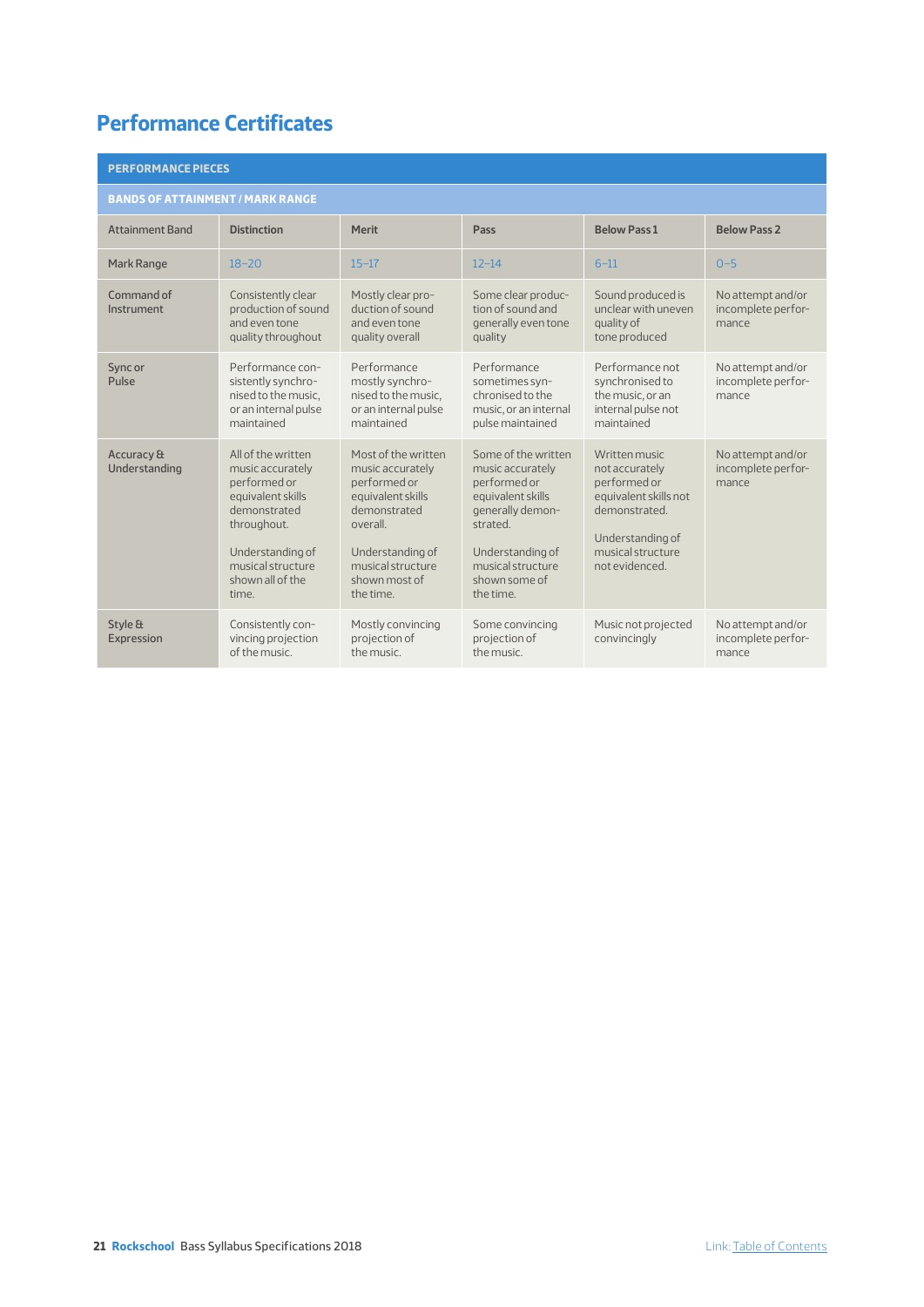# **Definitions**

| <b>DEFINITIONS</b>          |                                                                                                                                                                                                                                                                                     |
|-----------------------------|-------------------------------------------------------------------------------------------------------------------------------------------------------------------------------------------------------------------------------------------------------------------------------------|
| Command of<br>Instrument    | The quality of the sound produced from the instrument, including the consistency of sound/tone, control of sound/tone<br>commensurate with grade.                                                                                                                                   |
| Sync or<br>Pulse            | Alignment of the performance to backing track, metronome or applied to a solo performance, observing notation<br>markings. For unaccompanied pieces candidates should maintain a secure internal pulse and adjust the pulse where<br>instructed within the music.                   |
| Accuracy &<br>Understanding | Representing the written notation accurately, except by instruction through performance notes, or interpreting the writ-<br>ten part with equivalent skills demonstrated. Secure understanding of musical structure evidenced through transitions<br>of phrases, bars and sections. |
| Style &<br>Expression       | An expressive and commanding performance of the notated material dictated by the demands of the performance<br>piece.                                                                                                                                                               |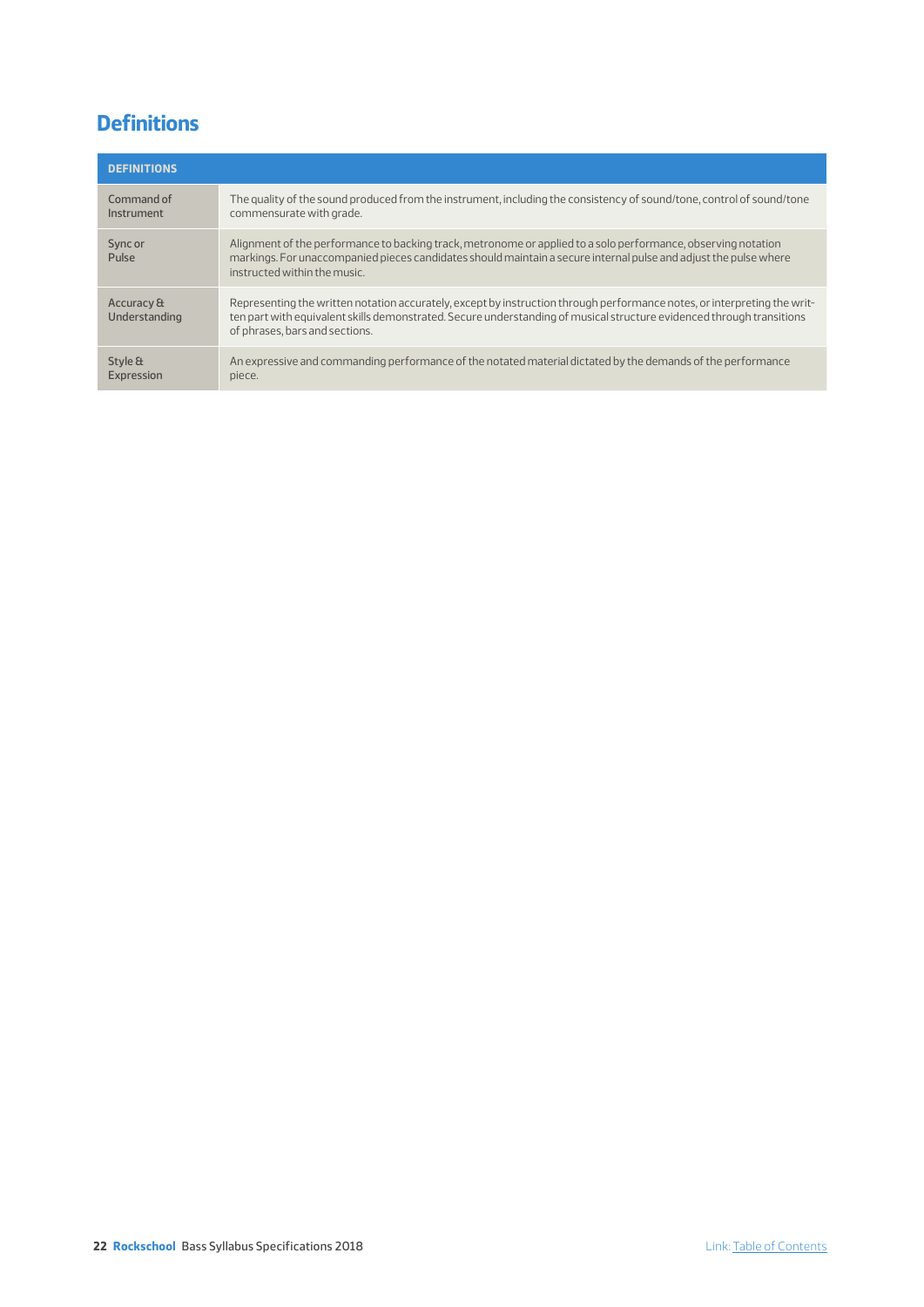# **UNIT SPECIFICATIONS**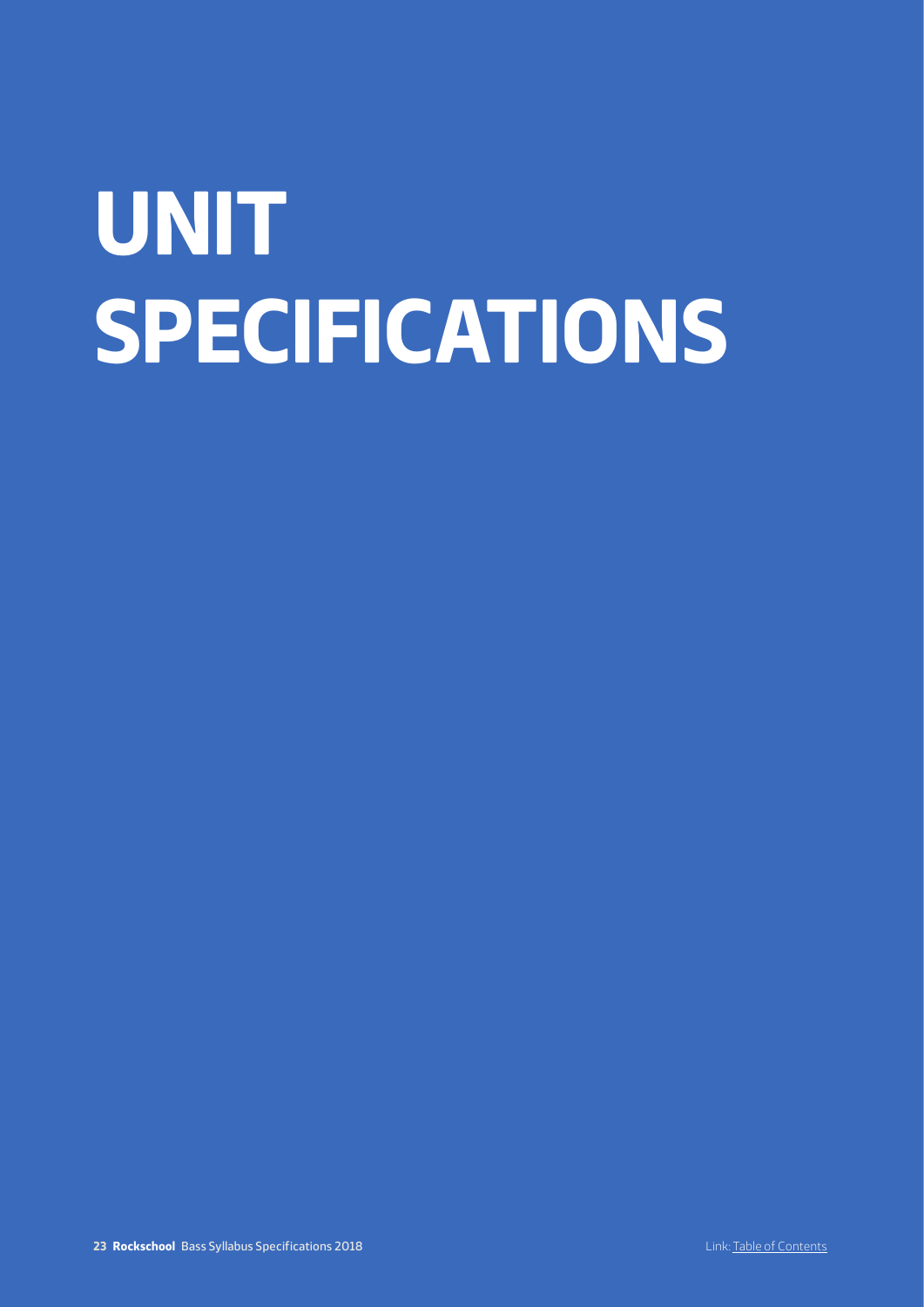# **PREMIERE**

The Premiere Bass exam is available as a Performance Certificate only. Premiere exams are assessed in the same way as other Rockschool Performance Certificates. Please refer to the marking schemes within the preface section, and the Grading Criteria & Definitions section of this guide for further details.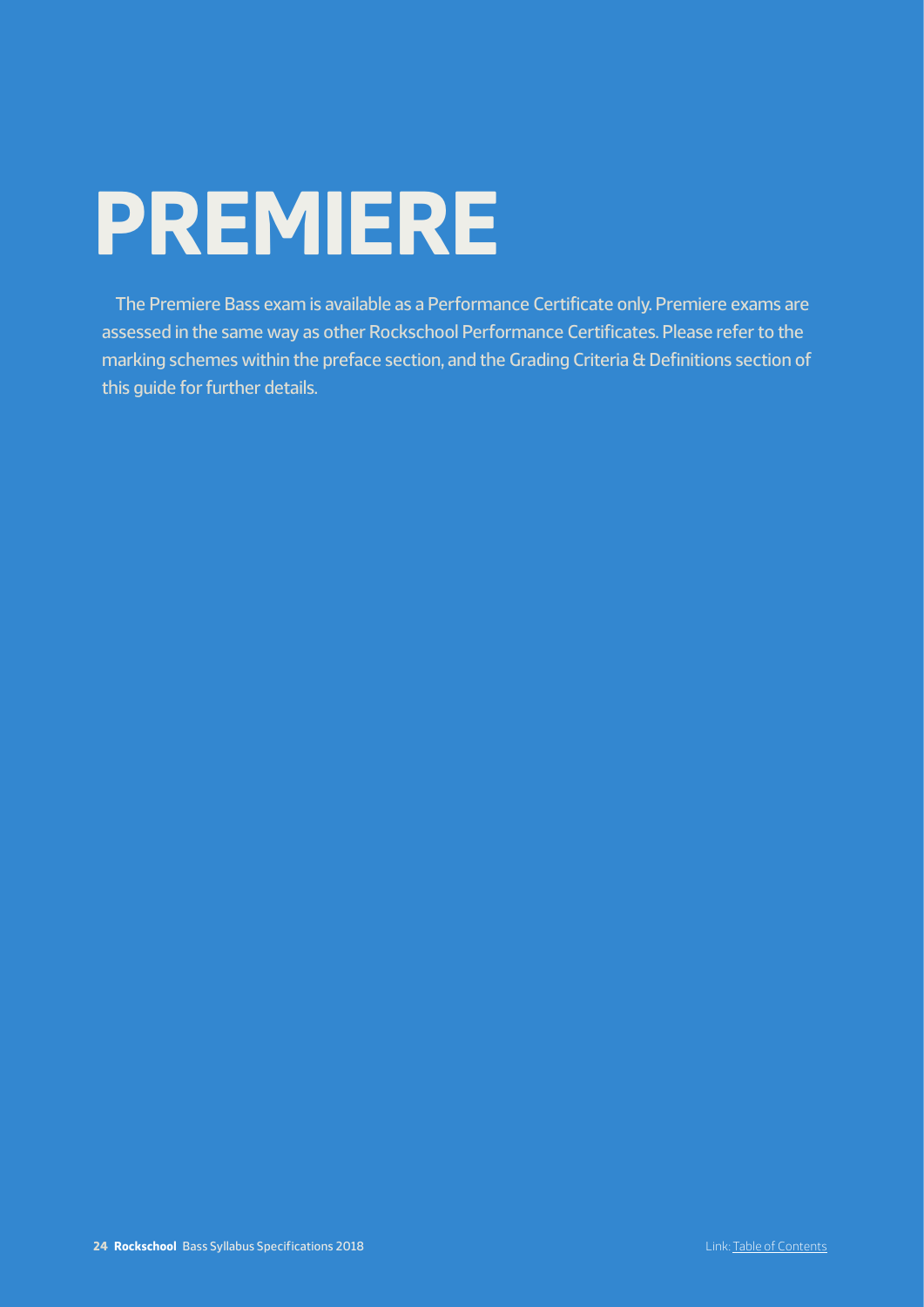# **PREMIERE (PERFORMANCE CERTIFICATE)**

## **PERFORMANCE PIECES**

There is a choice of six pieces in the Let's Rock Bass book, with an additional three ensemble pieces. Candidates should choose five out of these nine pieces to play in the examination.

Candidates are NOT permitted to submit Free Choice Pieces for the Entry Level 2 (Premiere) exam.

## **NOTATION**

All Performance Pieces are to be played as written. There are no requirements for improvisation.

## **SETTING THE LEVEL OF THE BACKING TRACK**

Before playing the first piece all the way through the examiner will make sure the volume of the backing track is correct by asking the candidate to play along to the backing track for the first few bars. Once the correct level has been agreed the examiner will begin again and conduct all five pieces. Note that this is only done for the first piece.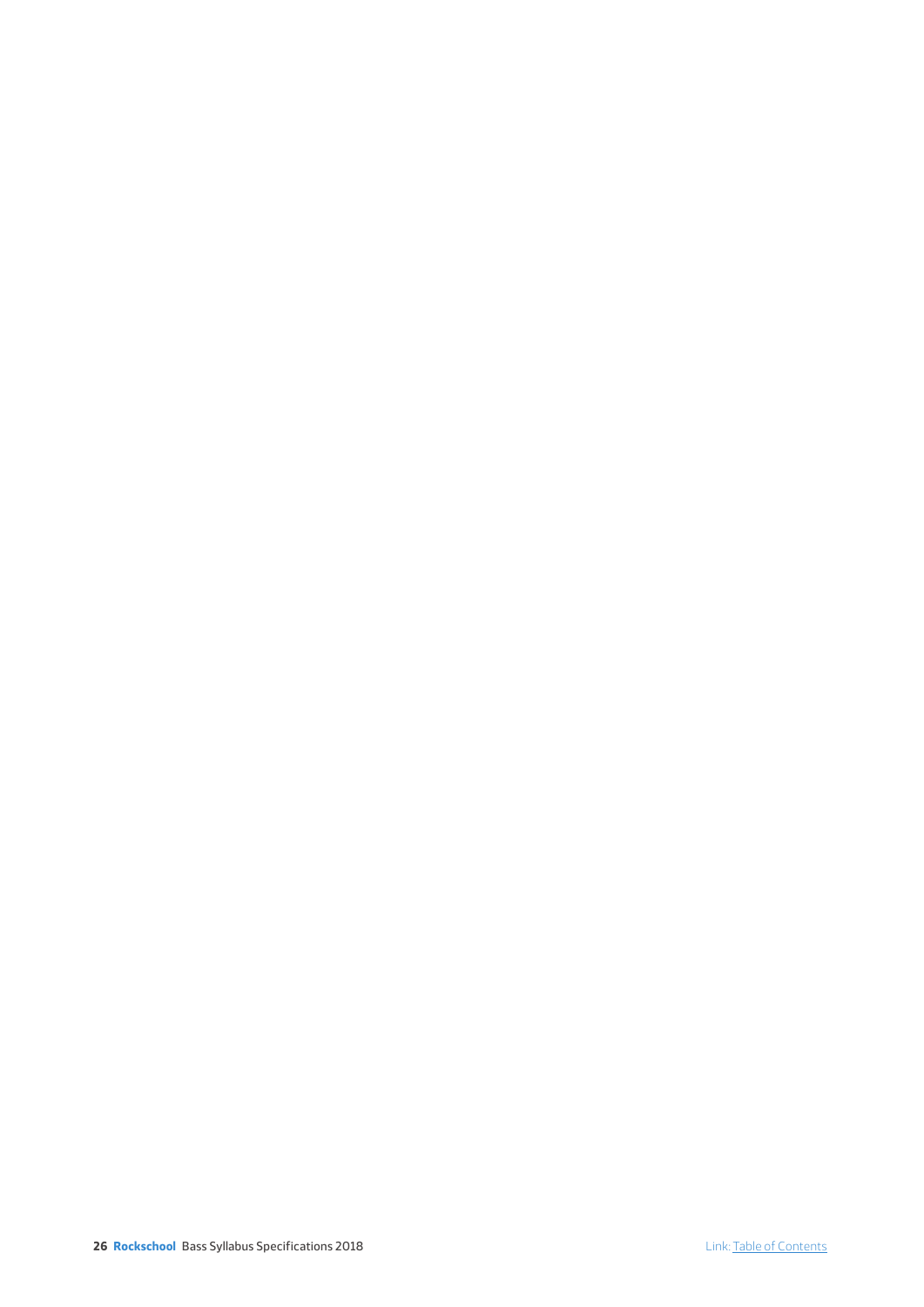

The Debut Bass exam is for candidates who have been learning a short time and have learnt the basic skills.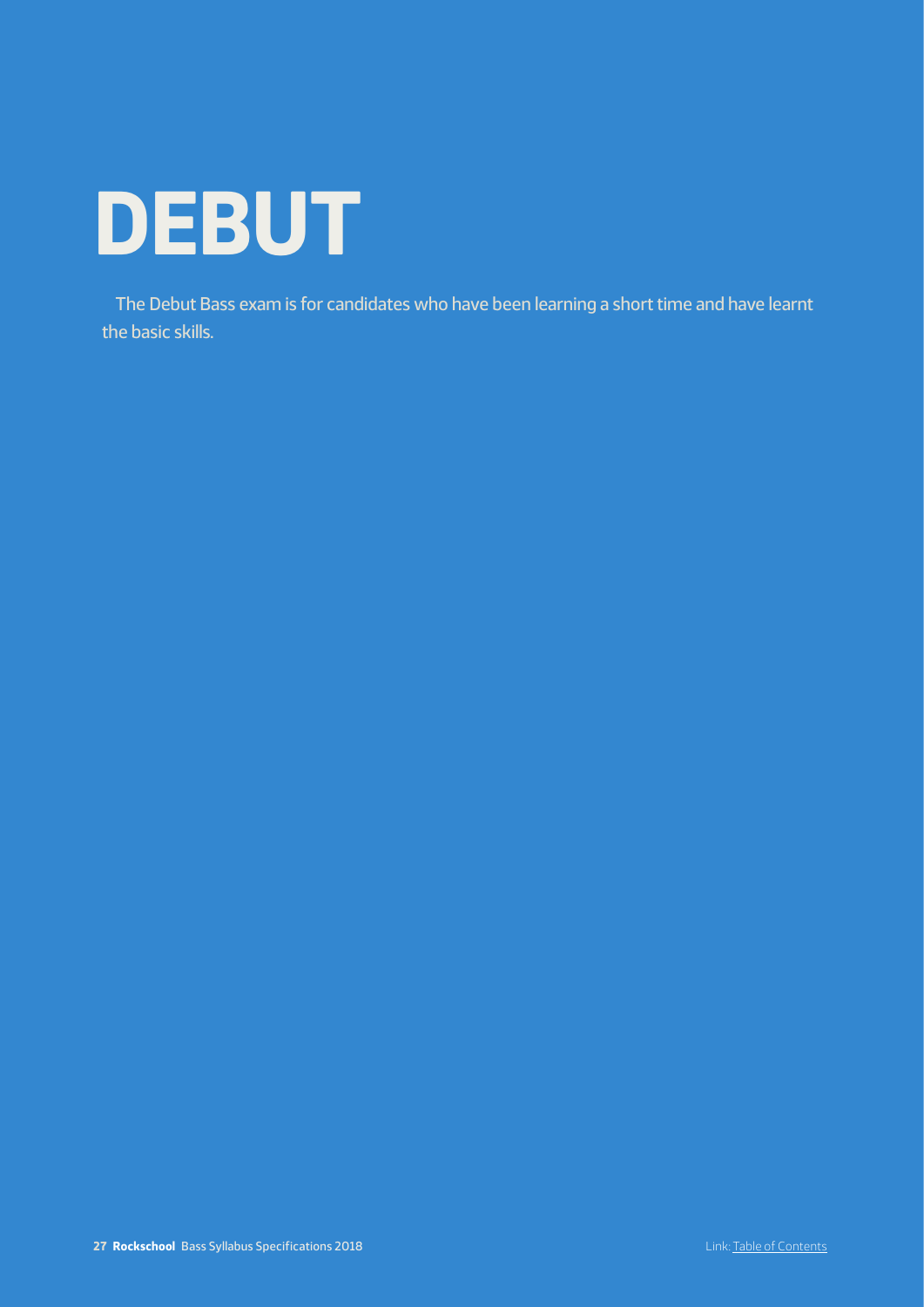# **GRADE EXAM**

## **PREPARED WORK**

Candidates play 3 pieces that last a maximum of 1 minute and Technical Exercises covering the preliminary areas.

#### **UNPREPARED WORK**

Candidates are required to use their bass for a simple sight-reading test, which is rhythmic reading and two ear tests that begin to develop melodic recall and rhythmic sense. The final part of the exam is a set of 5 simple questions based on the candidate's choice of piece. These are designed to explore simple theory and instrument knowledge

# **EXAM STRUCTURE**

The Debut exam lasts 15 minutes and will be taken in the following structure:

- **1. Pieces or Technical Exercises**: The candidate chooses to play either their pieces or their technical exercises first.
- **2. Technical Exercises or Pieces**: The candidate will perform the element not chosen above
- **3. Sight Reading**: The candidate is given a simple and previously unseen test to practice and play
- **4. Ear Tests**: The candidate responds to two simple tests. One is melodic and one is rhythmic
- **5. General Musicianship Questions**: The candidate answers 5 questions related to a piece of their choice

## **PIECES**

At Debut the pieces last up to a maximum of 1 minute. This is so the candidate can remain focused and concentrate on the basic requirements of notation, values, sound, control and sync. The pieces contain simple position work. Work across strings is simple and paced.

#### **SETTING THE LEVEL OF THE BACKING TRACK**

*Before playing the first piece all the way through, the examiner will make sure the volume of the backing track is correct for the candidate by asking them to play along to the backing track for the first few bars. Once the correct level has been agreed, the examiner will begin again and conduct all three pieces. Note that this is only done for the first piece.* 

## **TECHNICAL WORK**

At Debut there are three groups of technical work. The examiner will ask a selection from each group and before you start the section you will be asked whether you would like to play the exercises along with the click or hear a single bar of click before you commence the test.

#### **GROUP A: SCALES**

**Tempo: 70 bpm**  Major: E, A  $\blacksquare$  Minor pentatonic: E, A

## **GROUP B: ARPEGGIOS**

Open position chords. Individual chords will be strummed once as directed by the examiner

- Major: E, A
- Minor: E, A

## **GROUP C: RIFF**

In the exam you will be asked to play the riff from the Grade Debut book to a backing track. The riff shown in bar 1 should be played in the same shape in bars 2–4. The root note of the pattern to be played is shown in the music in each of the subsequent three bars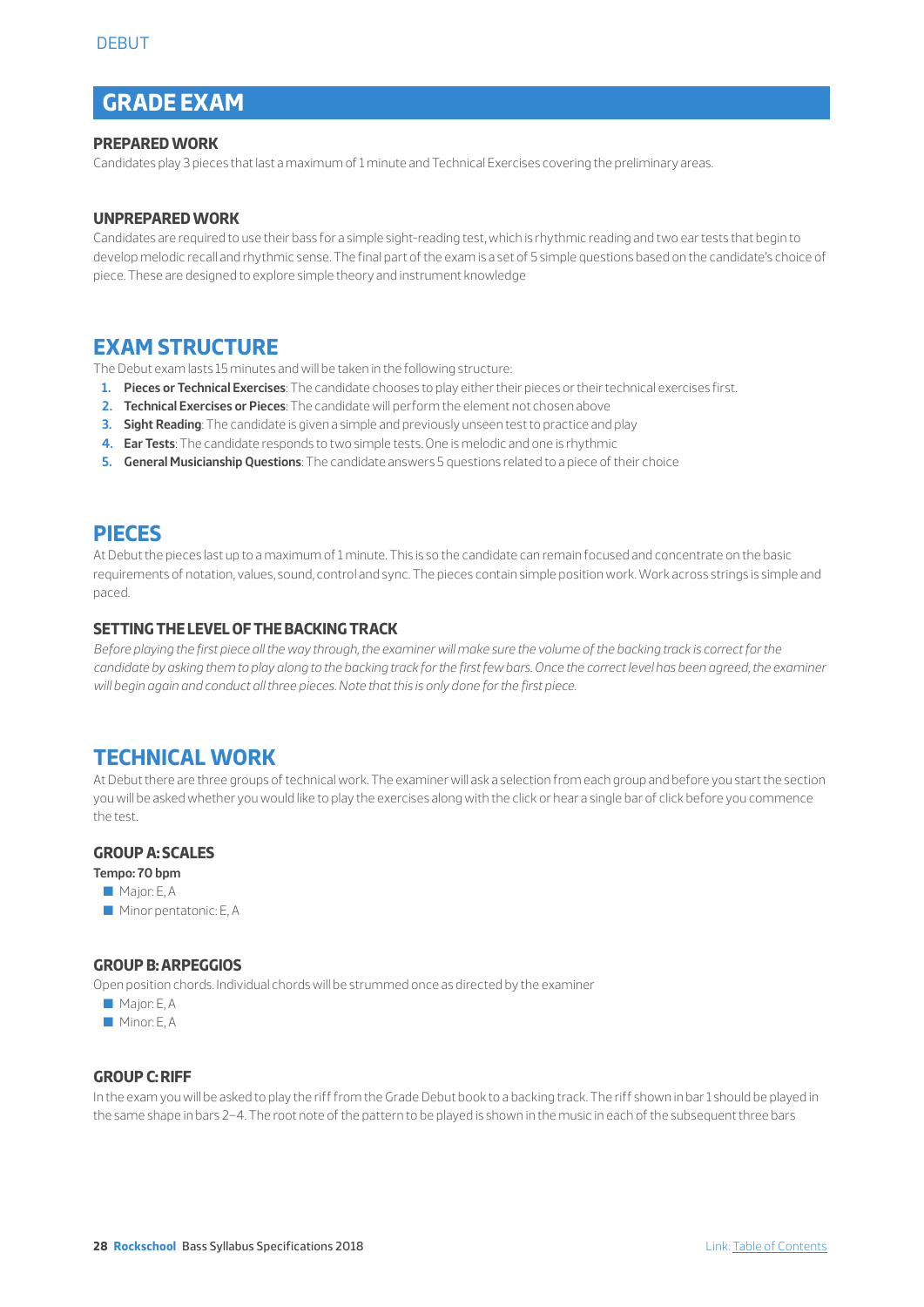# **UNSEEN TESTS**

## **SIGHT READING**

#### **Tempo:** 70 bpm

At Debut you will be offered a previously unseen sight reading test that is in the form of a four bar rhythm played on the bottom E string. An example is shown in the Debut grade book.

The test is four bars long and made up of half and quarter notes, will be in 4/4 and at 70 bpm. The examiner will allow 90 seconds preparation and practice time and will offer the option of practising with or without a metronome. The candidate will then perform the test for the examination.

## **EAR TESTS**

There are two tests:

- Melodic Recall
- Rhythmic Recall.

#### **Melodic Recall**

#### **Tempo:** 85bpm

The examiner will play you two half notes one after the other. You will tell the examiner whether the second note is higher or lower in pitch than the first note. You will hear the test twice. Each time the test is played it is preceded by a one bar vocal count-in. Answers can be 'higher/lower' or 'up/down'.

#### **Rhythmic Recall**

**Tempo:** 80 bpm

#### **Key:** Low E string

The examiner will play you a two-bar rhythm played to a drum backing on the E string. You will hear the test twice. You will be asked to play the rhythm back. You will then be asked to identify the rhythm from two printed examples shown to you.

Each time the test is played it is preceded by a one bar count-in. There will be a short gap for you to practise. Next you will hear a vocal count-in and you will then play the rhythm to the drum backing.

# **GENERAL MUSICIANSHIP QUESTIONS**

In this part of the exam you will be asked five questions. Four of these questions will be about general music knowledge and the fifth question will be asked about your instrument. For this section of the exam the candidate chooses the piece on which to be tested.

#### **MUSIC KNOWLEDGE:**

In Debut you will be asked to identify:

- $\blacksquare$  The music stave and the TAB
- $\blacksquare$  The bass clef
- $\blacksquare$  Half and quarter note values

## **INSTRUMENT KNOWLEDGE:**

In Debut you will be asked to identify:

■ One of the following parts of your bass: neck, body, tuning-pegs or bridge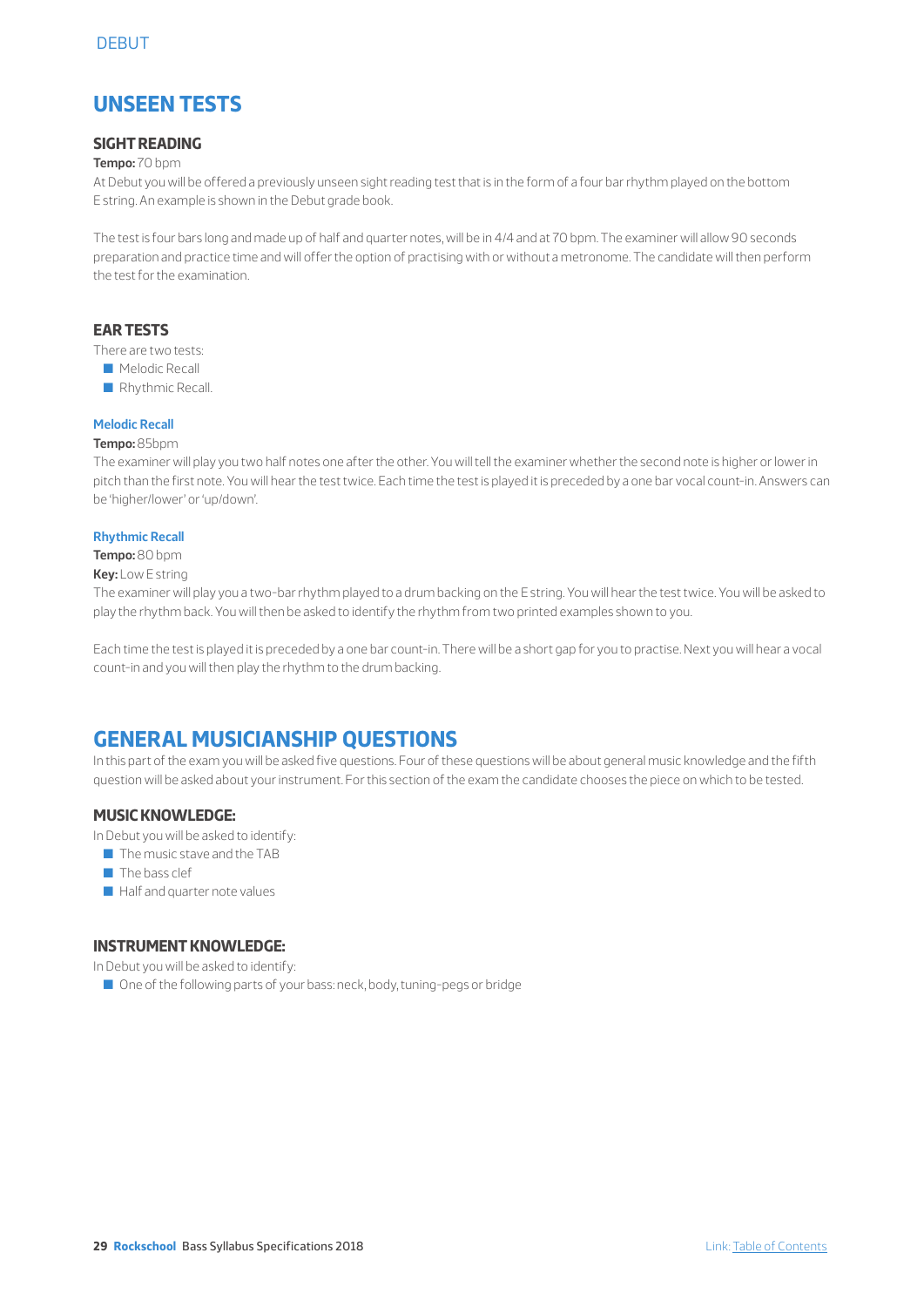# **PERFORMANCE CERTIFICATE**

# **EXAM STRUCTURE**

The candidate chooses to play 5 pieces lasting a maximum of 1 minute each. There are no other elements in the Performance Certificate examination.

# **FREE CHOICE PIECES**

There is an option of playing free choice pieces in the examination.

- Grade Exam: 2 free choice pieces
- **Performance Certificate:** 3 free choice pieces

Criteria for own free choice pieces can be found by visiting the website: www.rslawards.com

If there is any doubt or questions about the appropriateness of the chosen piece, you can email it to info@rslawards.com and a member of the Rockschool team will advise you.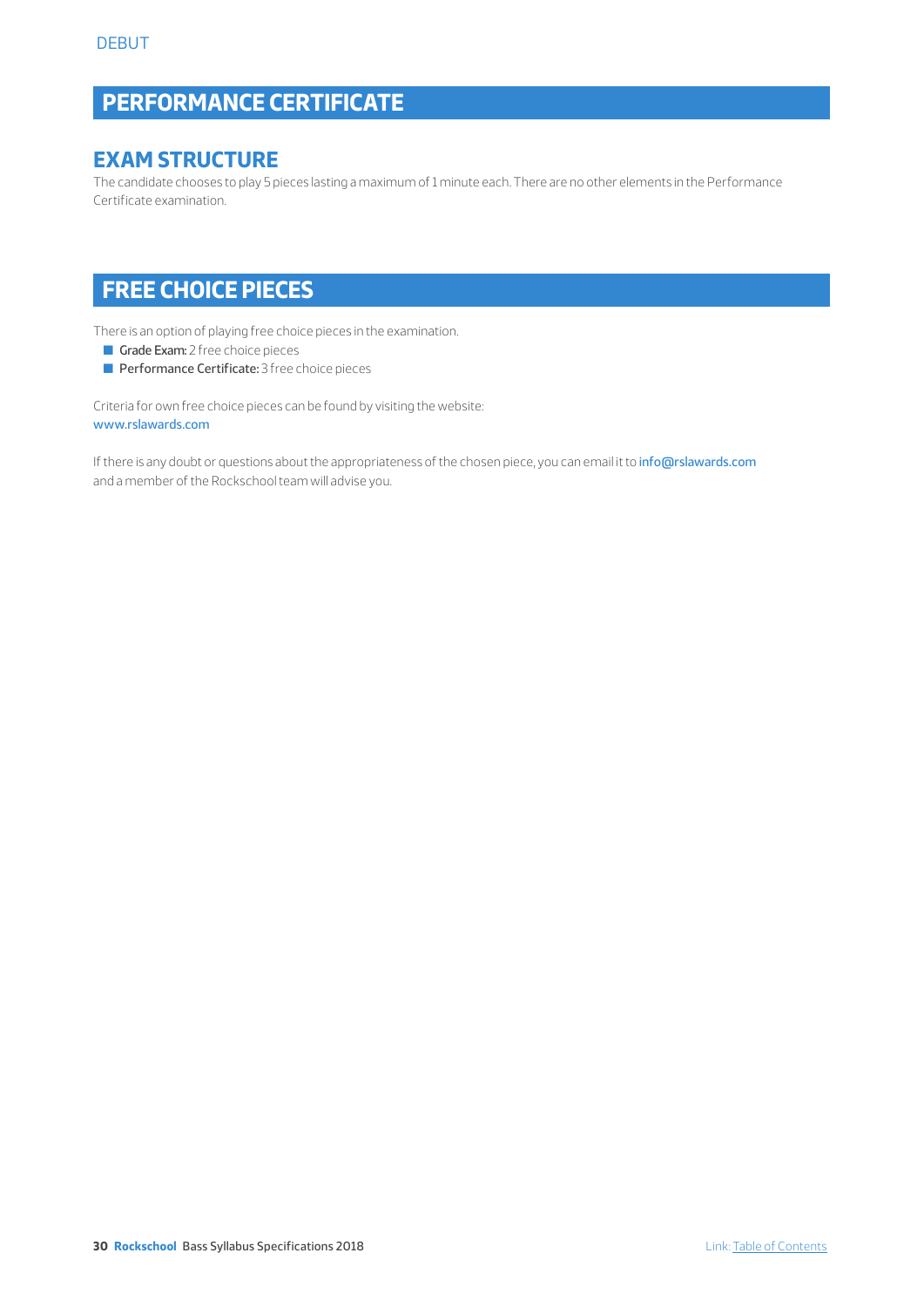# **GRADE 1**

The Grade 1 Bass exam is for candidates who have been learning between six months – one year and have mastered the key basic skills.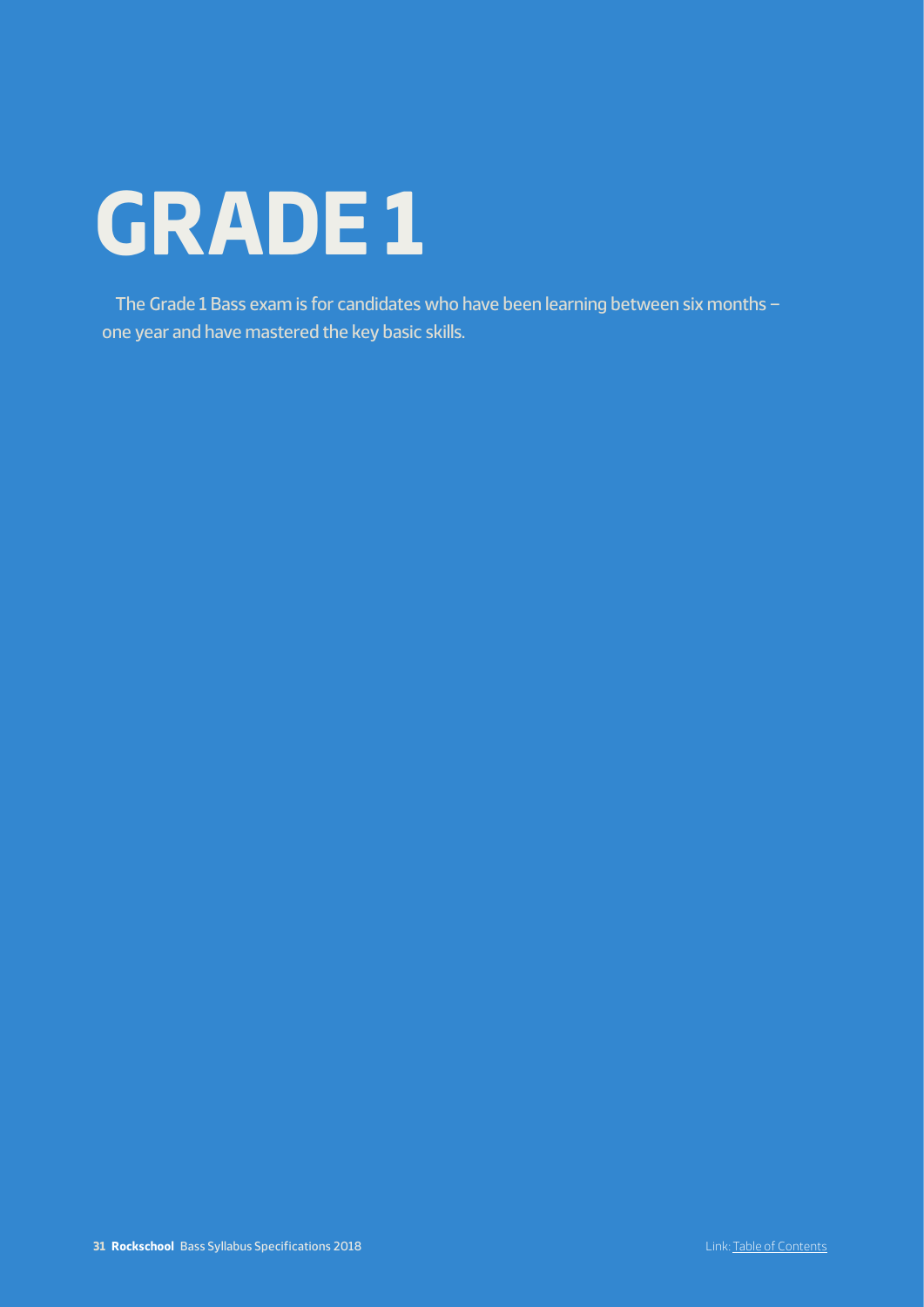# **GRADE EXAM**

## **PREPARED WORK**

Candidates perform 3 pieces that last a maximum of 1 minute 15 seconds and demonstrate a selection of Technical Exercises

#### **UNPREPARED WORK:**

Candidates are required to play either a 4-bar sight reading test, or a 4-bar Improvisation and Interpretation test. There are also two ear tests that continue to develop melodic recall and rhythmic sense and the final part of the exam is a set of 5 simple questions based on the candidate's choice of piece. These are designed to explore theory and instrument knowledge.

# **EXAM STRUCTURE**

The Grade 1 exam lasts 20 minutes and will be taken in the following structure:

- **1. Pieces or Technical Exercises**: The candidate chooses to play either their pieces or their technical exercises first
- **2. Technical Exercises or Pieces**: The candidate will perform the element not chosen above
- **3. Sight Reading or Improvisation and Interpretation**: The candidate is given a simple and previously unseen test to practice and play
- **4. Ear Tests**: The candidate responds to two simple tests. One is melodic and one is rhythmic
- **5. General Musicianship Questions**: The candidate answers 5 questions related to a piece of their choice

## **PIECES**

At Grade 1 the pieces last up to a maximum of 1 minute 15 seconds. The length of piece is designed so the candidate can remain focused and concentrate on the requirements of notation, values, evenness of sound, technical control and sync.

## **SETTING THE LEVEL OF THE BACKING TRACK**

Before playing the first piece all the way through, the examiner will make sure the volume of the backing track is correct for the candidate by asking them to play along to the backing track for the first few bars. Once the correct level has been agreed, the examiner will begin again and conduct all three pieces. Note that this is only done for the first piece.

## **TECHNICAL WORK**

At Grade 1 there are three groups of technical work. The examiner will ask a selection from each group and before you start the section you will be asked whether you would like to play the exercises along with the click or hear a single bar of click before you commence the test.

## **GROUP A: SCALES**

**Tempo:** 70 bpm

- Major: E, A, G
- $\blacksquare$  Natural minor: E, A, G
- $\blacksquare$  Minor pentatonic: E, A, G
- **Major pentatonic: E, A, G**

## **GROUP B: ARPEGGIOS**

- Major: F, A, G
- Minor: E, A, G

## **GROUP C: RIFF**

#### **Tempo:** 70 bpm

In the exam you will be asked to play the riff from the Grade 1 book to a backing track. The riff shown in bar 1 should be played in the same shape in bars 2-4. The root note of the pattern to be played is shown in the music in each of the subsequent three bars.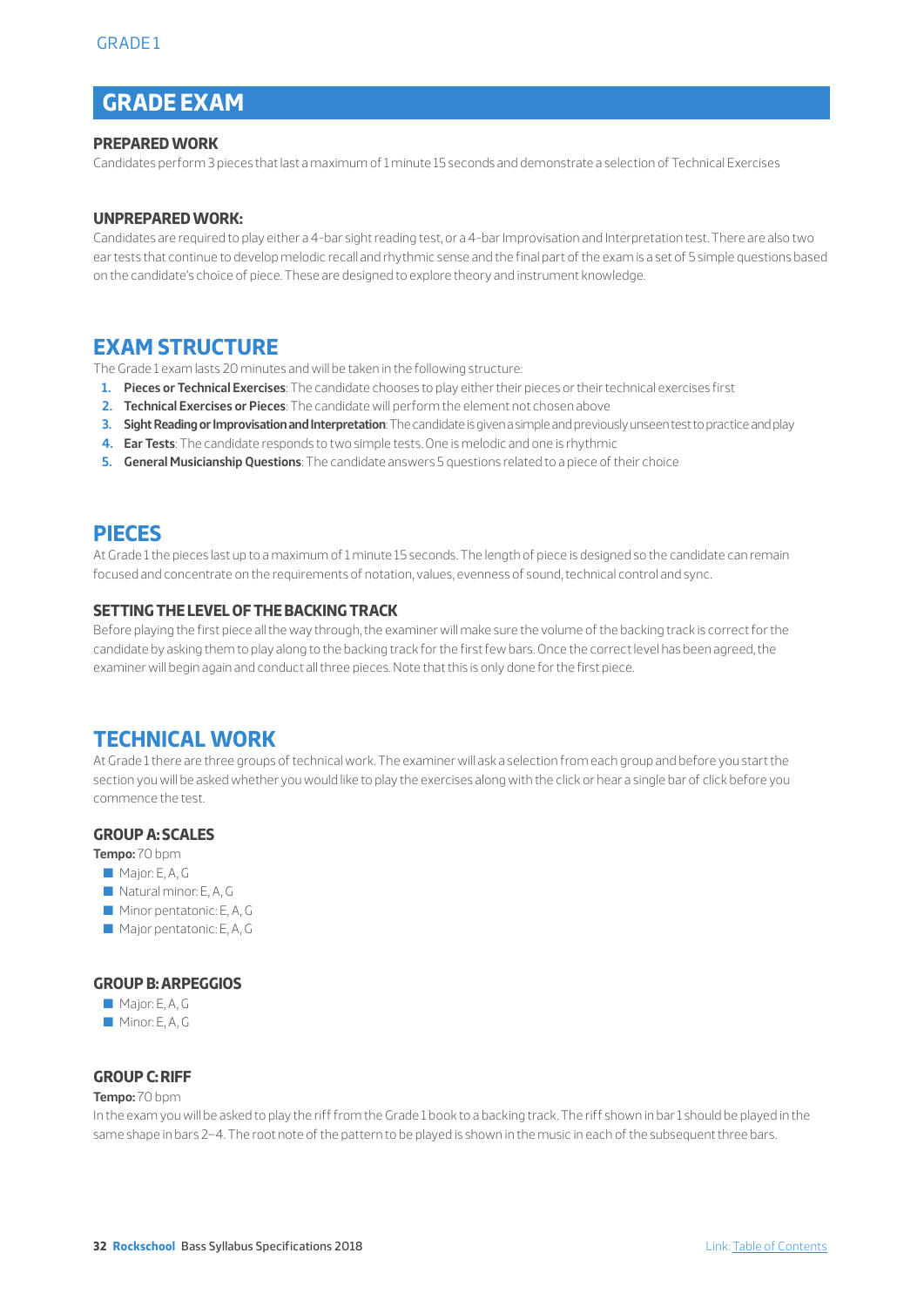# **UNSEEN TESTS**

## SIGHT READING OR IMPROVISATION & INTERPRETATION

At Grade 1 you will be offered the choice between Sight Reading or Improvisation & Interpretation. This is a previously unseen test. An example is shown in the Grade 1 book.

## **SIGHT READING**

**Key:** A minor

#### **Tempo:** 70 bpm

At Grade 1 the sight reading test is in the form of a melody consisting of half and quarter notes in 4/4.The test is 4 bars long. The examiner will allow 90 seconds preparation and practice time and will offer the option of practising with or without a metronome. The candidate will then perform the test for the examination.

## **IMPROVISATION & INTERPRETATION**

**Key:** C major or A minor

#### **Tempo:** 70–80 bpm

At Grade 1 the test is 4 bars long and the candidate will have 30 seconds preparation time. The examiner will offer the metronome as a guide throughout this time. The candidate will then have a complete practice run through with the backing track and then on the repeat, the test will be examined.

## **EAR TESTS**

There are two tests: Melodic Recall and Rhythmic Recall.

#### **Melodic Recall**

#### **Tempo:** 85 bpm

The examiner will play you three notes in sequence. You will tell the examiner whether the second note is higher or lower in pitch than the first note and whether the third note is higher or lower than the second. You will hear the test twice. Each time the test is played it is preceded by a one bar vocal count-in. Answers can be 'higher then lower' or 'up then down' (as appropriate).

#### **Rhythmic Recall**

**Key:** Low E string

#### **Tempo:** 90 bpm

The examiner will play you a two bar rhythm played to a drum backing on the E string. You will hear the test twice. You will be asked to play the rhythm back. You will then be asked to identify the rhythm from two printed examples shown to you. The test is made up of quarter and eighth notes and quarter note rests. Each time the test is played it is preceded by a one bar count-in. There will be a short gap for you to practise. Next you will hear a vocal count-in and you will then play the rhythm to the drum backing.

# **GENERAL MUSICIANSHIP QUESTIONS**

In this part of the exam you will be asked five questions. Four of these questions will be about general music knowledge and the fifth question will be asked about your instrument. For this section of the exam the candidate chooses the piece to answer 5 questions on. The examiner will ask you four music knowledge questions and one instrument knowledge question.

## **MUSIC KNOWLEDGE**

In Grade 1 you will be asked to identify:

- $\blacksquare$  The bass clef
- $\blacksquare$  The time signature
- $\blacksquare$  Whole, half, quarter and eighth note values
- $\blacksquare$  The difference between a major and minor chord

## **INSTRUMENT KNOWLEDGE**

In Grade 1 you will be asked to identify:

- One of the following parts of your bass: neck, fretboard, body, tuning-pegs, pickups or bridge
- $\Box$  One make of instrument other than that you are playing
- $\blacksquare$  Names of the open strings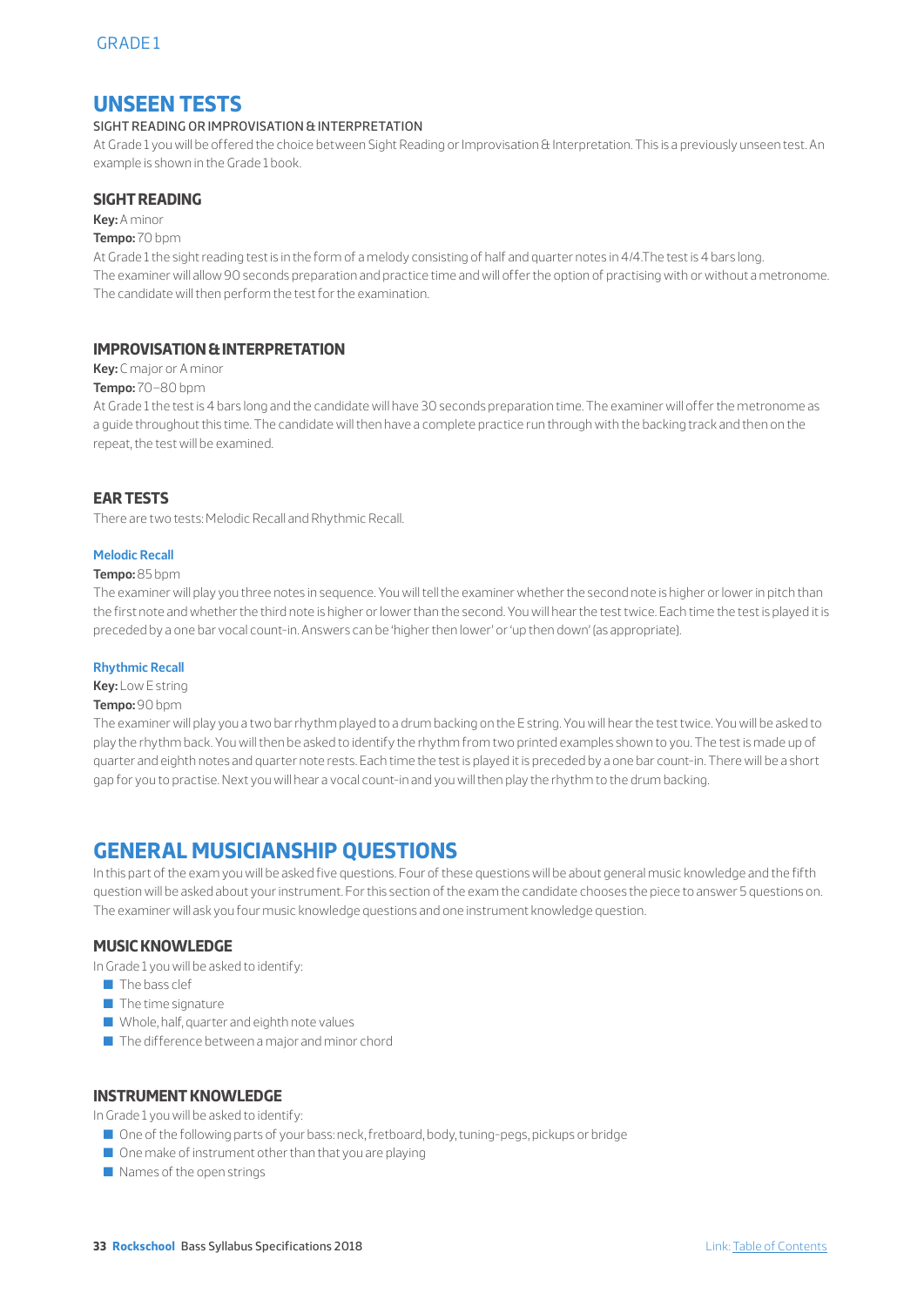# **PERFORMANCE CERTIFICATE**

# **EXAM STRUCTURE**

The candidate chooses to play 5 pieces lasting a maximum of 1 minute 15 seconds each. There are no other elements in the Performance Certificate examination.

# **FREE CHOICE PIECES**

There is an option of playing free choice pieces in the examination.

- Grade Exam: 2 free choice pieces
- **Performance Certificate:** 3 free choice pieces

Criteria for own free choice pieces can be found by visiting the website: www.rslawards.com

If there is any doubt or questions about the appropriateness of the chosen piece, you can email it to info@rslawards.com and a member of the Rockschool team will advise you.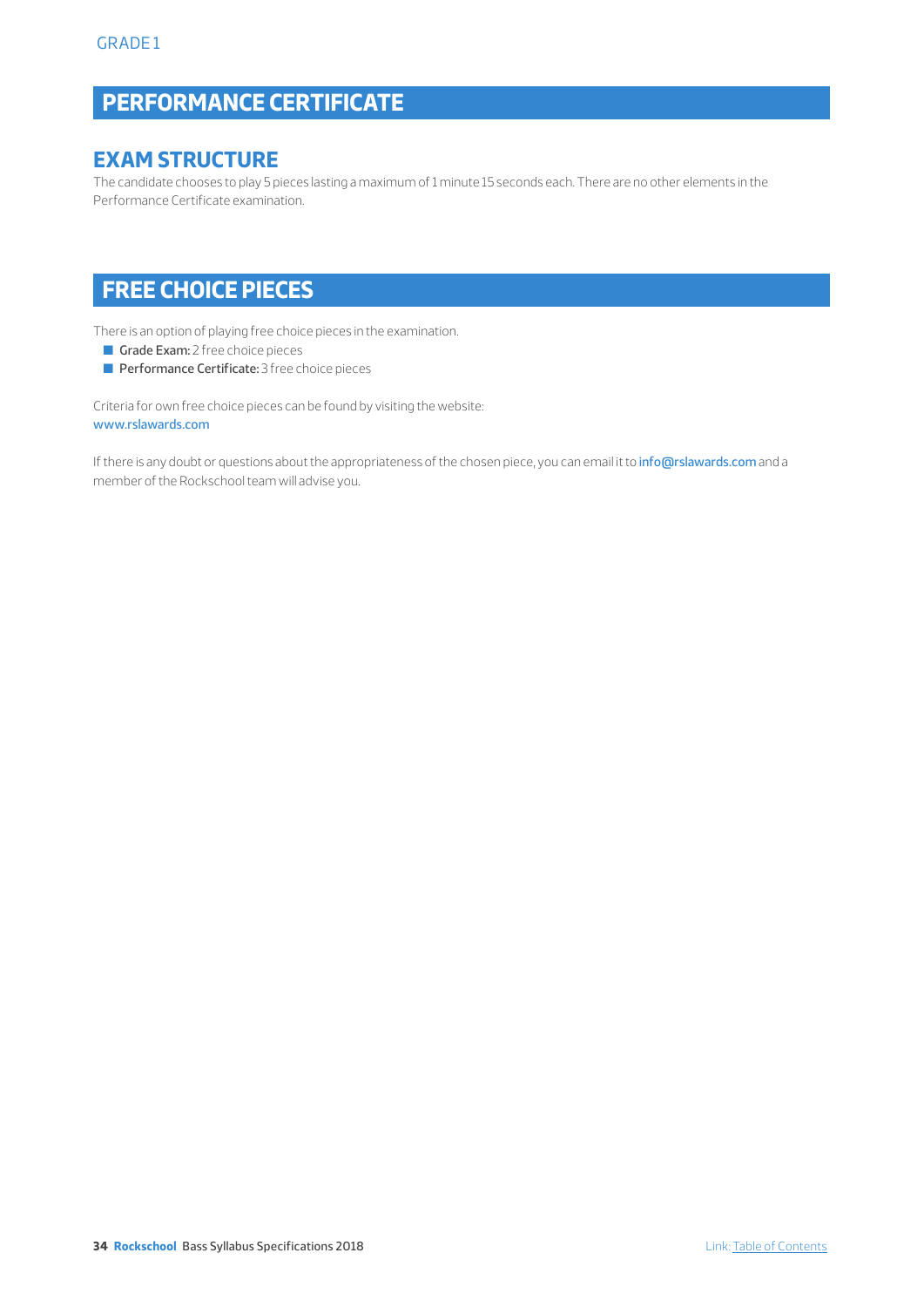# **GRADE 2**

The Grade 2 Bass exam is for candidates who have been learning approximately one year to eighteen months and have established the key basic skills along with solid basic techniques.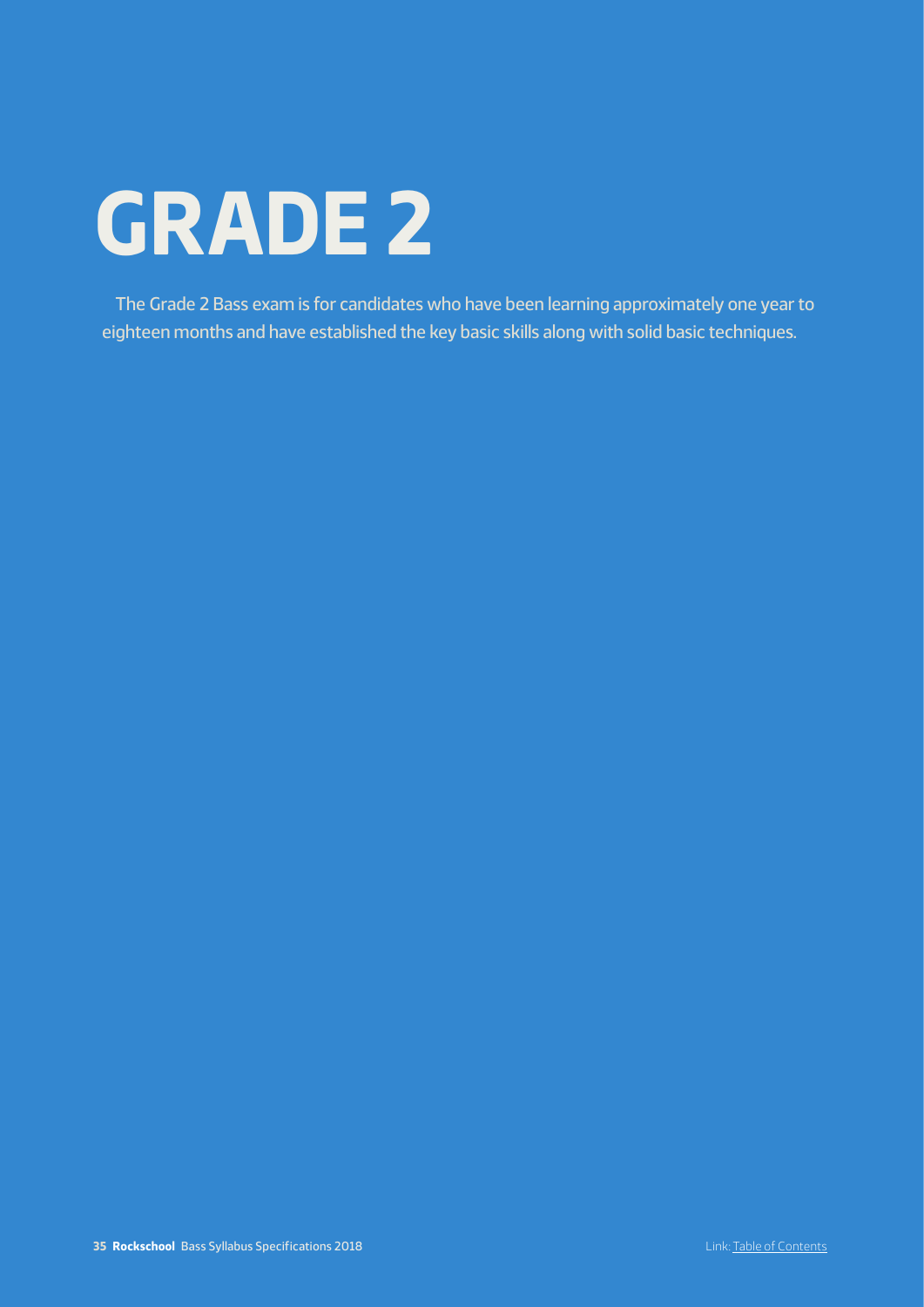# **GRADE EXAM**

## **PREPARED WORK:**

Candidates perform 3 pieces that last a maximum of 1 minute 30 seconds and demonstrate a selection of Technical Exercises.

## **UNPREPARED WORK:**

Candidates are required to play either a 4-bar sight reading test or a 4 bar Improvisation and Interpretation test. There are also two ear tests that develop melodic recall and rhythmic sense. The final part of the exam is a set of 5 simple questions based on the candidate's choice of piece. These are designed to explore theory and instrument knowledge.

# **EXAM STRUCTURE**

The Grade 2 exam lasts 20 minutes and will be taken in the following structure:

- **1. Pieces or Technical Exercises**: The candidate chooses to play either their pieces or their technical exercises first
- **2. Technical Exercises or Pieces**: The candidate will perform the element not chosen above
- **3. Sight Reading or Improvisation and Interpretation**: The candidate is given a simple and previously unseen test to practice and play
- **4. Ear Tests**: The candidate responds to two simple tests. One is melodic and one is rhythmic
- **5. General Musicianship Questions**: The candidate answers 5 questions related to a piece of their choice

# **PIECES**

At Grade 2 the pieces last up to a maximum of 1 minute 30 seconds. The length of piece is designed so the candidate can remain focused and concentrate on the requirements of notation accuracy, basic technical control, articulation, sound and sync.

## **SETTING THE LEVEL OF THE BACKING TRACK**

*Before playing the first piece all the way through, the examiner will make sure the volume of the backing track is correct for the candidate by asking them to play along to the backing track for the first few bars. Once the correct level has been agreed, the examiner will begin again and conduct all three pieces. Note that this is only done for the first piece.* 

# **TECHNICAL WORK**

At Grade 2 there are three groups of technical work. The examiner will ask a selection from each group and before you start the section you will be asked whether you would like to play the exercises along with the click or hear a single bar of click before you commence the test.

## **GROUP A: SCALES**

**Tempo:** 80 bpm

- $\blacksquare$  Major: C, G, A
- $\blacksquare$  Natural minor: C, G, A
- $\blacksquare$  Minor pentatonic: C, G, A
- $\blacksquare$  Major pentatonic: C, G, A

## **GROUP B: ARPEGGIOS**

- **Major: C, G, A**
- $\blacksquare$  Minor: C, G, A

## **GROUP C: RIFF**

#### **Tempo:** 80 bpm

In the exam you will be asked to play the riff from the Grade 2 book to a backing track. The riff shown in bars 1 and 2 should be played in the same shape in bars 3–8. The root note of the pattern to be played is shown in the music in each of the subsequent bars.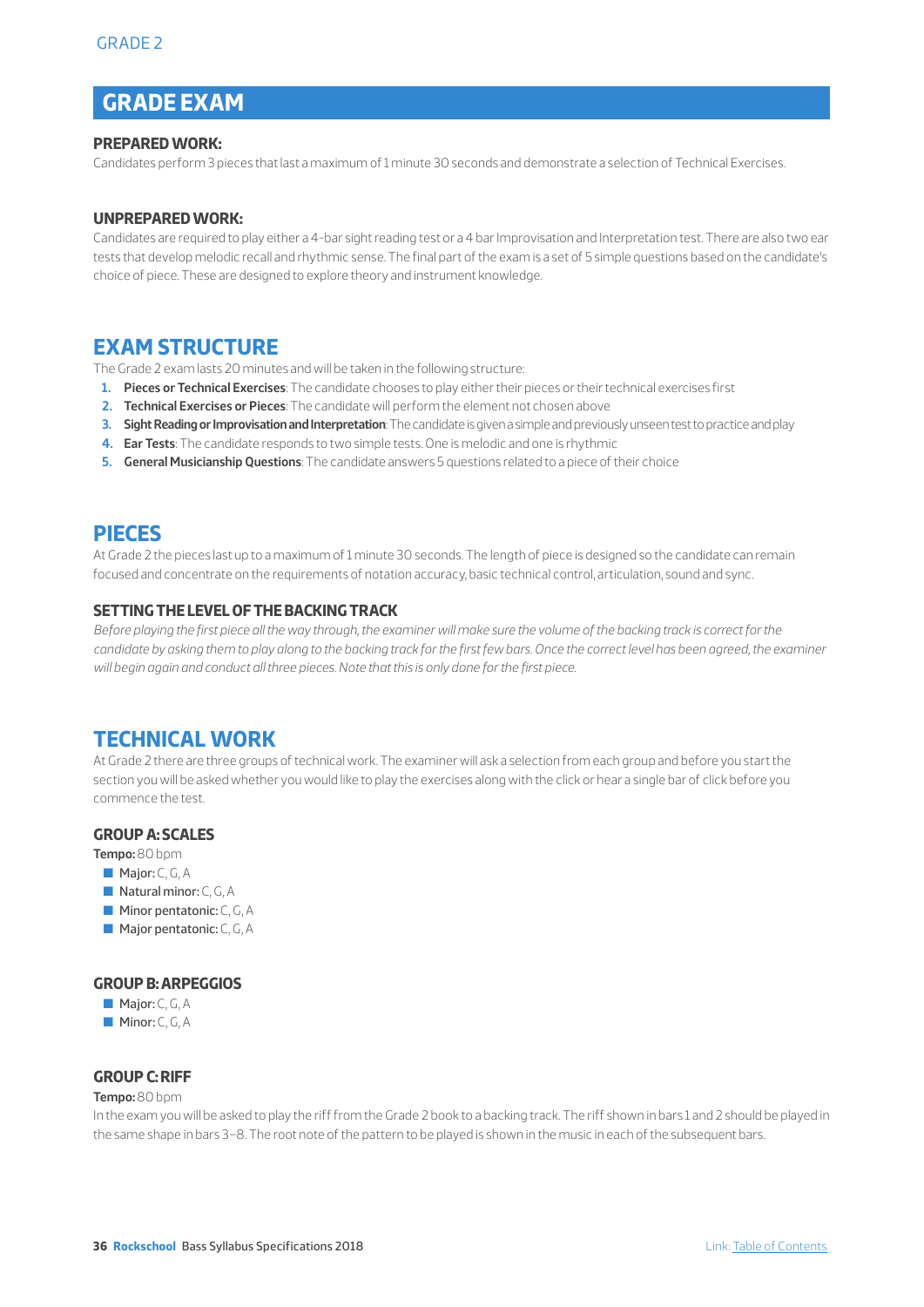# **UNSEEN TESTS**

## SIGHT READING OR IMPROVISATION & INTERPRETATION

At Grade 2 you will be offered the choice between Sight Reading or Improvisation & Interpretation. This is a previously unseen test. An example is shown in the Grade 2 book.

## **SIGHT READING**

**Key:** C or G major

#### **Tempo:** 70 bpm

At Grade 2 the sight reading test is in the form of a melody consisting of half, quarter eighth notes and quarter note rests in 4/4. The test is 4 bars long. The examiner will allow 90 seconds preparation and practice time and will offer the option of practising with or without a metronome. The candidate will then perform the test for the examination.

## **IMPROVISATION & INTERPRETATION**

**Key:** G major or E minor

#### **Tempo:** 80–90 bpm

At Grade 2 the test is 4 bars long and the candidate will have 30 seconds preparation time. The examiner will offer the metronome as a guide throughout this time. The candidate will then have a complete practice run through with the backing track and then on the repeat, the test will be examined.

## **EAR TESTS**

There are two tests which are, Melodic Recall and Rhythmic Recall.

#### **Melodic Recall**

**Key:** A Minor pentatonic

#### **Tempo:** 85 bpm

The examiner will play you a two bar melody with a drum backing. The first note of the melody will be the root note and the first interval will be ascending. You will play the melody back on your instrument. You will hear the test twice. Each time the test is played it is preceded by a one bar count-in. There will be a short gap for you to practise. Next you will hear a vocal count-in and you will then play the rhythm to the drum backing.

#### **Rhythmic Recall**

**Key:** E string

#### **Tempo:** 90 bpm

The examiner will play you a two bar rhythm played to a drum backing on the lowest-sounding E string. You will hear the test twice. You will be asked to play the rhythm back. You will then be asked to identify the rhythm from two printed examples shown to you. The test is made up of quarter and eighth notes and quarter note rests. Each time the test is played it is preceded by a one bar count-in. There will be a short gap for you to practise. Next you will hear a vocal count-in and you will then play the rhythm to the drum backing.

# **GENERAL MUSICIANSHIP QUESTIONS**

In this part of the exam you will be asked five questions. Four of these questions will be about general music knowledge and the fifth question will be asked about your instrument.

#### **MUSIC KNOWLEDGE**

In Grade 2 you will be asked to identify:

- $\blacksquare$  The pitch name of notes
- $\blacksquare$  The meaning of the time signature marking
- Whole, half, quarter, eighth and 16th note values
- **Rest values**
- $\blacksquare$  The construction of a major or minor chord

## **INSTRUMENT KNOWLEDGE**

In Grade 2 you will be asked to identify:

- One of the following parts of your bass: neck, fretboard, body, tuning-pegs, scratch plate, nut, pickups, jack socket or bridge
- $\blacksquare$  The location of the volume and tone controls on your bass
- $\blacksquare$  Names of all open strings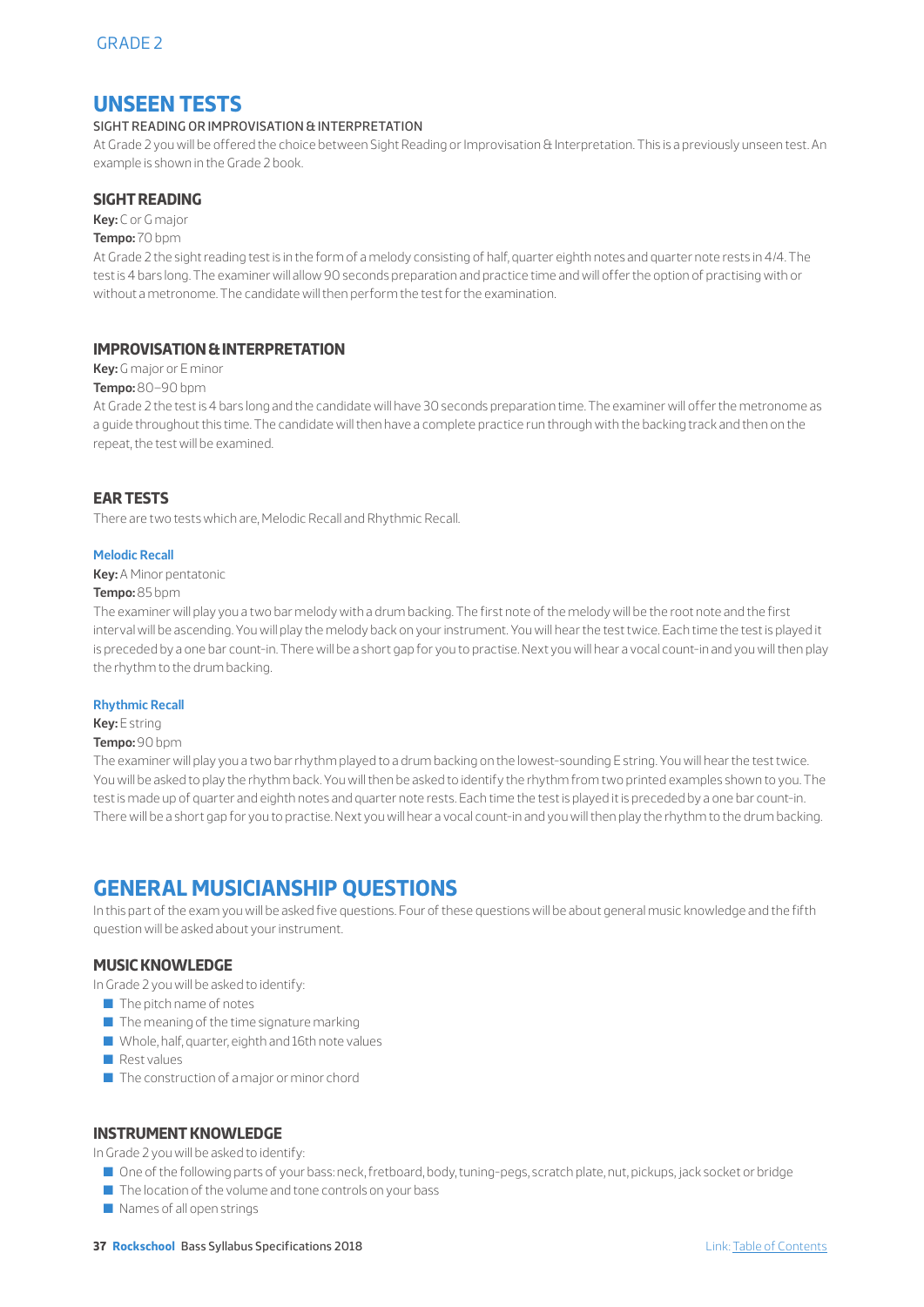# **PERFORMANCE CERTIFICATE**

# **EXAM STRUCTURE**

The candidate chooses to play 5 pieces lasting a maximum of 1 minute 30 seconds each. There are no other elements in the Performance Certificate examination.

# **FREE CHOICE PIECES**

There is an option of playing free choice pieces in the examination

- Grade Exam: 2 free choice pieces
- **Performance Certificate:** 3 free choice pieces

Criteria for own free choice pieces can be found by visiting the website: www.rslawards.com

If there is any doubt or questions about the appropriateness of the chosen piece, you can email it to info@rslawards.com and a member of the Rockschool team will advise you.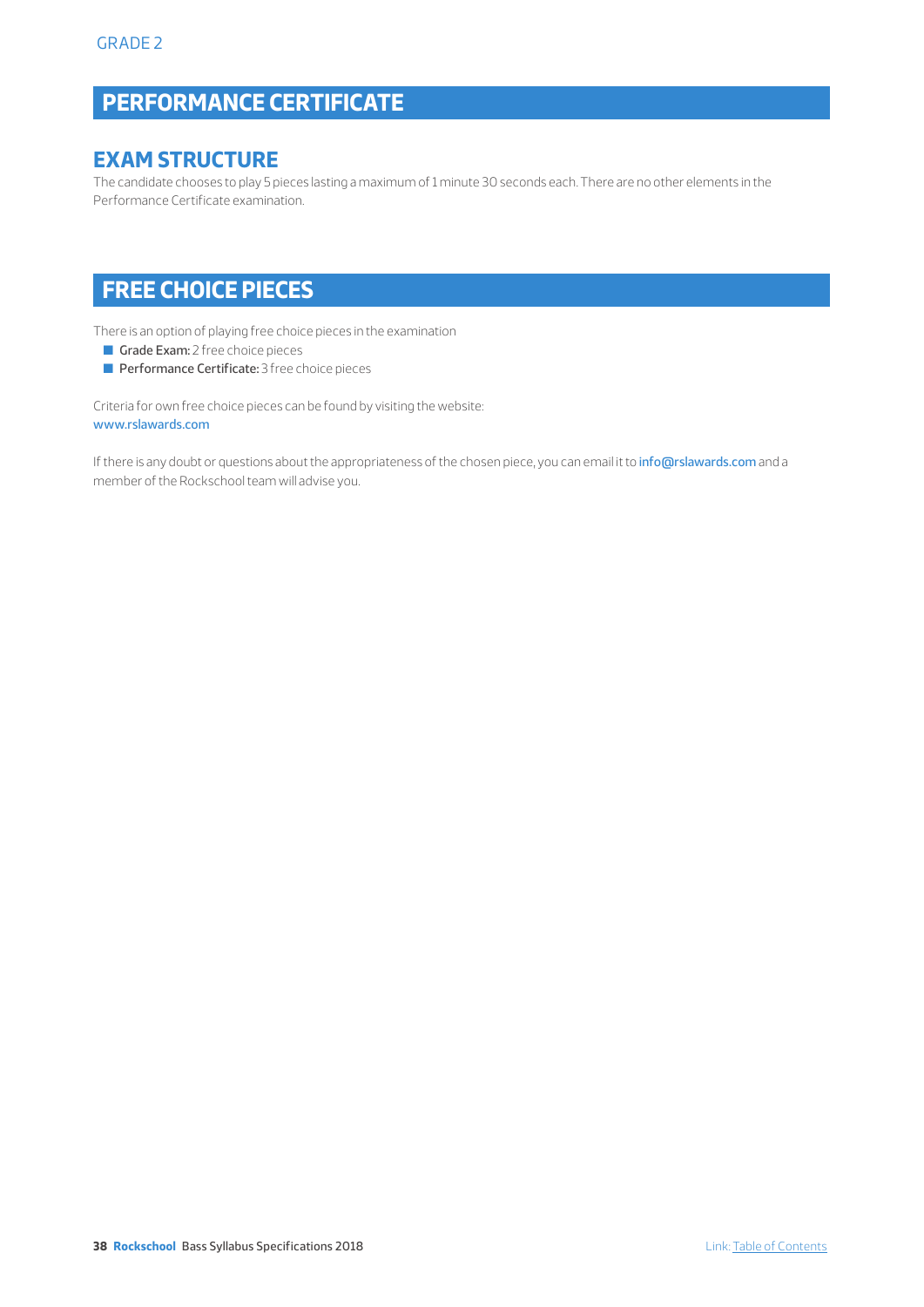# **GRADE 3**

The Grade 3 Bass exam is for candidates who have been learning approximately eighteen months to two years and have established the basic skills, preliminary techniques and the beginnings of stylistic awareness through articulation and the introduction of solo and improvisation work.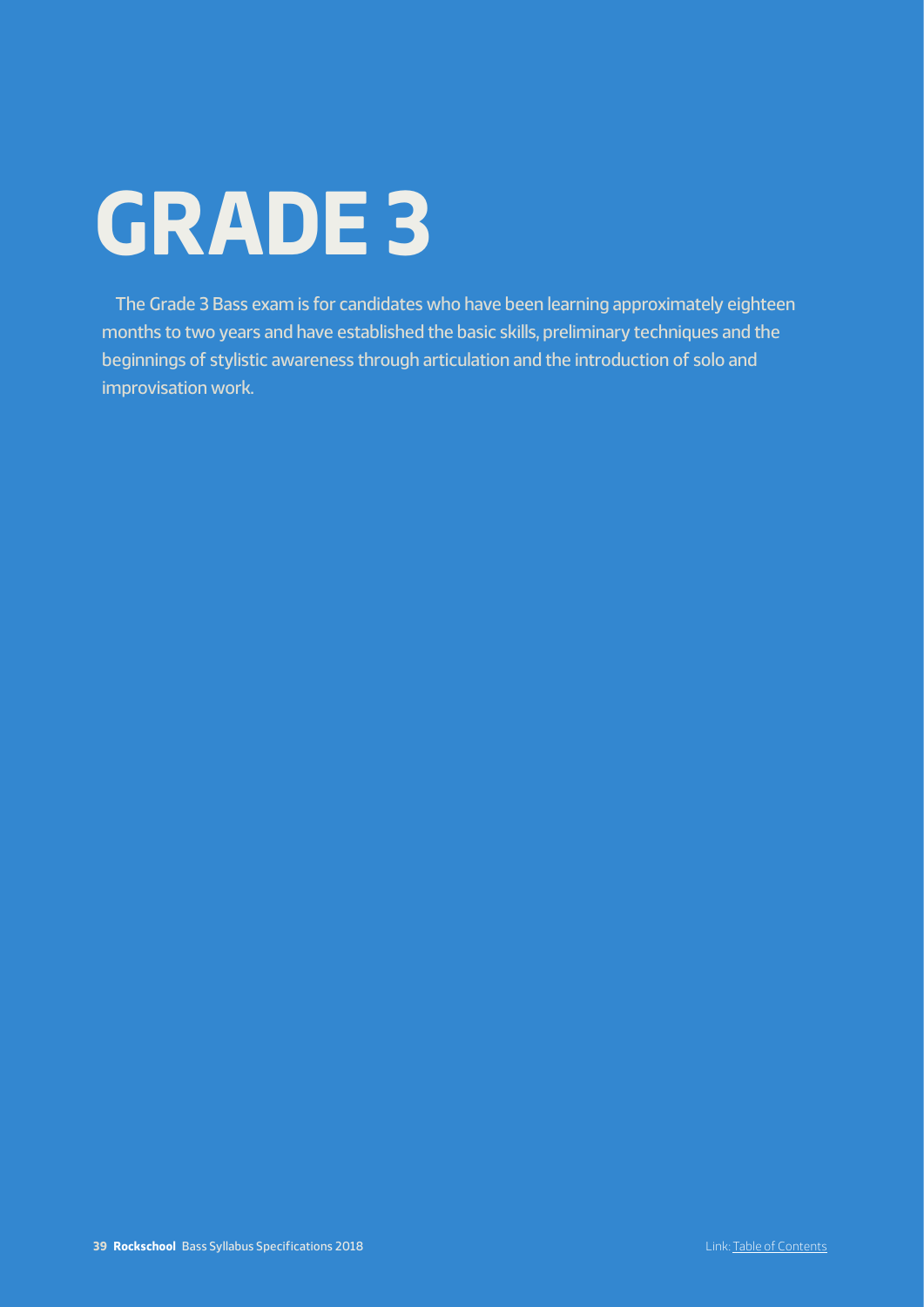# **GRADE EXAM**

## **PREPARED WORK:**

Candidates perform 3 pieces that last a maximum of 2 minutes and demonstrate a selection of Technical Exercises.

#### **UNPREPARED WORK:**

Candidates are required to play either a 4 bar sight reading test or a 4 bar Improvisation and Interpretation test. There are also two ear tests that develop melodic recall and rhythmic sense and the final part of the exam is a set of 5 questions based on the candidate's choice of piece. These are designed to explore theory and instrument knowledge.

# **EXAM STRUCTURE**

The Grade 3 exam lasts 25 minutes and will be taken in the following structure.

- **1. Pieces or Technical Exercises**: The candidate chooses to play either their pieces or their technical exercises first
- **2. Technical Exercises or Pieces**: The candidate will perform the element not chosen above
- **3. Sight Reading or Improvisation and Interpretation**: The candidate is given a simple and previously unseen test to practice and play
- **4. Ear Tests**: The candidate responds to two simple tests. One is melodic and one is rhythmic
- **5. General Musicianship Questions**: The candidate answers 5 questions related to a piece of their choice

## **PIECES**

At Grade 3 the pieces last up to a maximum of 2 minutes. The length of piece is designed so the candidate can remain focused and concentrate on the requirements of notation accuracy, basic technical control, articulation, sound and sync.

## **SETTING THE LEVEL OF THE BACKING TRACK**

*Before playing the first piece all the way through, the examiner will make sure the volume of the backing track is correct for the candidate by asking them to play along to the backing track for the first few bars. Once the correct level has been agreed, the examiner will begin again and conduct all three pieces. Note that this is only done for the first piece.* 

## **TECHNICAL WORK**

At Grade 3 there are three groups of technical work. The examiner will ask a selection from each group and before you start the section you will be asked whether you would like to play the exercises along with the click or hear a single bar of click before you commence the test.

#### **GROUP A: SCALES**

**Tempo:** 90 bpm

- $\blacksquare$  Major: G,A, B
- $\blacksquare$  Natural minor: G,A, B
- $\blacksquare$  Minor pentatonic: G, A, B
- $\blacksquare$  Major pentatonic: G, A, B
- Blues: G,A, B

#### **GROUP B: ARPEGGIOS**

- $\blacksquare$  Major: G,A, B
- $\blacksquare$  Minor: G, A, B
- Dominant 7: G, A B

#### **GROUP C: RIFF**

#### **Tempo:** 90 bpm

In the exam you will be asked to play the riff from the Grade 3 book to a backing track. The riff shown in bars 1 and 2 should be played in the same shape in bars 3–8. The root note of the pattern to be played is shown in the music in each of the subsequent bars.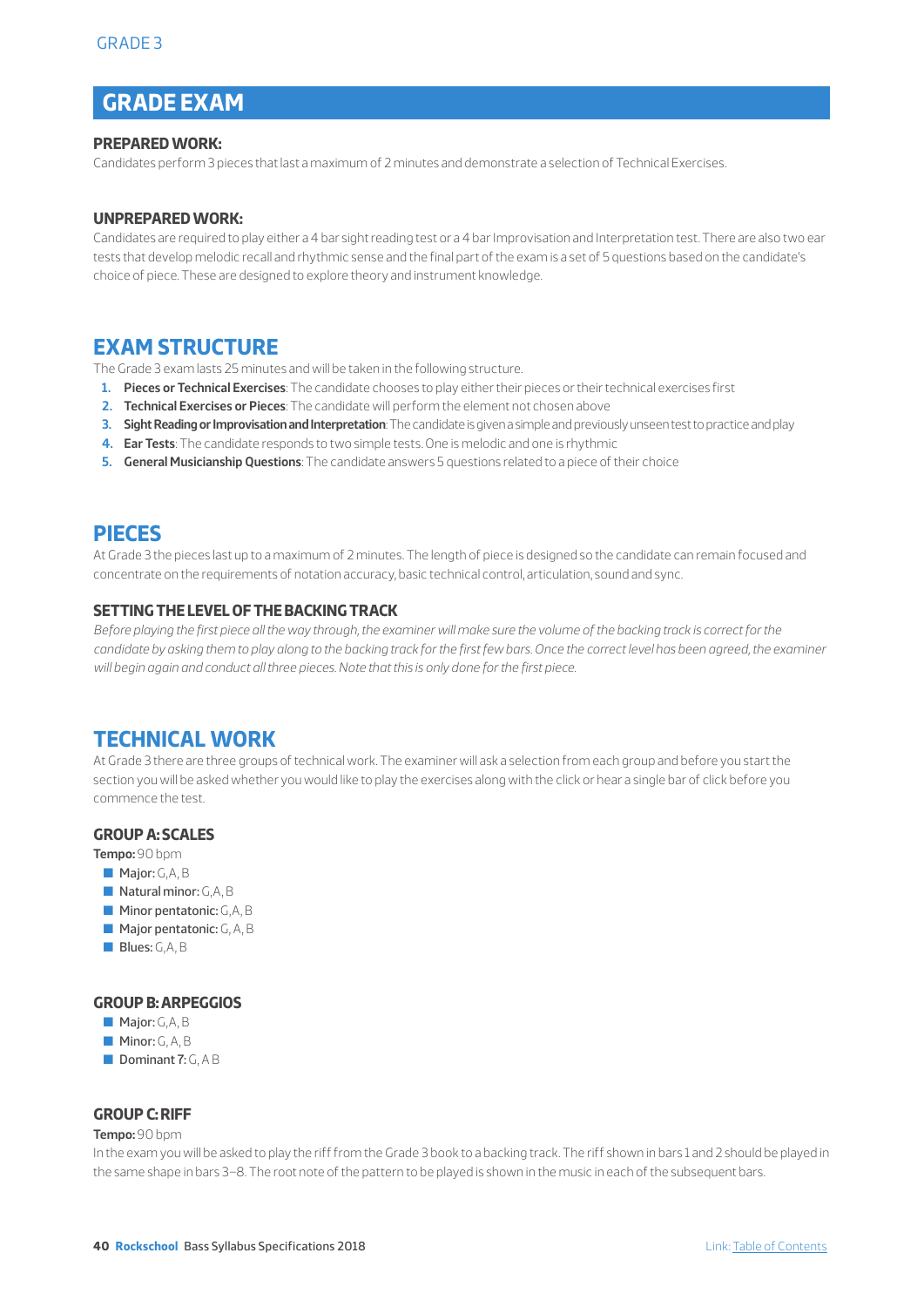# **UNSEEN TESTS**

#### SIGHT READING OR IMPROVISATION & INTERPRETATION

At Grade 3 you will be offered a choice between Sight Reading or Improvisation & Interpretation. This is a previously unseen test. An example is shown in the Grade 3 book.

#### **SIGHT READING**

#### **Key:** G major or A minor

#### **Tempo:** 80 bpm

At Grade 3 the sight reading test is in the form of a melody consisting of half, quarter eighth notes and quarter note rests in 4/4. The test is 4 bars long. The examiner will allow 90 seconds preparation and practice time and will offer the option of practising with or without a metronome. The candidate will then perform the test for the examination.

## **IMPROVISATION & INTERPRETATION**

**Key:** G major or A minor

#### **Tempo:** 80–90 bpm

At Grade 3 the test is 4 bars long. The candidate will have 30 seconds preparation time and the examiner will offer the metronome as a guide throughout this time.The candidate will then have a complete practice run through with the backing track and then on the repeat, the test will be examined.

#### **EAR TESTS**

There are two tests which are Melodic Recall and Rhythmic Recall.

#### **Melodic Recall**

**Key:** G Minor pentatonic

#### **Tempo:** 85 bpm

The examiner will play you a two-bar melody with a drum backing. The first note of the melody will be the root note and the first interval will be ascending. You will play the melody back on your instrument. You will hear the test twice. Each time the test is played it is preceded by a one bar count-in. There will be a short gap for you to practise after you have heard the test for the second time. Next you will hear a vocal count-in and you will then play the melody to the drum backing.

#### **Rhythmic Recall**

## **Key:** E string

#### **Tempo:** 90 bpm

The examiner will play you a two-bar rhythm played to a drum backing on the E string. You will hear the test twice. You will be asked to play the rhythm back. You will then be asked to identify the rhythm from two printed examples shown to you. Each time the test is played it is preceded by a one bar count-in. There will be a short gap for you to practise. Next you will hear a vocal count-in and you will then play the rhythm to the drum backing.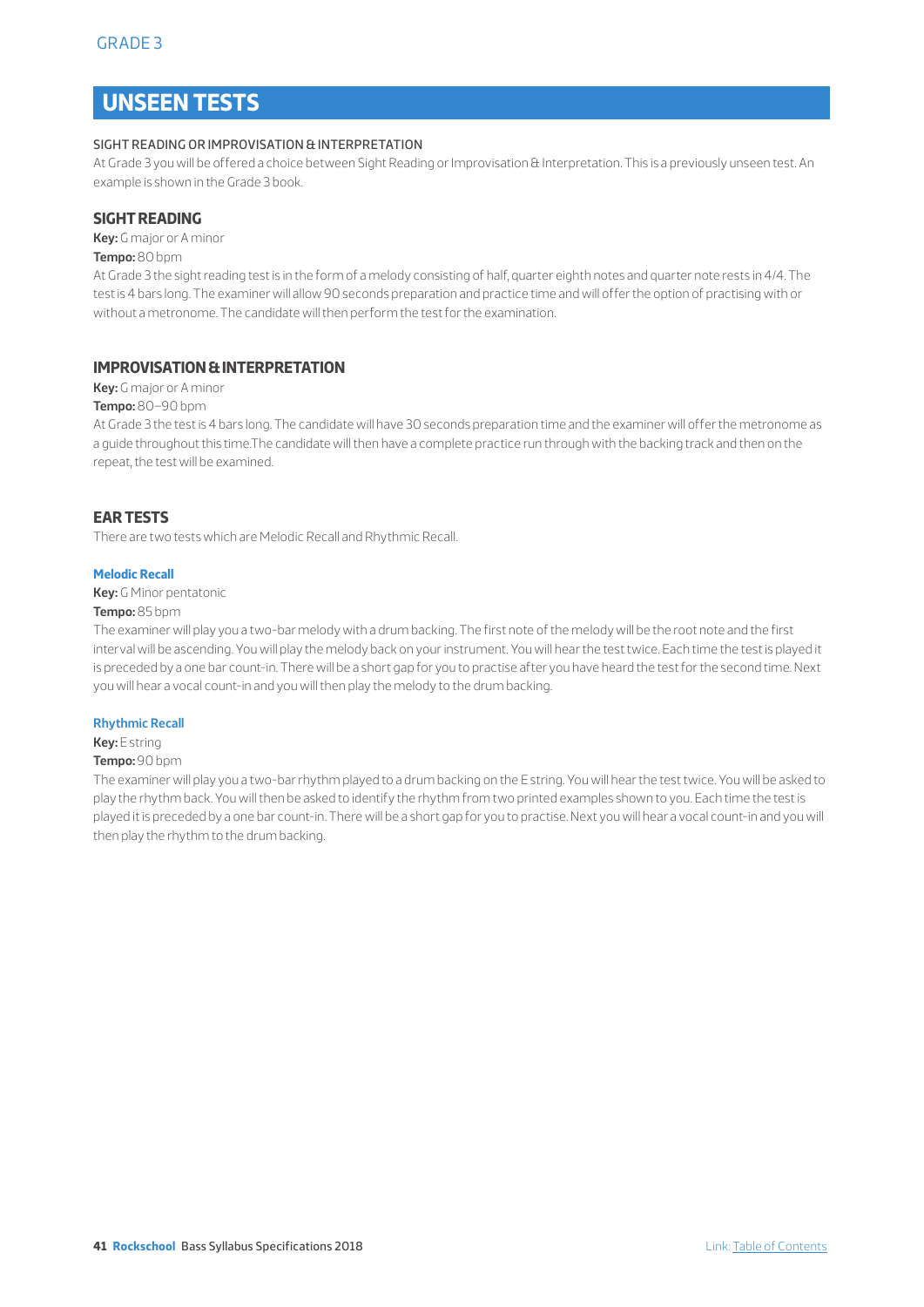# **GENERAL MUSICIANSHIP QUESTIONS**

In this part of the exam you will be asked five questions. Four of these questions will be about general music knowledge and the fifth question will be asked about your instrument.

## **MUSIC KNOWLEDGE**

In Grade 3 you will be asked to identify:

- $\blacksquare$  The pitch name of notes
- $\blacksquare$  The meaning of the time signature marking
- Whole, half, quarter, eighth and 16th note values
- $\blacksquare$  Rest values
- $\blacksquare$  The construction of a major or minor chord

## **INSTRUMENT KNOWLEDGE**

In Grade 3 you will be asked to identify:

- Q One of the following parts of your bass: neck, fretboard, body, tuning-pegs, scratch plate, nut, pickups, jack socket or bridge
- $\blacksquare$  The location of the volume and tone controls on your bass
- **D** The location of the volume/gain controls on the amp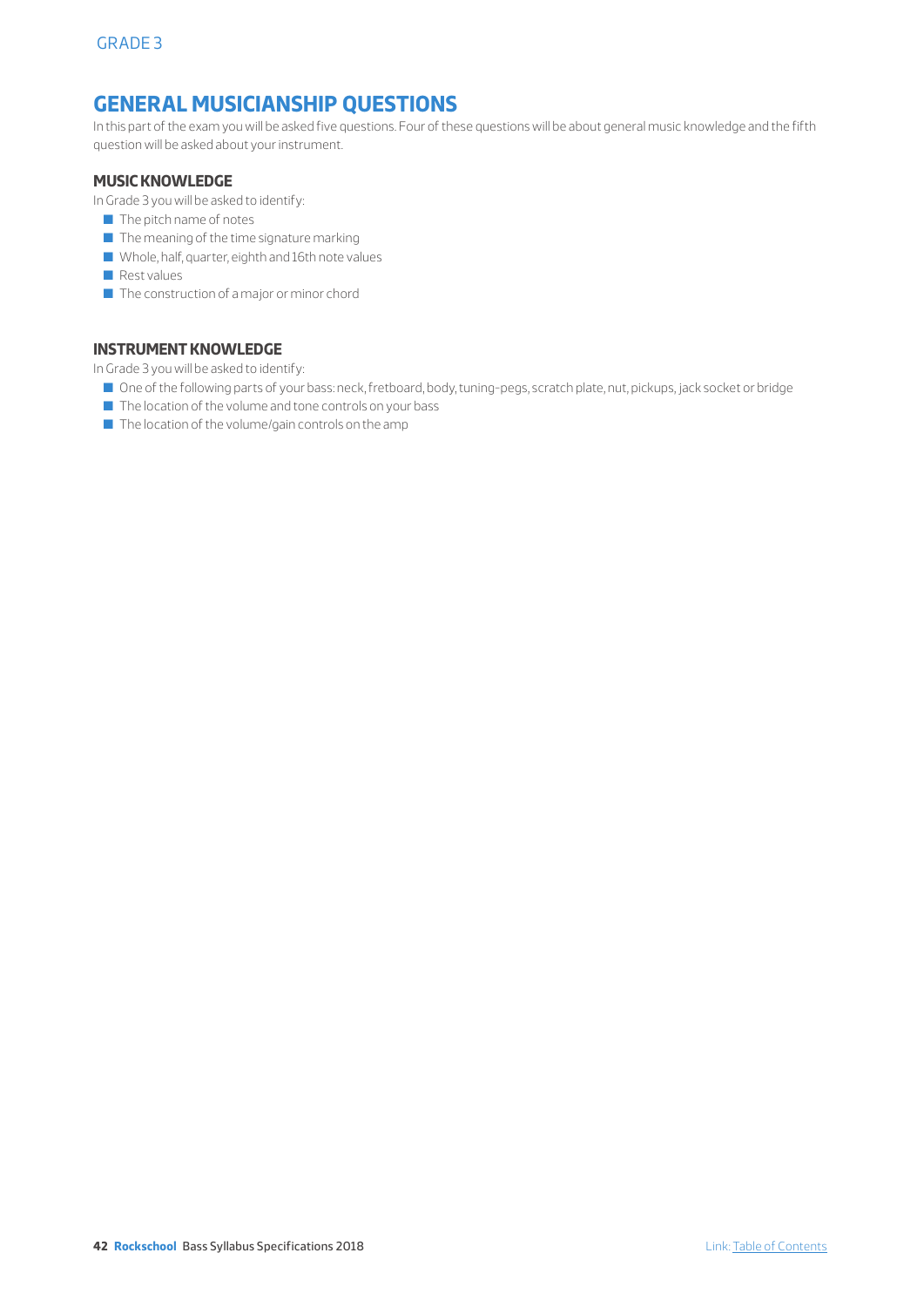# **PERFORMANCE CERTIFICATE**

# **EXAM STRUCTURE**

The candidate chooses to play 5 pieces lasting a maximum of 2 minutes each. There are no other elements in the Performance Certificate examination.

# **FREE CHOICE PIECES**

There is an option of playing free choice pieces in the examination.

- Grade Exam: 2 free choice pieces
- **Performance Certificate:** 3 free choice pieces

Criteria for own free choice pieces can be found by visiting the website: www.rslawards.com

If there is any doubt or questions about the appropriateness of the chosen piece, you can email it to info@rslawards.com and a member of the Rockschool team will advise you.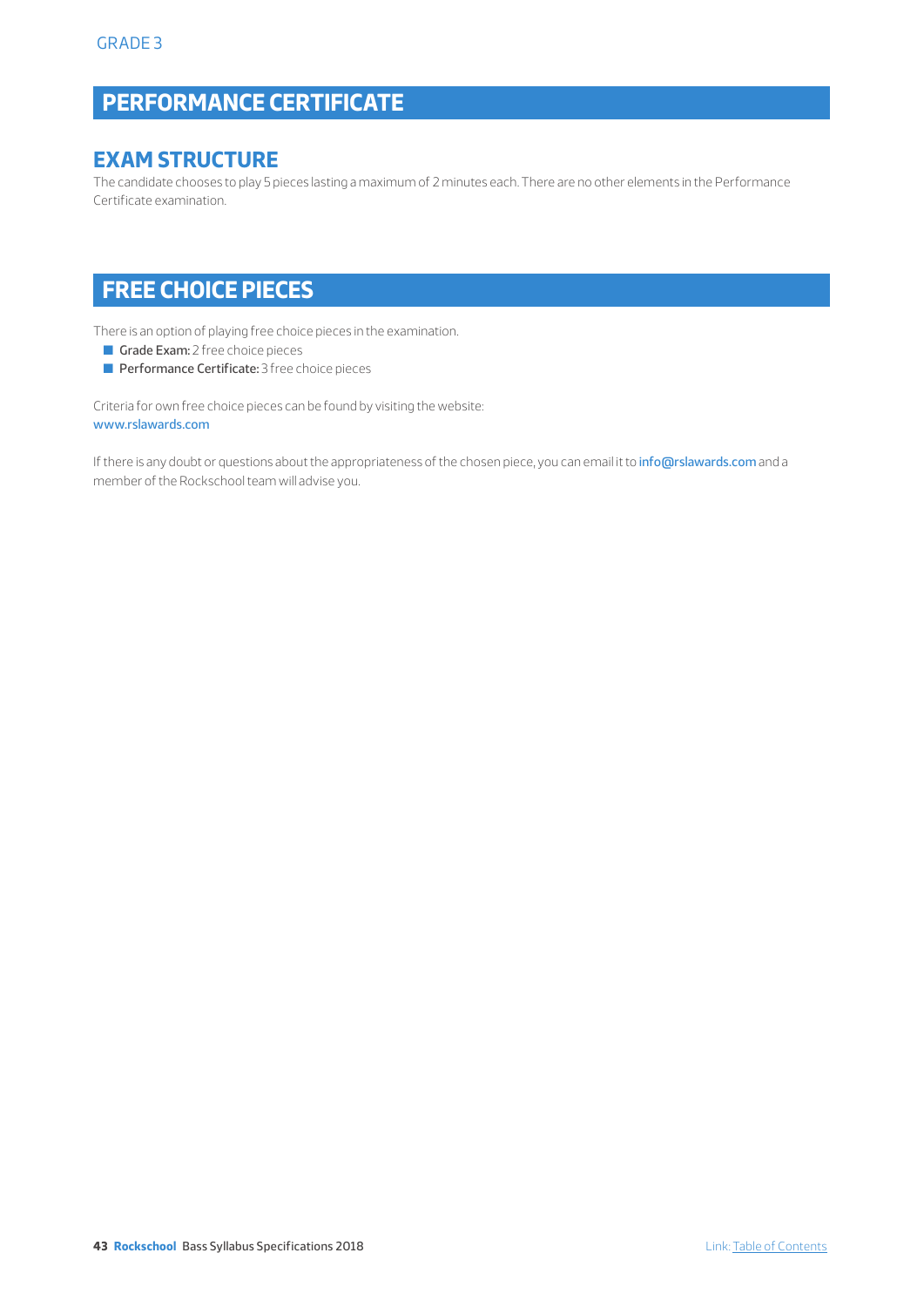# **GRADE 4**

The Grade 4 Bass exam is for candidates who have been learning approximately two – two and half years and have mastered the basic skills, preliminary techniques and have acquired the beginnings of stylistic awareness. Grade 4 develops further stylistic conviction and understanding through developed solo and improvisation work and use of varied sounds.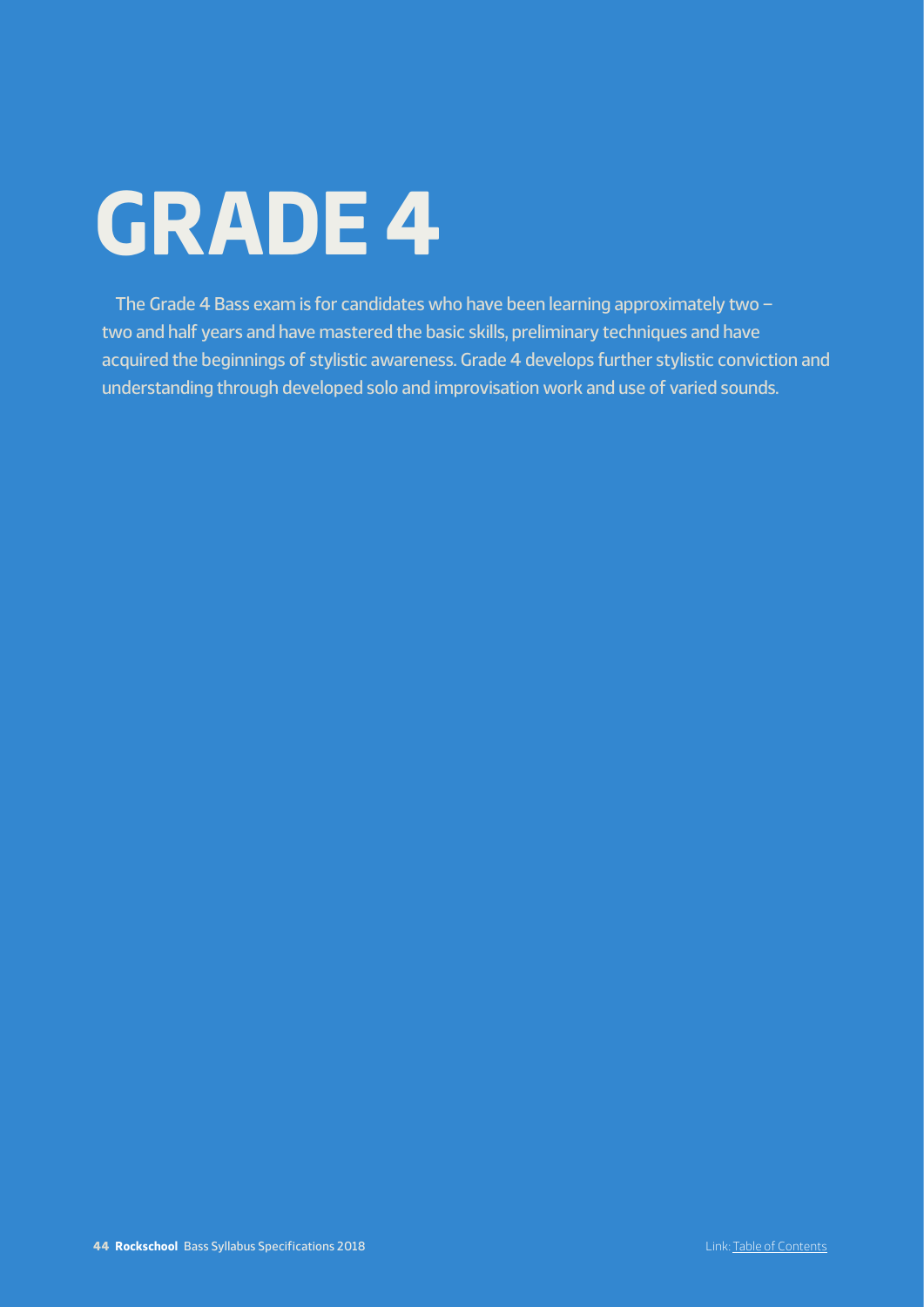# **GRADE EXAM**

## **PREPARED WORK:**

Candidates perform 3 pieces that last a maximum of 2 minutes 15 seconds and demonstrate a selection of Technical Exercises.

## **UNPREPARED WORK:**

Candidates are required to play either an 8-bar sight reading test or an 8 bar Improvisation and Interpretation test. There are also two ear tests that develop descending melodic recall and rhythmic sense and the final part of the exam is a set of 5 questions based on the candidate's choice of piece. These are designed to explore theory and instrument knowledge.

# **EXAM STRUCTURE**

The Grade 4 exam lasts 25 minutes and will be taken in the following structure:

- **1. Pieces or Technical Exercises**: The candidate chooses to play either their pieces or their technical exercises first
- **2. Technical Exercises or Pieces**: The candidate will perform the element not chosen above
- **3. Sight Reading or Improvisation and Interpretation**: The candidate is given a previously unseen test to practice and play
- **4. Ear Tests**: The candidate responds to two tests. One is melodic and one is rhythmic
- **5. General Musicianship Questions**: The candidate answers 5 questions related to a piece of their choice

# **PIECES**

At Grade 4 the pieces last up to a maximum of 2 minutes 15 seconds. The pieces are over two pages and are designed so the candidate can retain focus and concentration. Emphasis is on notation accuracy, stylistic sound and articulation, technical control including execution of instrumental techniques, developing solo and improvisation elements and sync.

## **SETTING THE LEVEL OF THE BACKING TRACK**

Before playing the first piece all the way through, the examiner will make sure the volume of the backing track is correct for the candidate by asking the candidate to play along to the backing track for the first few bars. Once the correct level has been agreed, the examiner will begin again and conduct all three pieces. Note that this is only done for the first piece.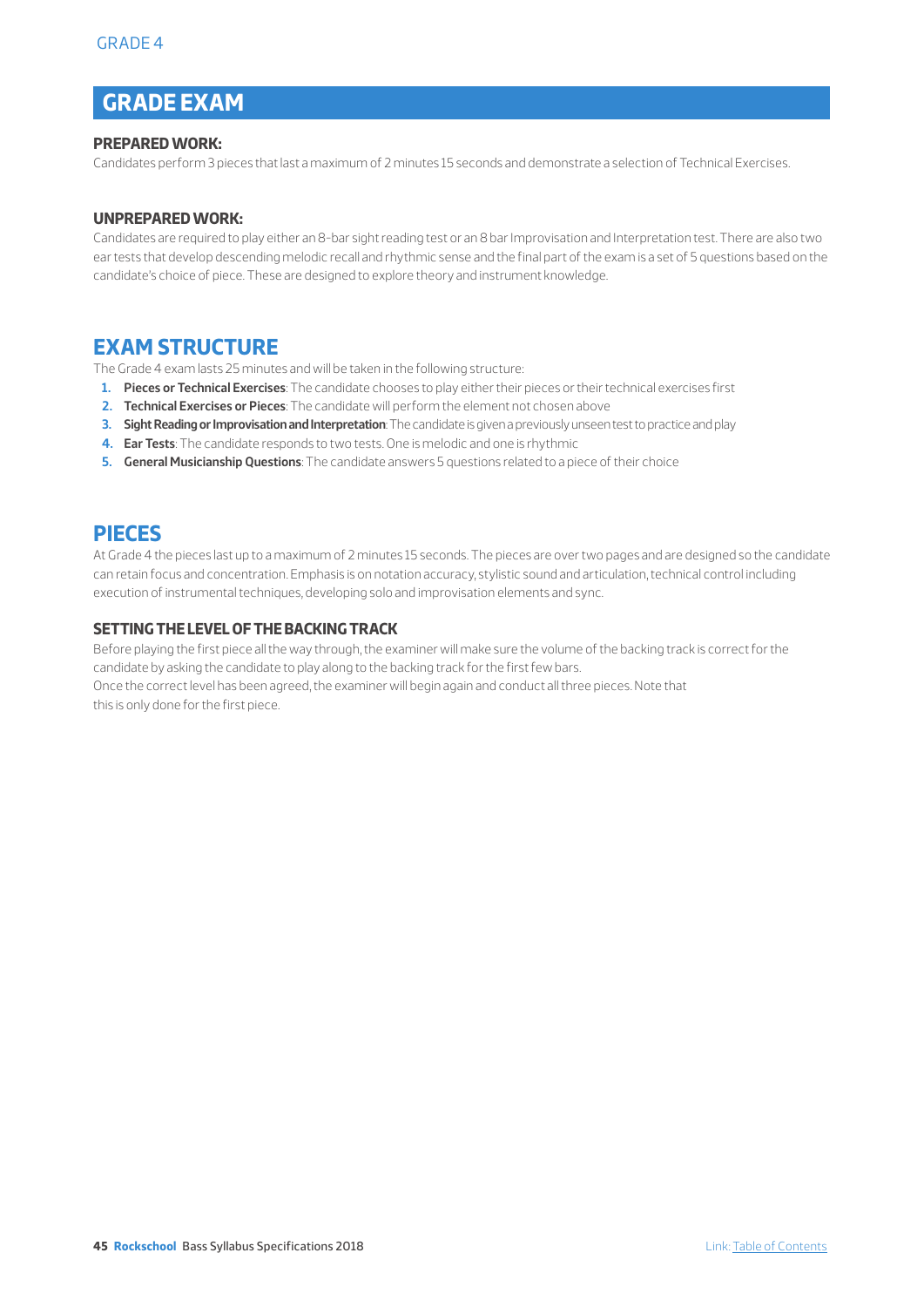# **TECHNICAL WORK**

At Grade 4 level there are three groups of technical work. The examiner will ask a selection from each group and before you start the section you will be asked whether you would like to play the exercises along with the click or hear a single bar of click before you commence the test.

## **GROUP A: SCALES**

(one octave in eighth notes)

- **Tempo:** 80 bpm
- **Major:** F, B  $\mathsf{b}$
- $\blacksquare$  Natural minor: A, B, C, D
- **Minor pentatonic:** A, B, C, D
- **Major pentatonic:** F, B  $b$
- Blues: A, B, C, D

## **GROUP B: ARPEGGIOS**

(one octave in eighth notes) **Tempo:** 80 bpm

- $\blacksquare$  Major: A, B, C, D
- **Minor: A, B, C, D**
- Dominant 7th: A, B, C, D

## **GROUP C: RIFF**

#### **Tempo:** 100 bpm

In the exam you will be asked to play the riff from the Grade 4 book to a backing track.The riff shown in bars 1 and 2 should be played in the same shape in bars 3–8. The root note of the pattern to be played is shown in the music in each of the subsequent bars.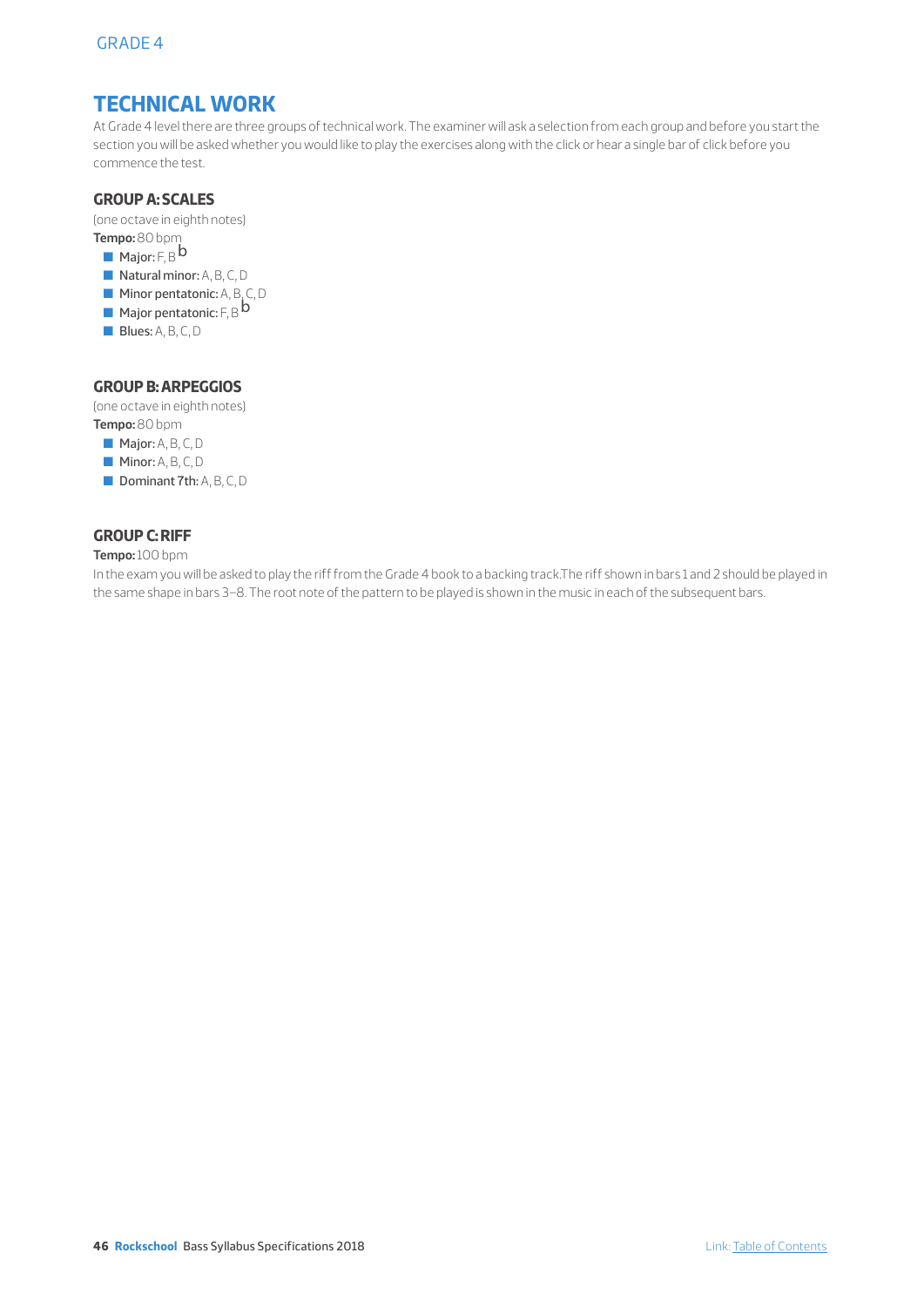# **UNSEEN TESTS**

## SIGHT READING OR IMPROVISATION & INTERPRETATION

At Grade 4 you will be offered a choice between Sight Reading or Improvisation & Interpretation. This is a previously unseen test and an example is shown in the Grade 4 book.

## **SIGHT READING**

#### **Tempo:** 80–90 bpm

#### **Key:** D and G major, D and A minor

At Grade 4 there is an element of improvisation. This is in the form of a two bar development. The piece will be composed in the style of rock, funk or blues and will have chord symbols throughout. At Grade 4 the notation consists of half, quarter and eight notes, and quarter and eighth note rests in 4/4. The test is 8 bars long. The examiner will allow 90 seconds preparation and practice time and will offer the option of practising with or without a metronome. The candidate will then perform the test for the examination.

## **IMPROVISATION & INTERPRETATION**

#### **Tempo:** 90–100 bpm

**Key:** D or G major, D or A minor

In Grade 4, the Improvisation & Interpretation test contains a small amount of sight reading. This consists of two-bars of notation at the beginning of the test. You will be asked to notation as indicated and complete the test using an improvised bass line. This is played to a backing track of eight bars.

The candidate will have 30 seconds preparation time and the examiner will offer the metronome as a guide throughout this time. The candidate will then have a complete practice run through with the backing track and then on the repeat, the test will be examined.

## **EAR TESTS**

There are two tests

- Melodic Recall
- **B** Harmonic Recall

#### **Melodic Recall**

#### **Tempo:** 90 bpm

#### **Key:** D major pentatonic or B minor pentatonic

The examiner will play you a two bar melody with a drum backing. The first note of the melody will be the root note and the first interval will be descending. You will play the melody back on your instrument. You will hear the test twice. Each time the test is played it is preceded by a one bar count-in. There will be a short gap for you to practise after you have heard the test for the second time. Next you will hear a vocal count-in and you will then play the melody to the drum backing.

#### **Harmonic Recall**

#### **Tempo:** 90 bpm

#### **Key:** C major

The examiner will play you a tonic chord followed by a two-bar chord sequence in the key of C major played to a guitar and drum backing. The sequence will be drawn from I, IV and V chords and may occur in any combination. You will be asked to play the root notes of the chord sequence to the guitar and drum backing in the rhythm shown in the Grade 4 book. This rhythm will be used in all examples of this test given in the exam. You will then be asked to identify the chord sequence you have played to the examiner. You will hear the test twice. Each time the test is played the sequence is: count-in, tonic, count-in, chords. There will be a short gap for you to practise after you have heard the test for the second time. You will hear the count-in and tonic for the third time followed by a vocal count-in then you will play the root notes to the backing.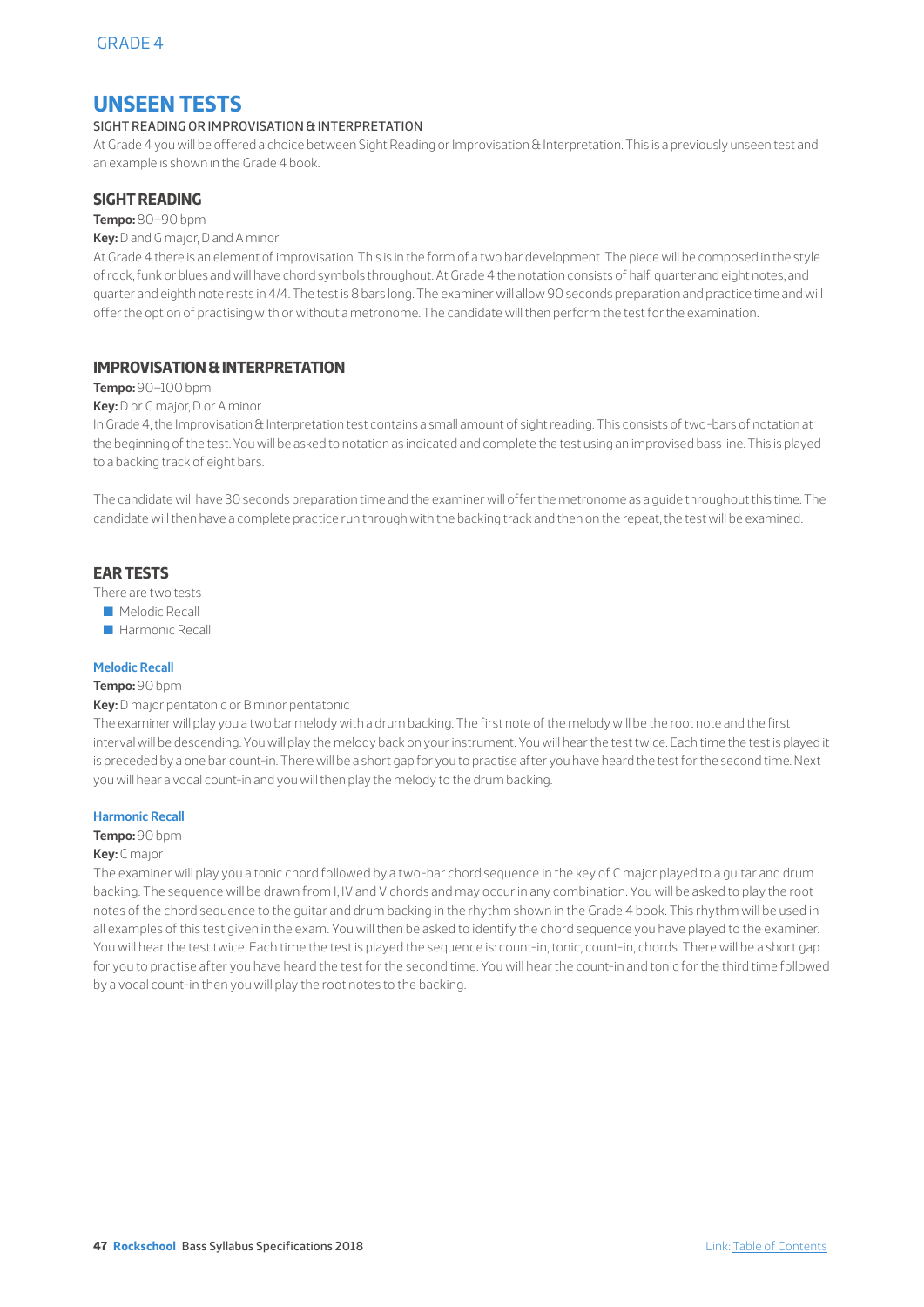# **GENERAL MUSICIANSHIP QUESTIONS**

For this section of the exam the candidate chooses the piece to answer 5 questions on. The examiner will ask you four music knowledge questions and one instrument knowledge question.

## **MUSIC KNOWLEDGE**

In Grade 4 you will be asked to identify:

- $\blacksquare$  The pitch name of notes
- $\blacksquare$  The meaning of the time signature and key signature marking
- Repeat marks, first and second time bars, D.C., D.S., al Coda and al Fine markings
- Q Whole, half, quarter, eighth note, triplet eighth notes and 16th note values
- Q Whole, half, quarter, eighth note and 16th note rests and rest combinations
- $\blacksquare$  The construction of major, minor or dominant 7 chords
- $\blacksquare$  One type of scale that can be used appropriately in the solo section of the piece you have played

## **INSTRUMENT KNOWLEDGE**

In Grade 4 you will be asked to identify:

- Any part or control on your bass
- $\blacksquare$  The function of the volume and tone controls on your bass
- $\blacksquare$  The tone settings for the piece you have played on the amp and why you have chosen these settings

# **PERFORMANCE CERTIFICATE**

The candidate chooses to play 5 pieces lasting a maximum of 2 minutes 15 seconds each. There are no other elements in the Performance Certificate examination.

# **FREE CHOICE PIECES**

There is an option of playing free choice pieces in the examination.

- Grade Exam:  $2$  free choice pieces
- **Performance Certificate:** 3 free choice pieces

Criteria for own free choice pieces can be found by visiting the website: www.rslawards.com

If there is any doubt or questions about the appropriateness of the chosen piece, you can email it to info@rslawards.com and a member of the Rockschool team will advise you.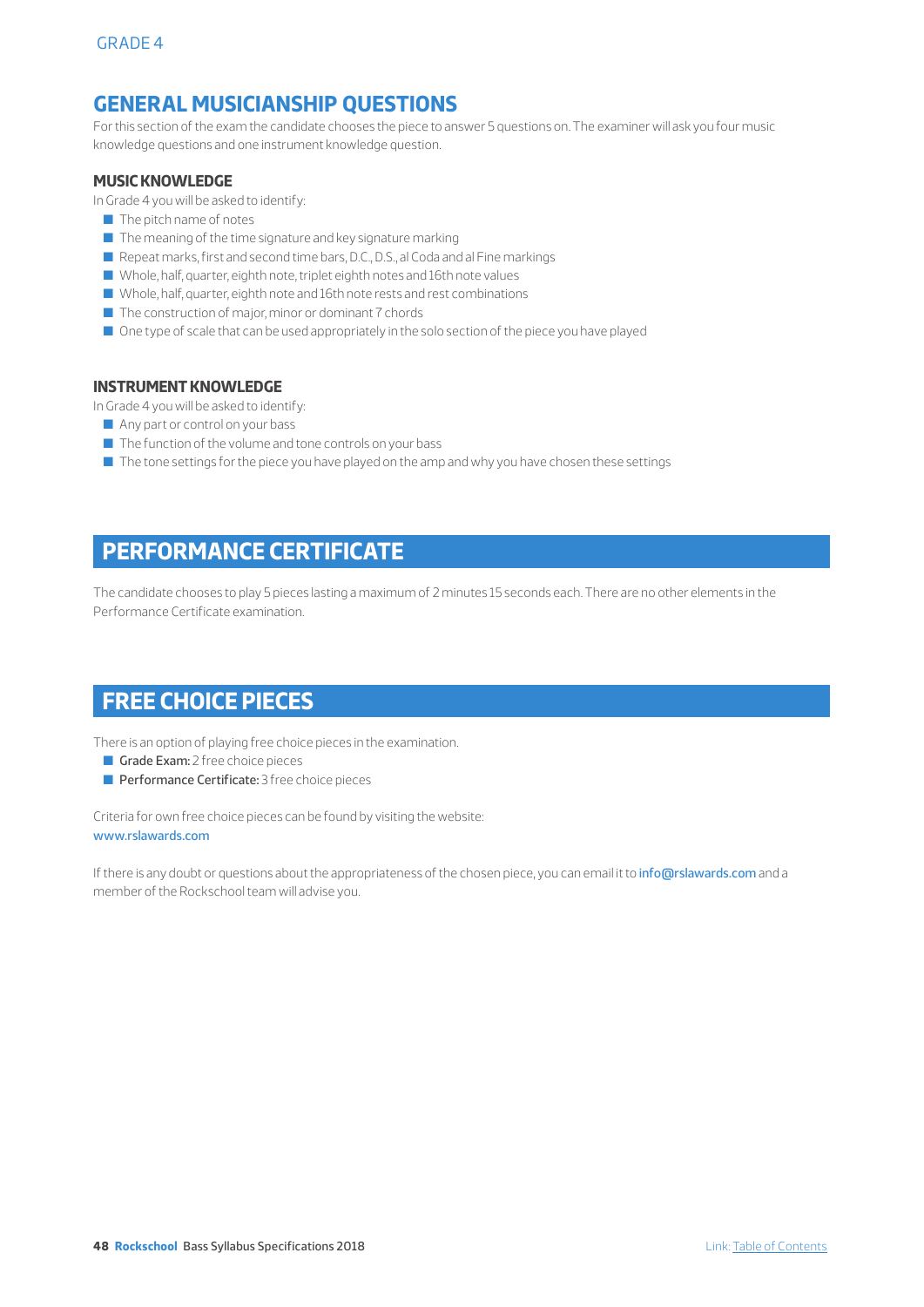# **GRADE 5**

The Grade 5 Bass exam is for candidates who have acquired the intermediate skills and techniques and have developed an increasing sense of stylistic conviction. This is demonstrated through instrumental techniques, increasing rhythmic complexity and convincing solo and improvisation work.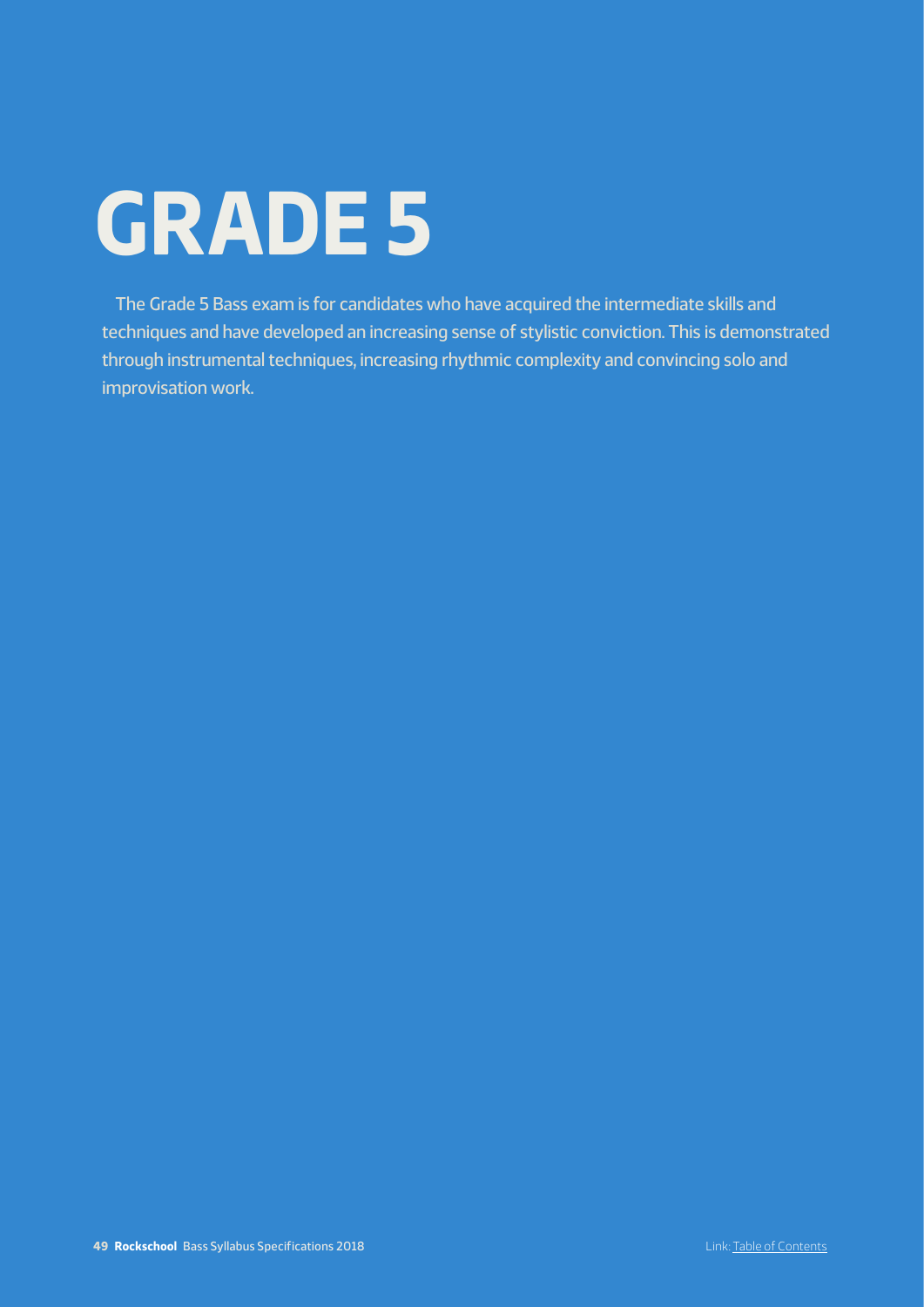# **GRADE EXAM**

## **PREPARED WORK:**

Candidates perform 3 pieces that last a maximum of 2 minutes 30 seconds and demonstrate a selection of Technical Exercises.

## **UNPREPARED WORK:**

Candidates are required to play either an eight-bar sight reading test or an 8 bar Improvisation and Interpretation test. There are also two ear tests that continue to develop melodic recall and rhythmic sense and the final part of the exam is a set of 5 questions based on the candidate's choice of piece. These explore theory and instrument knowledge.

# **EXAM STRUCTURE**

The Grade 5 exam lasts 25 minutes and will be taken in the following structure.

- **1. Pieces or Technical Exercises**: The candidate chooses to play either their pieces or their technical exercises first
- **2. Technical Exercises or Pieces**: The candidate will perform the element not chosen above
- **3. Sight Reading or Improvisation and Interpretation**: The candidate is given a previously unseen test to practice and play
- **4. Ear Tests**: The candidate responds to two tests. One is melodic and one is rhythmic
- **5. General Musicianship Questions**: The candidate answers 5 questions related to a piece of their choice

# **PIECES**

At Grade 5 the pieces last up to a maximum of 2 minutes 30 seconds. The pieces are over four pages. Emphasis is on notation accuracy, execution of stylistic techniques, technical control, developing solo and improvisation elements and communication of the music.

## **SETTING THE LEVEL OF THE BACKING TRACK**

*Before playing the first piece all the way through, the examiner will make sure the volume of the backing track is correct for the candidate by asking them to play along to the backing track for the first few bars. Once the correct level has been agreed, the examiner will begin again and conduct all three pieces. Note that this is only done for the first piece.*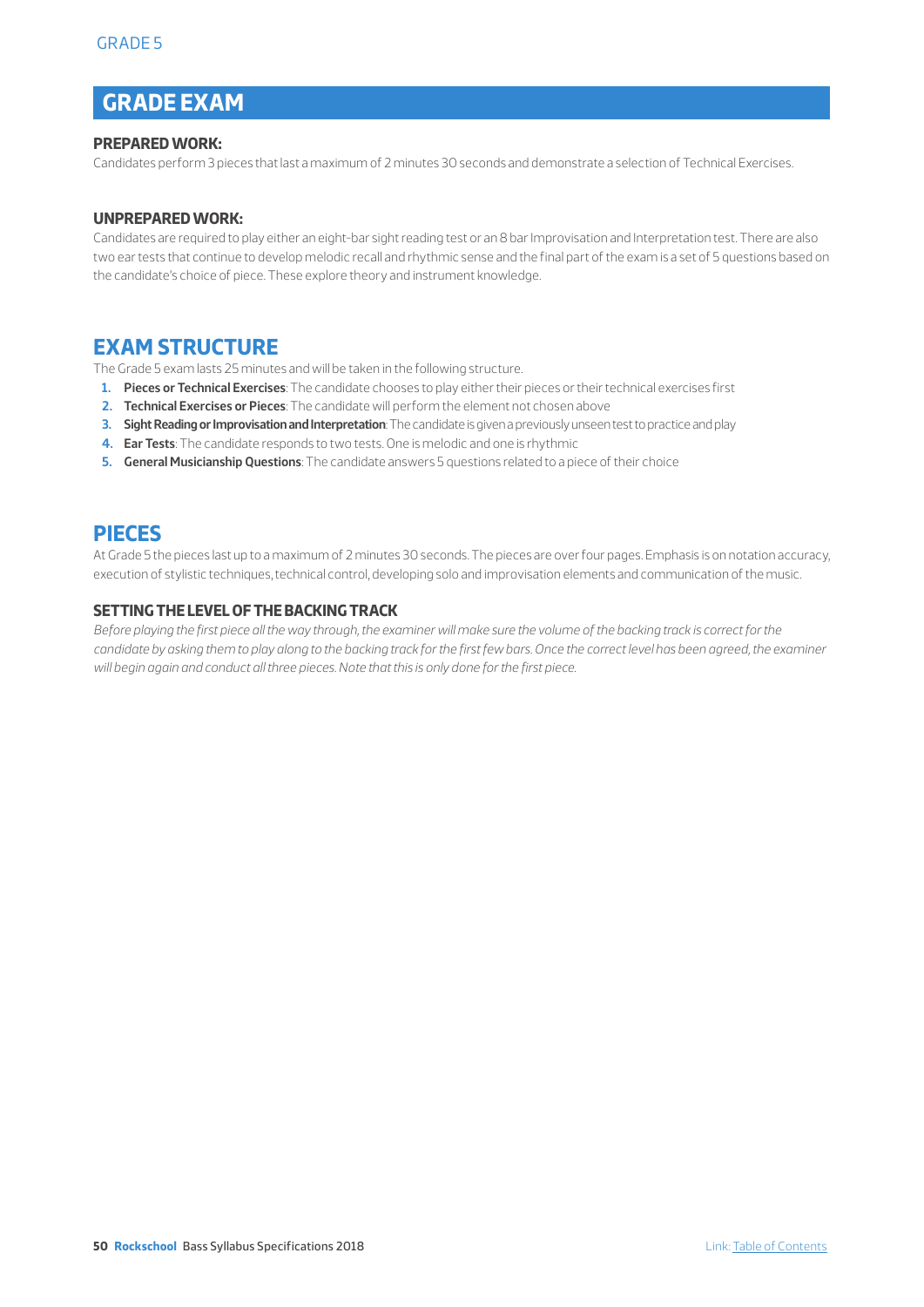# **TECHNICAL WORK**

At Grade 5 level there are three groups of technical work. The examiner will ask a selection from each group and before you start the section you will be asked whether you would like to play the exercises along with the click or hear a single bar of click before you commence the test.

## **GROUP A: SCALES**

(one octave in eighth notes)

**Tempo:** 80 bpm

To be prepared on the starting notes below and in the specified fingerings contained within the book..

- **Major:**  $G, B^{\mathbf{D}}, C, D$
- $\blacksquare$  Natural minor:  $G, B^{\mathbf{b}}, C, D$
- **Minor pentatonic:** G, B  $\overline{b}$ , C, D
- **Major pentatonic:**  $G, B^{\mathbf{b}}$ ,  $C, D$
- Blues:  $G, B^{\mathbf{b}}$ ,  $C, D$
- **Harmonic Minor:** G, B  $\overline{b}$ , C, D

## **GROUP B: ARPEGGIOS**

(two octaves in eighth notes) **Tempo:** 80 bpm

- $\blacksquare$  Major: G, B $b$ , C, D
- $\blacksquare$  Minor:  $G, B^{\mathbf{b}}, C, D$
- Dominant 7th:  $G, B^{\mathbf{b}}$ ,  $C, D$
- $\blacksquare$  Major 7th: G, B  $\blacksquare$  C, D
- $\blacksquare$  Minor 7th: G, B $\mathsf{b}$ , C, D

## **GROUP C: RIFF**

#### **Tempo:** 100 bpm

In the exam you will be asked to play the riff from the Grade 5 book to a backing track.The riff shown in bars 1 and 2 should be played in the same shape in bars 3–8. The root note of the pattern to be played is shown in the music in each of the subsequent bars.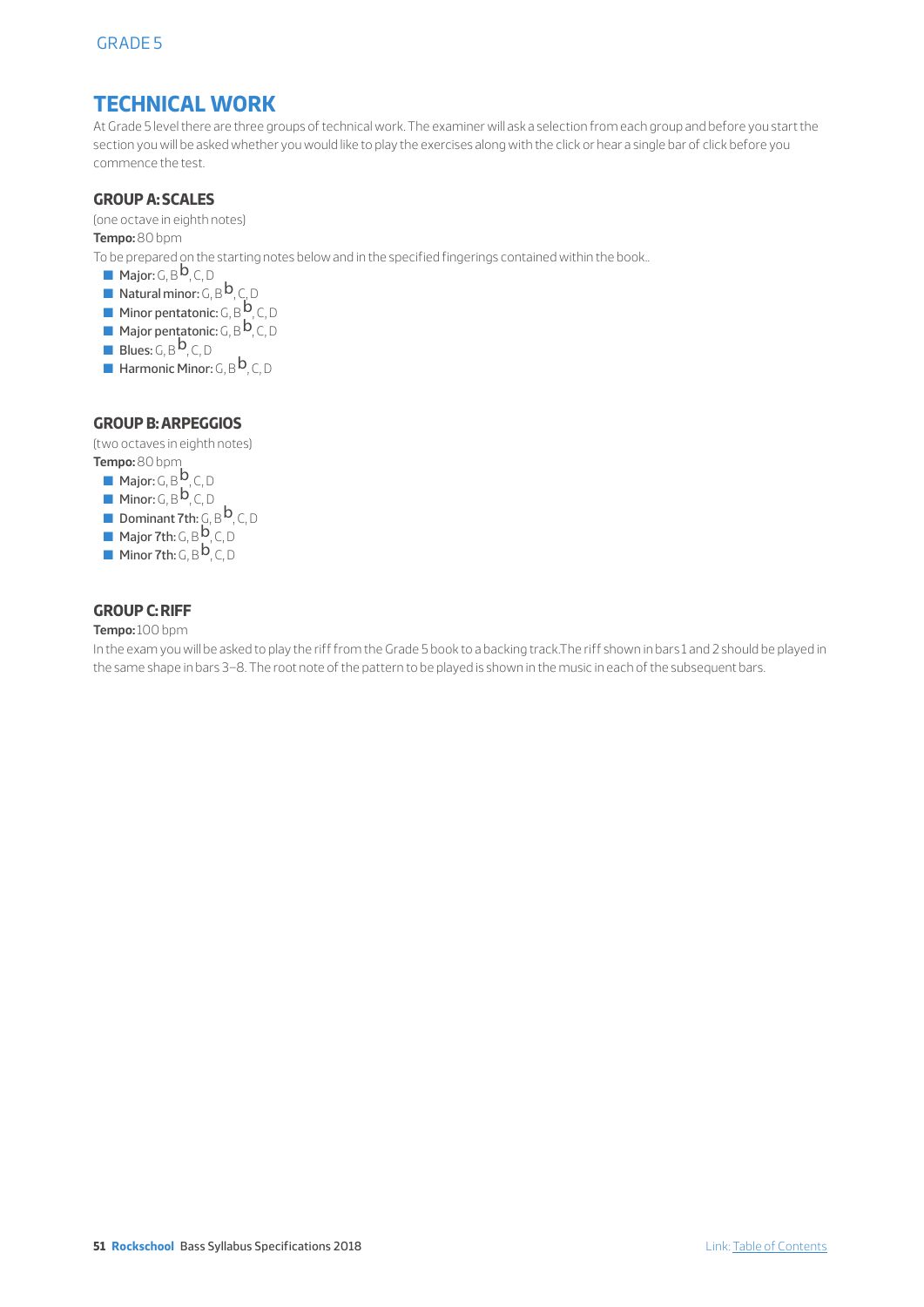# **UNSEEN TESTS**

## **SIGHT READING OR IMPROVISATION & INTERPRETATION**

At Grade 5 you will be offered the choice between Sight Reading or Improvisation & Interpretation. This is a previously unseen test. An example is shown in the Grade 5 book.

## **SIGHT READING**

**Key:** F and G major, E and G minor

#### **Tempo:** 85–95 bpm

At Grade 5 there is an element of improvisation. This is in the form of a two-bar development. The piece will be composed in the style of rock, funk or blues and will have chord symbols throughout. At Grade 5 the notation consists of half, quarter notes, eighth notes and quarter note and eighth note rests in 4/4. The test is 8 bars long. The examiner will allow 90 seconds preparation and practice time and will offer the option of practising with or without a metronome. The candidate will then perform the test for the examination.

## **IMPROVISATION & INTERPRETATION**

**Key:** A or G major, E or G minor

#### **Tempo:** 90–100 bpm

In Grade 5, the improvisation and interpretation test contains a small amount of sight reading. This consists of two bars of notation at the beginning of the test. You will be asked to play the notation as indicated and complete the test using an improvised line. This is played to a backing track of eight bars. The candidate will have 30 seconds preparation time and the examiner will offer the metronome as a guide throughout this time. The candidate will then have a complete practice run through with the backing track and then on the repeat, the test will be examined.

## **EAR TESTS**

There are two tests which are, Melodic Recall and Harmonic Recall.

## **MELODIC RECALL**

#### **Tempo:** 90 bpm

**Key:** F major pentatonic or D minor pentatonic

The examiner will play you a two-bar melody with a drum backing. The first note of the melody will be the root note and the first interval will be descending. You will play the melody back on your instrument. You will hear the test twice.

Each time the test is played it is preceded by a one bar count-in. There will be a short gap for you to practise after you have heard the test for the second time. Next you will hear a vocal count-in and you will then play the melody to the drum backing.

#### **HARMONIC RECALL**

**Tempo:** 80 bpm

#### **Key:** G major

The examiner will play you a tonic chord followed by a four-bar chord sequence in the key of G major played to a guitar and drum backing. The sequence will be drawn from the I, IV,V, and VIm and may occur in any combination. You will be asked to play the chord sequence to the guitar and drum backing in the rhythm shown in the example below. This rhythm will be used in all examples of this test given in the exam. You will then be asked to identify the chord sequence you have played to the examiner. You will hear the test twice.

Each time the test is played the sequence is: count-in, tonic, count-in, chords. There will be a short gap for you to practise after you have heard the test for the second time. You will hear the count-in and tonic for the third time followed by a vocal count-in then you will play the chords to the drum backing.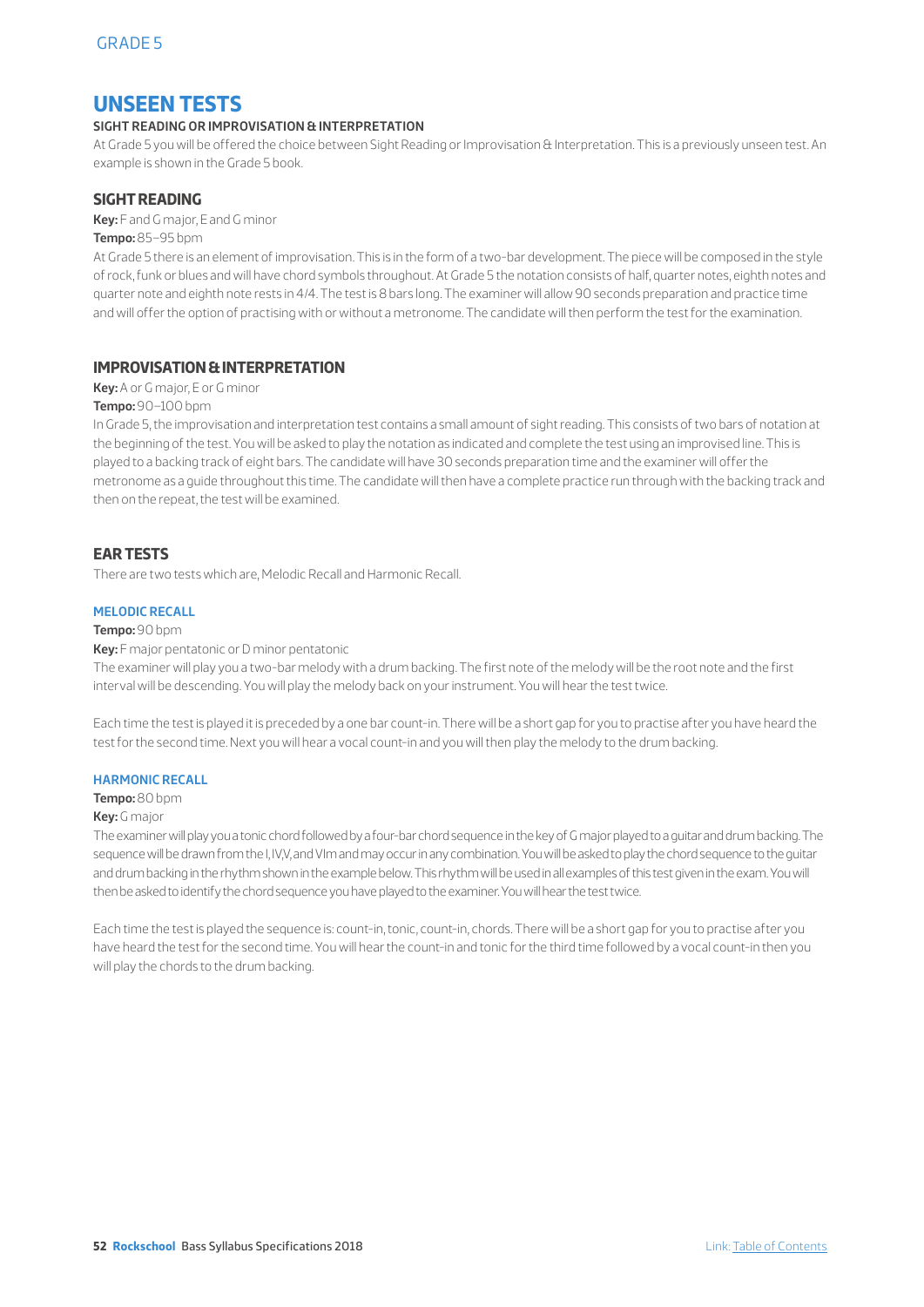# **GENERAL MUSICIANSHIP QUESTIONS**

In this part of the exam you will be asked five questions. Four of these questions will be about general music knowledge and the fifth question will be asked about your instrument.

## **MUSIC KNOWLEDGE**

In Grade 5 you will be asked to identify:

- $\blacksquare$  The names of pitches
- $\blacksquare$  The meaning of accidentals:  $\#$  (sharp), b (flat) and (natural) signs
- $\blacksquare$  The meaning of the time signature, key signature and swing time markings
- Repeat marks, first and second time bars, D.C., D.S., al Coda and al Fine markings
- Q Hammer-ons, pull-offs, accents and *vibrato* markings
- The construction of minor 7, major 7 or dominant 7 chords
- $\Box$  One type of scale that can be used appropriately in the solo section of the piece you have played

## **INSTRUMENT KNOWLEDGE**

In Grade 5 you will be asked to identify:

- Any part or control on your bass
- $\blacksquare$  The function of the volume and tone controls on your bass
- $\blacksquare$  The tone settings for the piece you have played on the amp and why you have chosen these settings

# **PERFORMANCE CERTIFICATE**

# **EXAM STRUCTURE**

The candidate chooses to play 5 pieces lasting a maximum of 2 minutes 30 seconds each. There are no other elements in the Performance Certificate examination.

# **FREE CHOICE PIECES**

There is an option of playing free choice pieces in the examination.

- Grade Exam: 2 free choice pieces
- **Performance Certificate:** 3 free choice pieces

Criteria for own free choice pieces can be found by visiting the website: www.rslawards.com

If there is any doubt or questions about the appropriateness of the chosen piece, you can email it to info@rslawards.com and a member of the Rockschool team will advise you.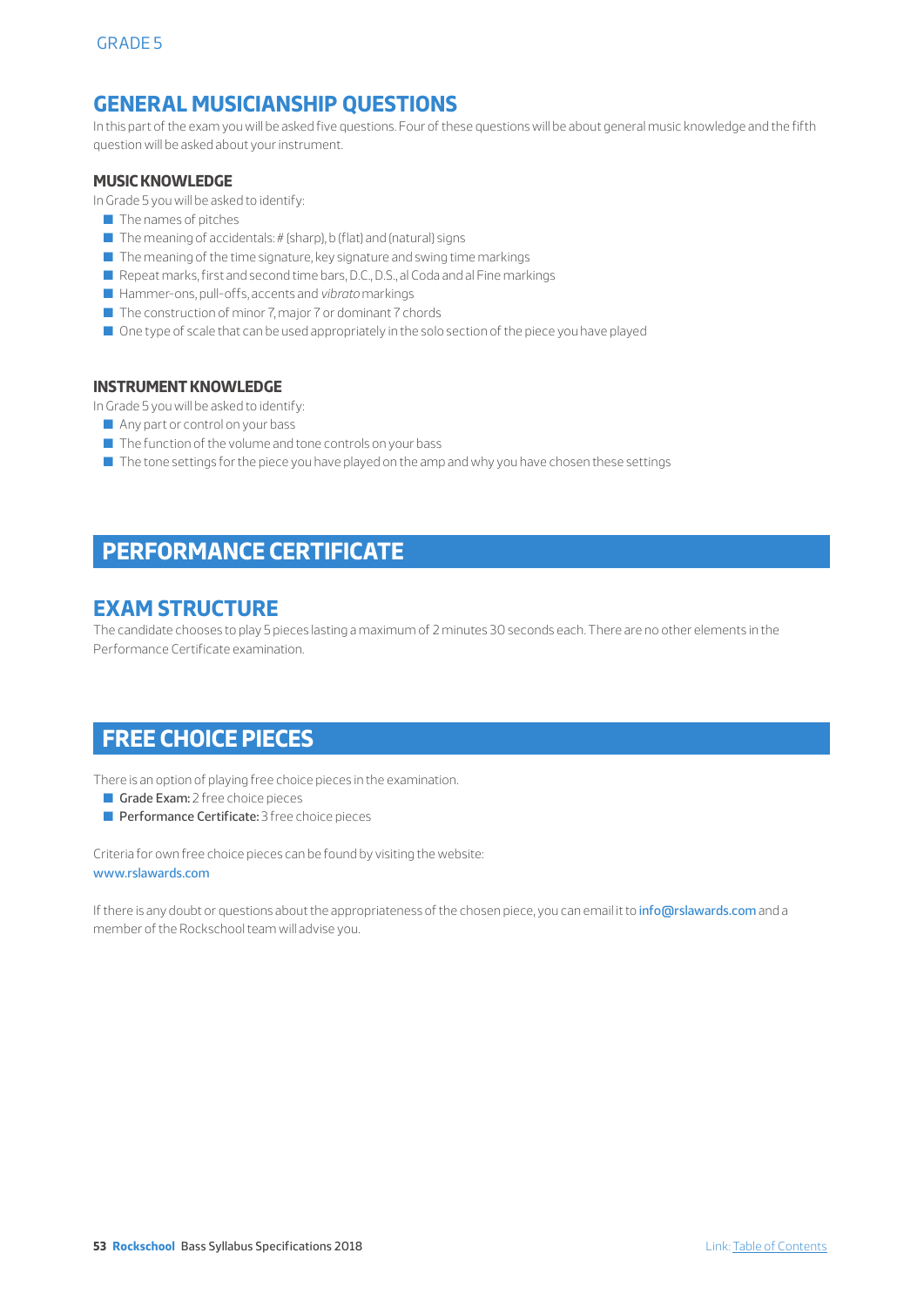# **GRADE 6**

The Grade 6 Bass exam is for candidates who have begun to develop advanced technical control and a competent grasp of stylistic techniques. At Grade 6 this is shown through mature stylistic conviction, execution of rhythmic complexity, creative and stylistic solo and improvisation work as well as a secure sense of communication and performance.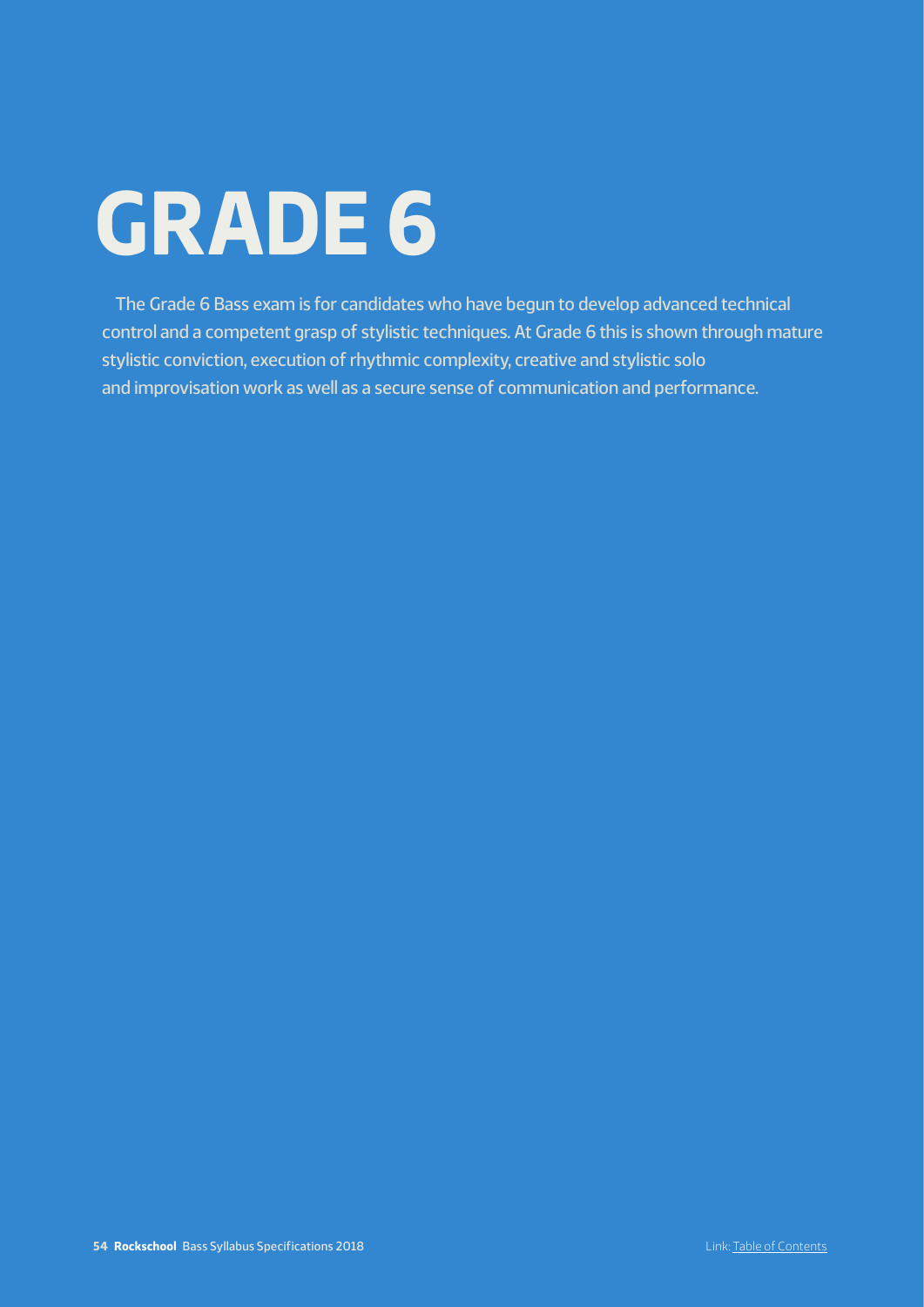# **GRADE EXAM**

## **PREPARED WORK:**

Candidates perform 3 pieces that last a maximum of 2 minutes 45 seconds and demonstrate a selection of Technical Exercises.

## **UNPREPARED WORK:**

Candidates are required to play a 12 bar Quick Study Piece. There are also two ear tests that develop more complex melodic recall and rhythmic sense and the final part of the exam is a set of 5 questions based on the candidate's choice of piece. These explore and demonstrate theory and instrument knowledge.

# **EXAM STRUCTURE**

The Grade 6 exam lasts 30 minutes and will be taken in the following structure

- **1. Pieces or Technical Exercises:** The candidate chooses to play either their pieces or their technical exercises first
- **2. Technical Exercises or Pieces:** The candidate will perform the element not chosen above
- **3. Quick Study Piece:** The candidate is given a previously unseen test to practice and play
- **4. Ear Tests:** The candidate responds to two tests. One is melodic and one is harmonic
- **5. General Musicianship Question:** The candidate answers 5 questions related to a piece of their choice

# **PIECES**

At Grade 6 the pieces last up to a maximum of 2 minutes 45 seconds. Emphasis is on notation accuracy, confident execution of stylistic techniques, secure technical control, maturing solo and improvisation elements and a clear sense of ownership and communication of the music.

## **SETTING THE LEVEL OF THE BACKING TRACK**

*Before playing the first piece all the way through, the examiner will make sure the volume of the backing track is correct for the*  candidate by asking them to play along to the backing track for the first few bars. Once the correct level has been agreed, the examiner *will begin again and conduct all three pieces. Note that this is only done for the first piece.*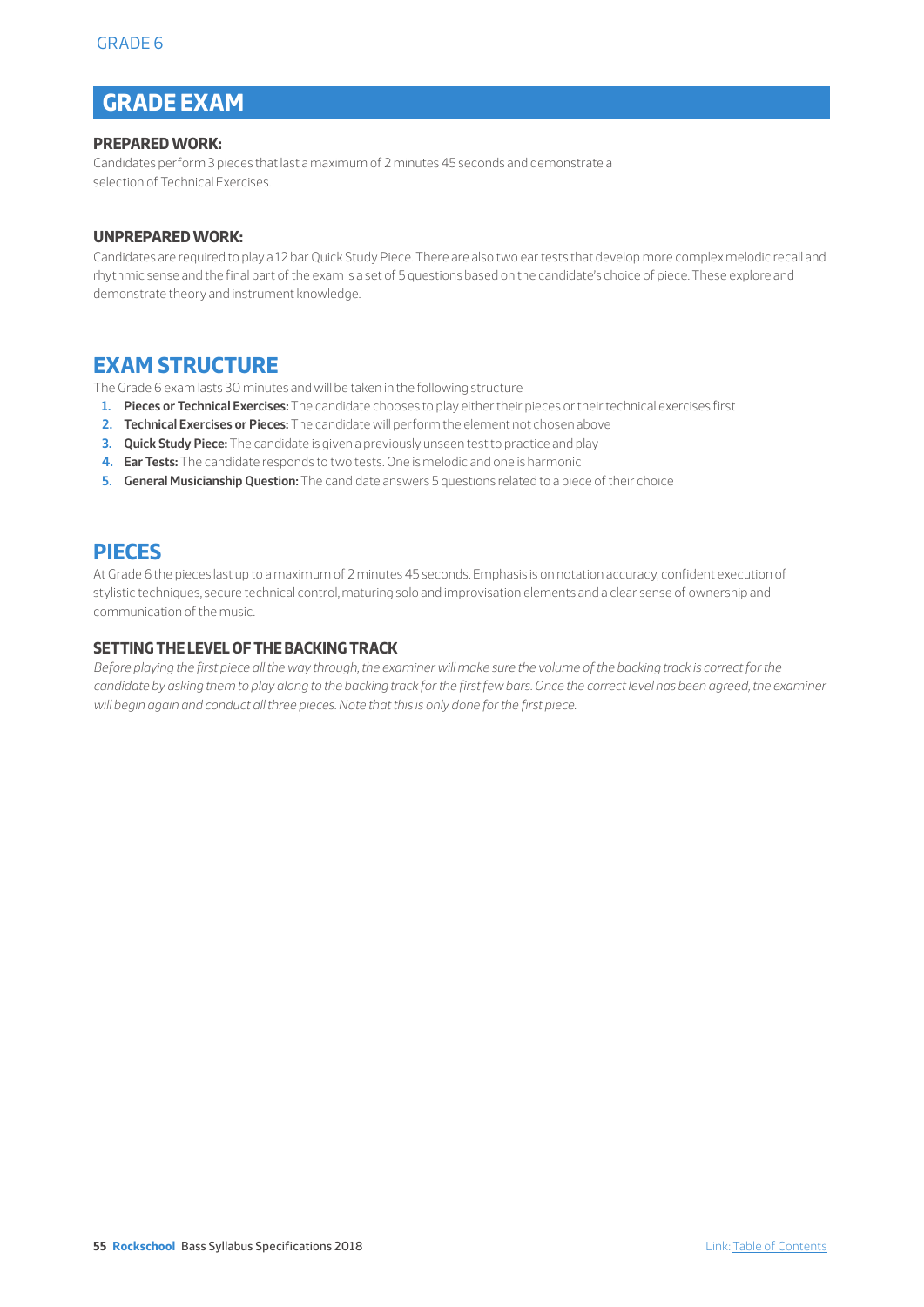# **TECHNICAL WORK**

At Grade 6 level there are four groups of technical work. The examiner will ask a selection from each group and before you start the section you will be asked whether you would like to play the exercises along with the click or hear a single bar of click before you commence the test.

## **GROUP A: SCALES/MODES**

(one octave in eighth notes) **Tempo:** 100 bpm

## **Minor pentatonic:**

G, B. All 5 positions to be prepared and played.

## **Modes:**

- $\blacksquare$  Dorian: E, F, G, A (to be prepared in two positions)
- $\blacksquare$  Mixolydian: E, F, G, A (to be prepared in two positions)

## **GROUP B: ARPEGGIOS**

(one octave in eighth notes)

- $\blacksquare$  Major 7  $\mathsf{b}_{5:\mathsf{E},\mathsf{F},\mathsf{G},\mathsf{A}}$
- $\blacksquare$  Diminished: E, F, G, A

## **GROUP C: CHORDS**

- Dominant  $7th: F<sub>G</sub>$
- **Minor 7th: F, G**

## **GROUP D: STYLISTIC STUDY**

You will prepare a technical study from one group of styles from the list below. Your choice of style will determine the style of the Quick Study Piece. Each study concentrates on two stylistic techniques.

- **Rock/Metal:** Sixteenth note fingerstyle grooves and legato
- **Funk:** Slap and pop playing and percussive 16th note fingerstyle
- **D** Jazz/Latin/Blues: Chords and Upper Register playing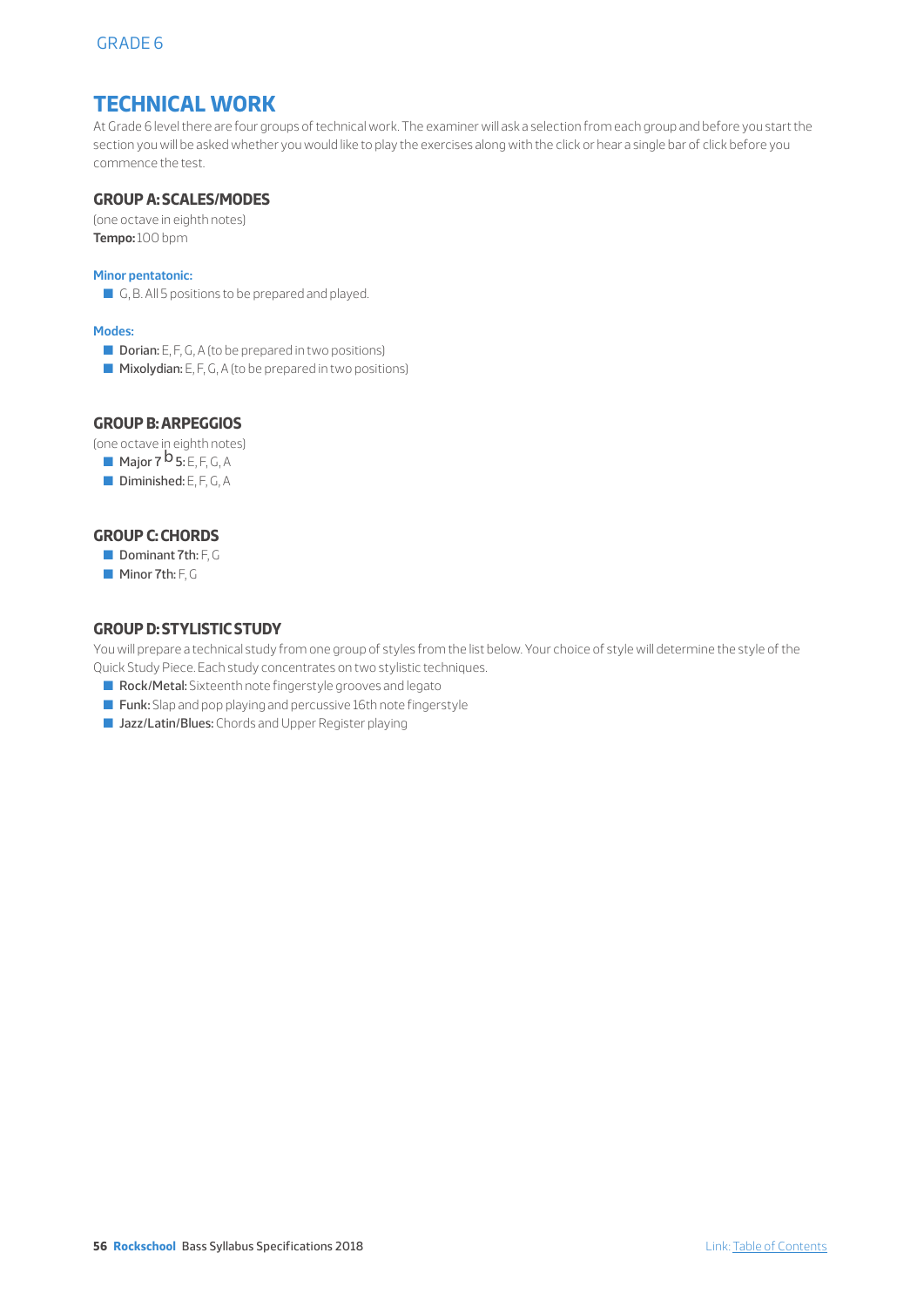# **UNSEEN TESTS**

## **QUICK STUDY PIECE**

At Grade 6 you will be asked to prepare and play a short Quick Study Piece. The style of your QSP is determined by the stylistic study you selected in the technical exercise section. You will be shown the test and played the track with the notated parts played. Any bars that require improvisation will not be demonstrated. You will then have three minutes to study the test. The backing track will be played twice more. You are allowed to practise during the first run through of the backing track, with the notated parts now absent, before playing it to the examiner on the second playing of the backing track. The QSP is in the form of a lead sheet and it is up to you to create your own interpretation of the music in the parts marked for improvisation.

## **EAR TESTS**

There are two tests:

- **Melodic Recall**
- **B** Harmonic Recall

### **Melodic Recall**

#### **Tempo:** 90 bpm

**Key:** E major pentatonic or G minor pentatonic or G natural minor

The first note of the melody will be either the root note or fifth and the first interval will be either ascending or descending. You will play the melody back on your instrument. You will hear the test twice. Each time the test is played the sequence is: count-in, root note, count-in, melody. There will be a short gap for you to practise after you have heard the test for the second time. You will hear the count-in and root note for the third time followed by a vocal count-in and you will then play the melody to the bass and drum backing.

#### **Harmonic Recall**

#### **Tempo:** 90 bpm

#### **Key:** D major

The examiner will play you a tonic chord followed by a four bar chord sequence in the key of D major played to a guitar and drum backing. The sequence will be drawn from the I, IIm, IIIm, IV, V and VIm chords and may occur in any combination. The test will also contain V7. You will be asked to play the root notes of the chord sequence to the drum backing in the rhythm shown in the Grade 6 book. This rhythm will be used in all examples of this test given in the exam. You will then be asked to identify the chord sequence you have played to the examiner. You will hear the test twice. Each time the test is played the sequence is: count-in, tonic, count-in, chords. There will be a short gap for you to practise after you have heard the test for the second time.

# **GENERAL MUSICIANSHIP QUESTIONS**

In this part of the exam you will be asked five questions. Four of these questions will be about general music knowledge and the fifth question will be asked about your instrument.

## **MUSIC KNOWLEDGE**

In Grade 6 you will be asked to identify:

- $\blacksquare$  The names of pitches
- Q Any expressive musical marking found in the piece such as palm muting, accents, *staccato*, *legato*, slap (T) and pull (P) markings, and natural harmonics
- $\blacksquare$  Any dynamic marking found in the piece
- $\blacksquare$  One type of scale that can be used appropriately in the solo section of the piece you have played

#### **INSTRUMENT KNOWLEDGE**

The examiner will also ask you one question regarding your instrument.

In Grade 6 you will be asked to explain and demonstrate:

- $\blacksquare$  Where to find the same pitch on two different strings
- $\blacksquare$  The function of the volume and tone controls on your bass
- $\blacksquare$  The set up for the tone required for the piece you have played on the amp
- $\blacksquare$  How to achieve changes in tone in a song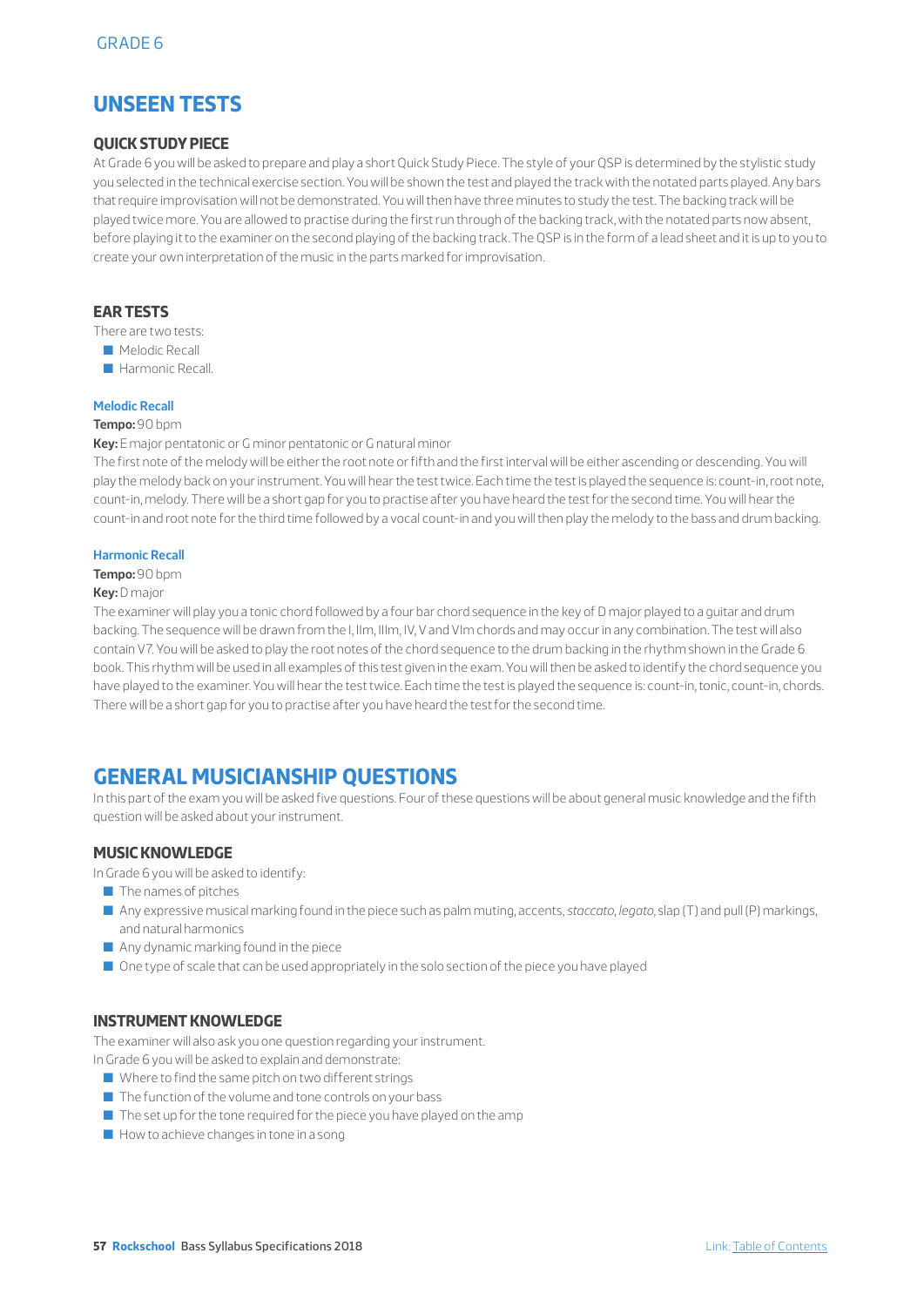# **PERFORMANCE CERTIFICATE**

The candidate chooses to play 5 pieces lasting a maximum of 2 minutes 45 seconds each. There are no other elements in the Performance Certificate examination.

# **FREE CHOICE PIECES**

There is an option of playing free choice pieces in the examination.

- Grade Exam: 2 free choice pieces
- **Performance Certificate:** 3 free choice pieces

Criteria for own free choice pieces can be found by visiting the website: www.rslawards.com

If there is any doubt or questions about the appropriateness of the chosen piece, you can email it to info@rslawards.com and a member of the Rockschool team will advise you.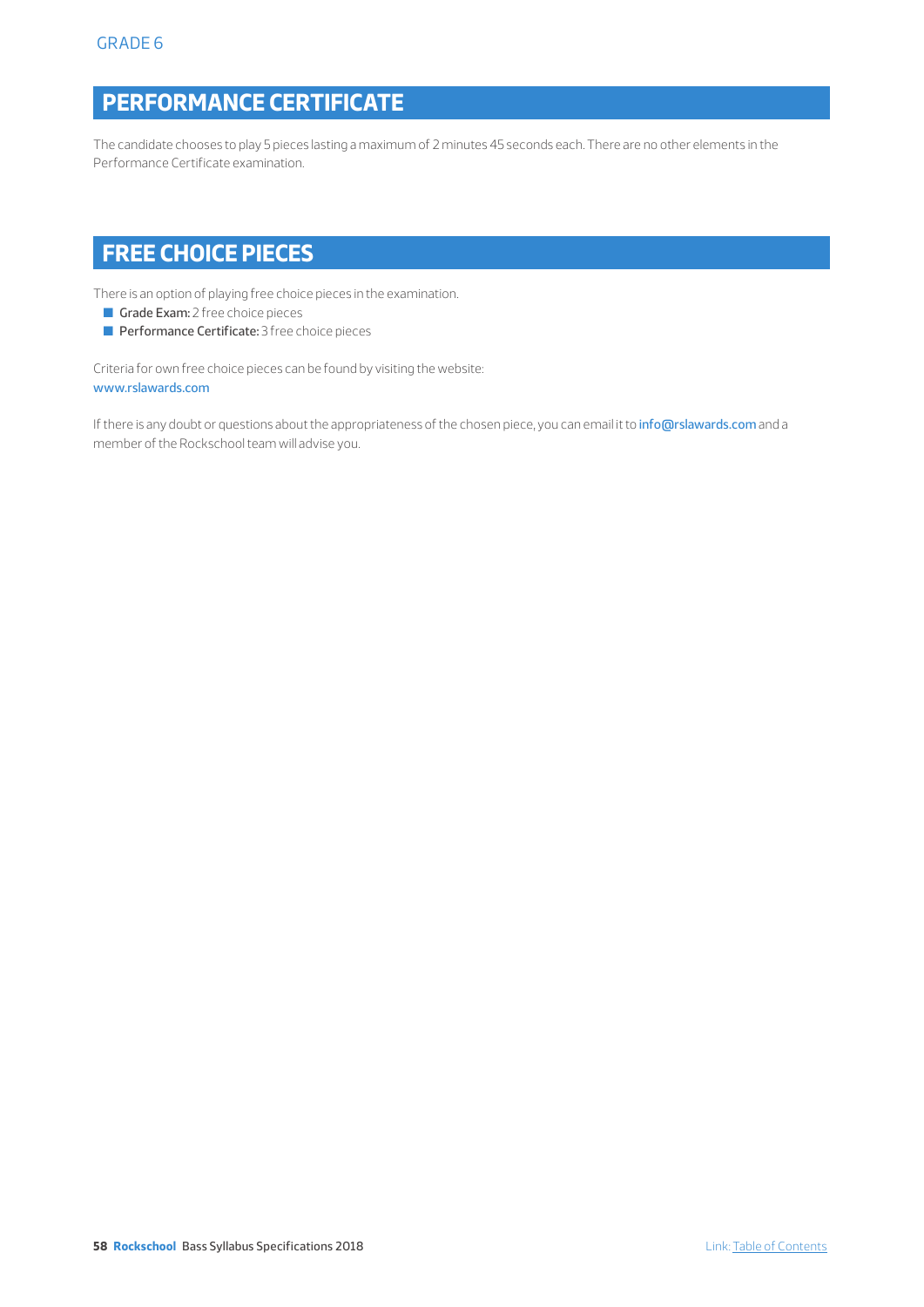# **GRADE 7**

The Grade 7 Bass exam is for candidates who have a developed and advanced technical control and a thorough grasp of extended stylistic techniques. At Grade 7 this is shown through mature stylistic conviction, execution of rhythmic complexity, mature and creative stylistic solo and improvisation work as well as a commanding sense of communication and performance.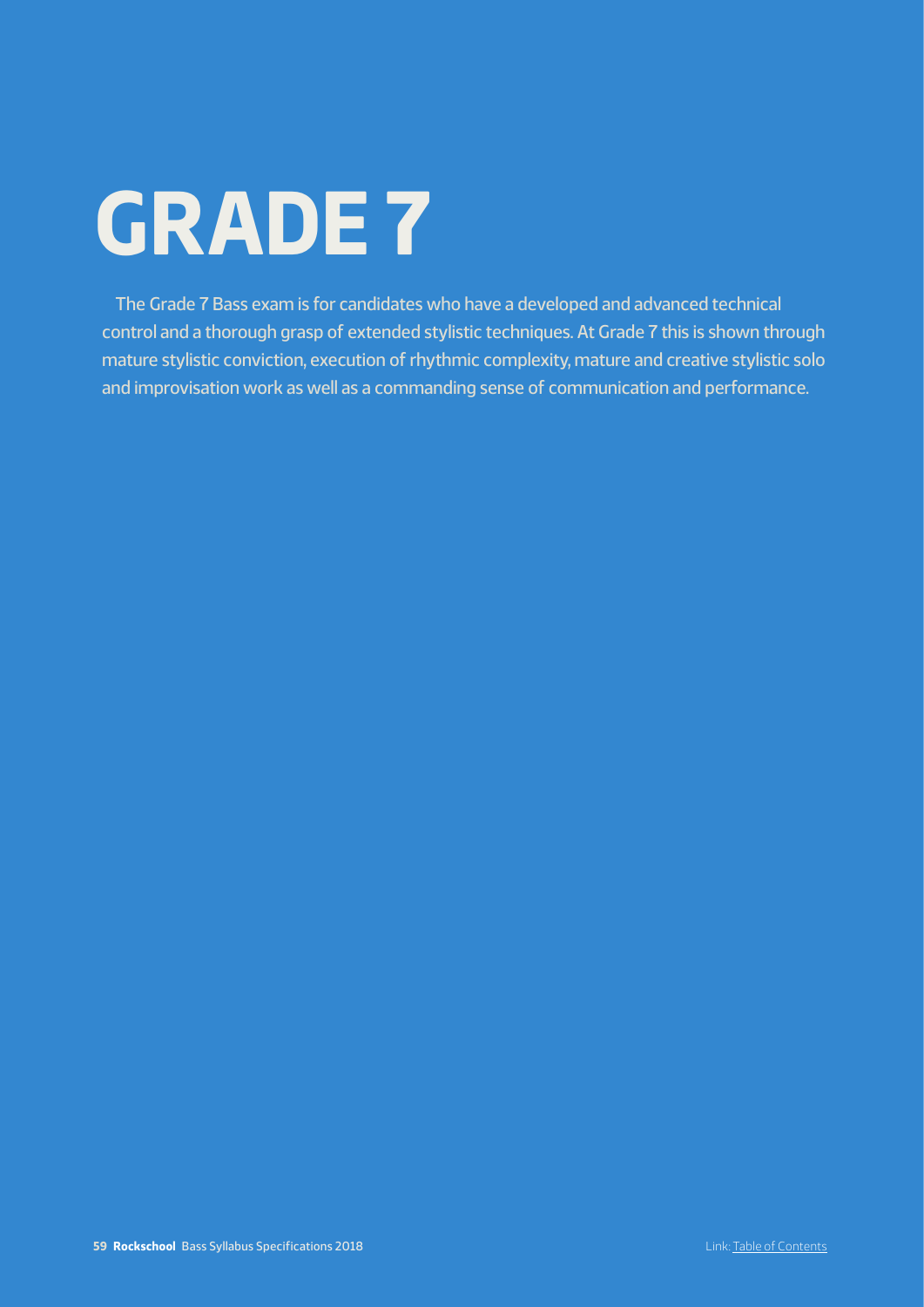# **GRADE EXAM**

## **PREPARED WORK:**

Candidates perform 3 pieces that last a maximum of 3 minutes 10 seconds and demonstrate a selection of Technical Exercises.

## **UNPREPARED WORK:**

Candidates are required to play a 12 bar Quick Study Piece. There are also two ear tests that develop complex melodic recall and rhythmic sense and the final part of the exam is a set of 5 questions based on the candidate's choice of piece. These explore and demonstrate theory and instrument knowledge.

# **EXAM STRUCTURE**

The Grade 7 exam lasts 30 minutes and will be taken in the following structure:

- **1. Pieces or Technical Exercises:** The candidate chooses to play either their pieces or their technical exercises first
- **2. Technical Exercises or Pieces:** The candidate will perform the element not chosen above
- **3. Quick Study Piece:** The candidate is given a previously unseen test to practice and play
- **4. Ear Tests:** The candidate responds to two tests. One is melodic and one is harmonic
- **5. General Musicianship Question:** The candidate answers 5 questions related to a piece of their choice

# **PIECES**

At Grade 7 the pieces last up to a maximum of 3 minutes 10 seconds. Emphasis is on notation accuracy, commanding execution of stylistic techniques and technical control, mature and creative solo and improvisation elements and a clear sense of ownership and communication of the music through performance.

## **SETTING THE LEVEL OF THE BACKING TRACK**

*Before playing the first piece all the way through, the examiner will make sure the volume of the backing track is correct for the candidate by asking them to play along to the backing track for the first few bars. Once the correct level has been agreed, the examiner will begin again and conduct all three pieces. Note that this is only done for the first piece.*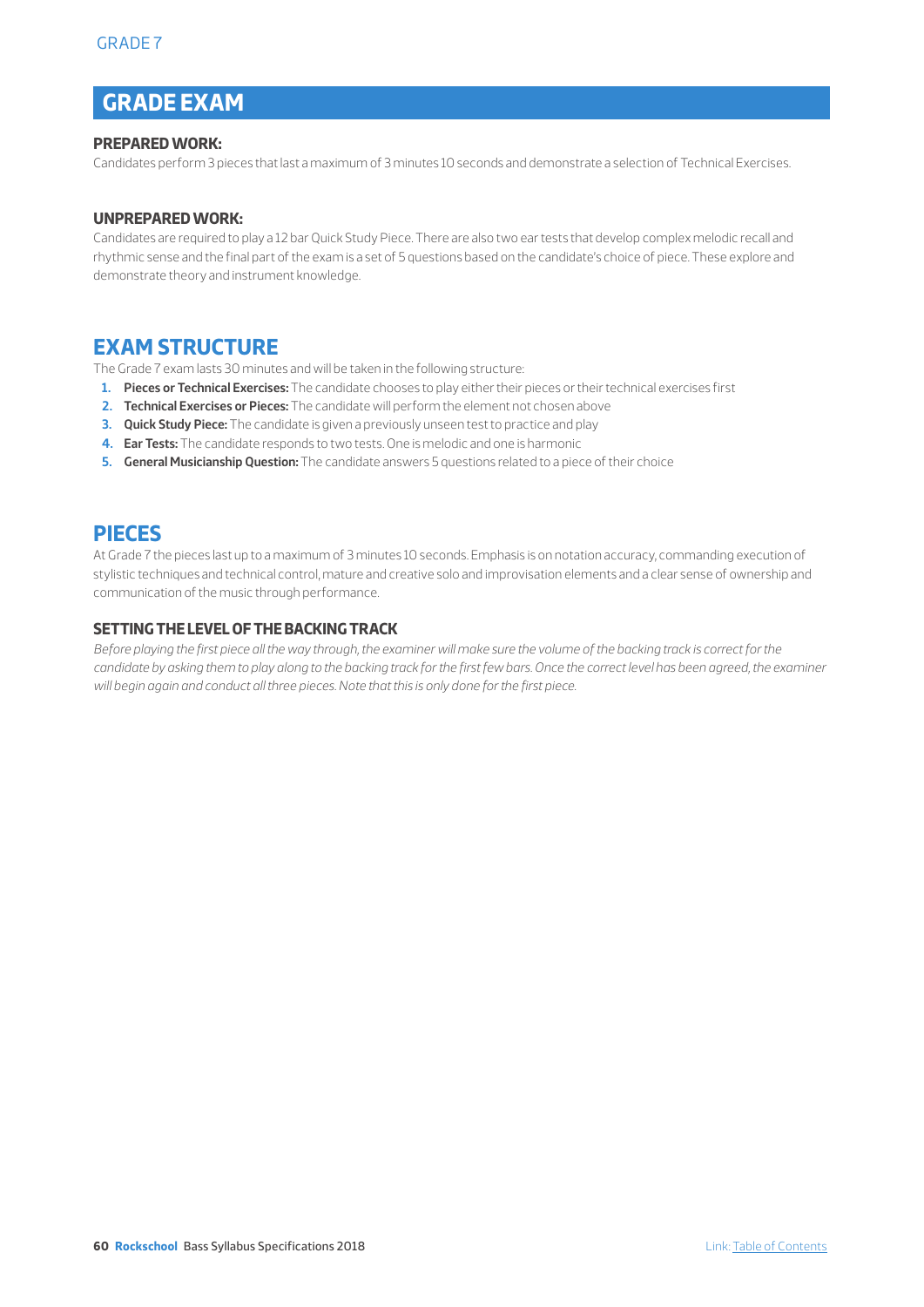# **TECHNICAL WORK**

At Grade 7 level there are four groups of technical work. The examiner will ask a selection from each group and before you start the section you will be asked whether you would like to play the exercises along with the click or hear a single bar of click before you commence the test.

## **GROUP A: SCALES/MODES**

**Tempo:** 100BPM

- $\blacksquare$  Major (two octaves in eighth notes): G
- **Lydian (one octave in eighth notes):**  $F, B, B, D, E$
- **D** Phrygian (one octave in eighth notes): F, B  $b$  , <sub>D, E</sub>  $b$
- **Q** Jazz Melodic Minor (one octave in eighth notes): F, B  $b$  , D, E  $b$

## **GROUP B: ARPEGGIOS**

(one octave in eighth notes)

- $\blacksquare$  Major 9th:  $F, B^{\mathbf{b}}$  D,  $E^{\mathbf{b}}$
- Minor 9th:  $F, B^{\mathbf{b}}, D, E^{\mathbf{b}}$
- Dominant 9th:  $F$ , B  $\overline{b}$ , D, Eb

## **GROUP C: CHORDS**

High register chords

- Dominant 7th:  $E, A$
- $\blacksquare$  Major 7th: E, A
- $\blacksquare$  Minor 7th:  $\blacksquare$  A

## **GROUP D: STYLISTIC STUDY**

You will prepare a technical study from one group of styles from the list below.Your choice of style will determine the style of the Quick Study Piece. Each study concentrates on two stylistic techniques.

- Rock/Metal: pedal tones and legato phrasing
- **Funk:** 16th note slap grooves and string crossing
- **Q Jazz/Latin/Blues:** natural harmonics and arpeggios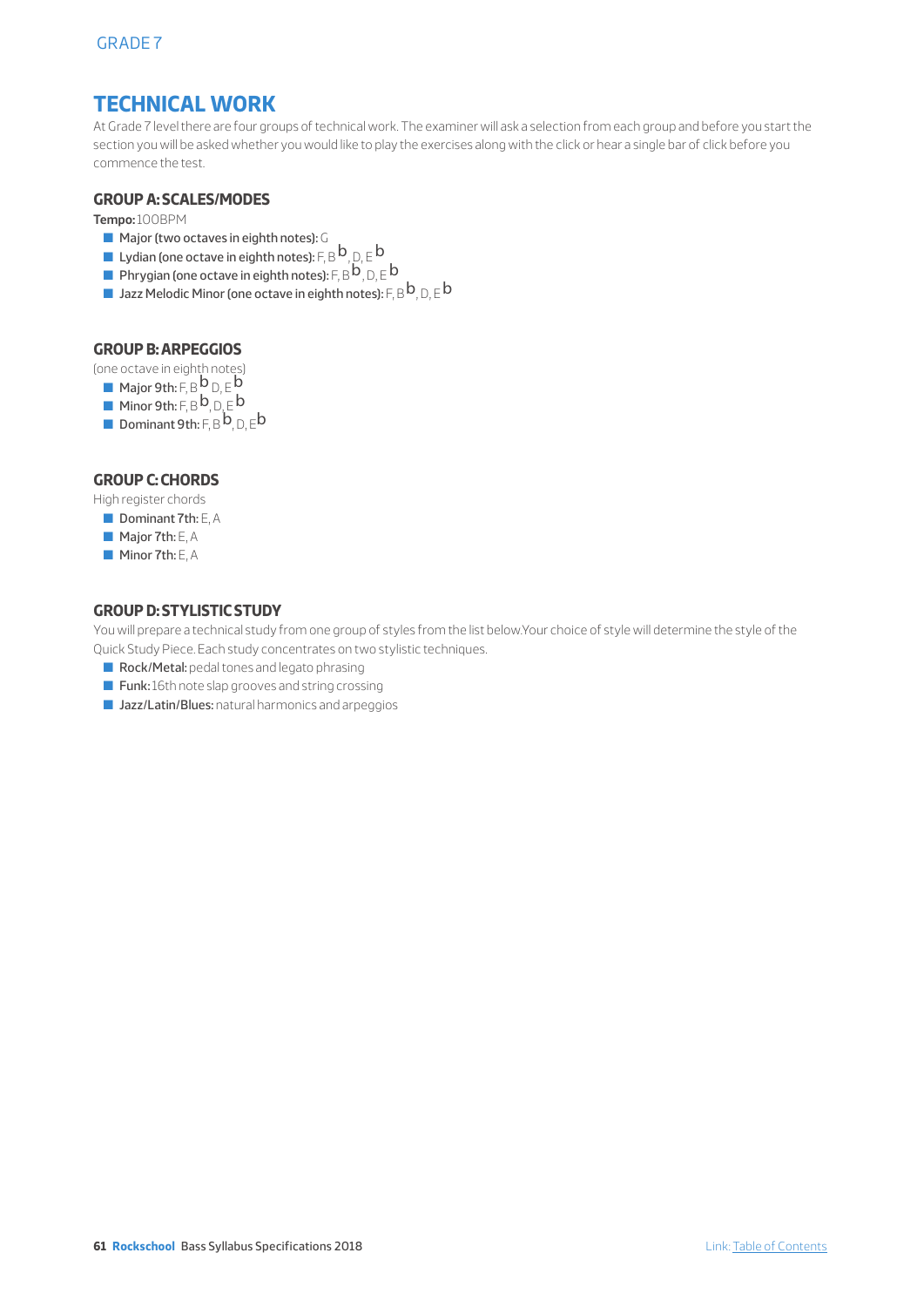# **UNSEEN TESTS**

## **QUICK STUDY PIECE**

At Grade 7 you will be asked to prepare and play a Quick Study Piece. The style of your QSP is determined by the stylistic study you selected in the technical exercise section. You will be shown the test and played the track with the notated parts played. Any bars that require improvisation will not be demonstrated. You will then have three minutes to study the test. The backing track will be played twice more. You are allowed to practise during the first run through of the backing track, with the notated parts now absent, before playing it to the examiner on the second playing of the backing track. The QSP is in the form of a lead sheet and it is up to you to create your own interpretation of the music in the parts marked for improvisation.

## **EAR TESTS**

There are two tests

- **Melodic Recall**
- **B** Harmonic Recall

### **Melodic Recall**

## **Tempo:** 90 bpm

**Key:** Bb major pentatonic or D minor pentatonic or F natural minor

The first note of the melody will be either the root note or fifth and the first interval will be either ascending or descending. You will play the melody back on your instrument. You will hear the test twice.

Each time the test is played the sequence is: count-in, root note, count-in, melody. There will be a short gap for you to practise after you have heard the test for the second time. You will hear the count-in and root note for the third time followed by a vocal count-in and you will then play the melody to the backing.

#### **Harmonic Recall**

#### **Tempo:** 90 bpm

#### **Key:** A major

The examiner will play you a tonic chord followed by a four bar chord sequence in the key of A major played to a guitar and drum backing. The sequence will be drawn from the I, IIm, IIIm, IV,V and VIm chords and may occur in any combination. The test may also contain iim7, iiim7 and vim7. You will be asked to play the chord sequence to the drum backing in the rhythm shown in the Grade 7 book. This rhythm will be used in all examples of this test given in the exam. You will then be asked to identify the chord sequence you have played to the examiner. You will hear the test twice.

Each time the test is played the sequence is: count-in, tonic, count-in, chords. There will be a short gap for you to practise after you have heard the test for the second time. You will hear the count-in and tonic for the third time followed by a vocal count-in then you will play the chords to the drum backing.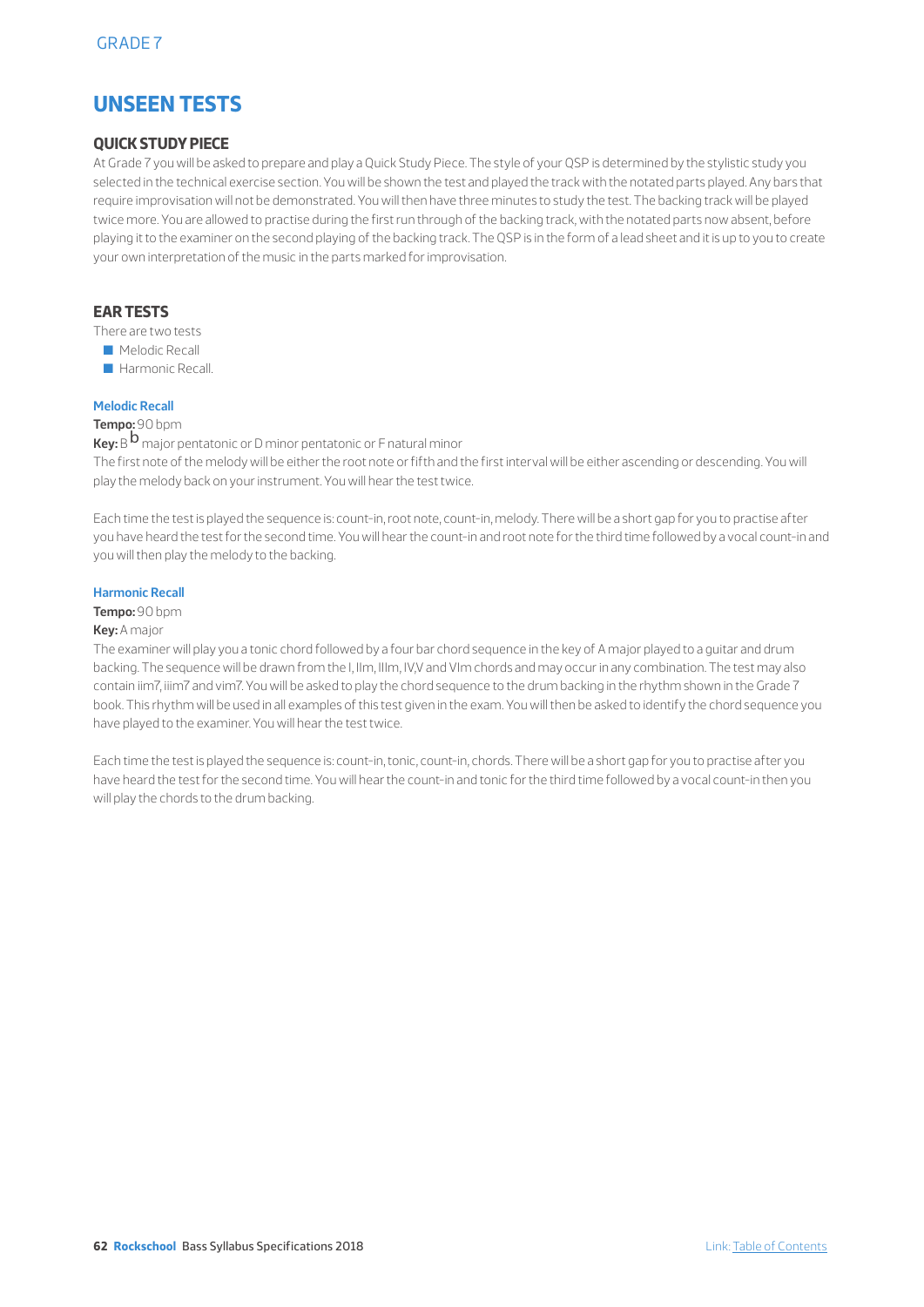# **GENERAL MUSICIANSHIP QUESTIONS**

In this part of the exam you will be asked five questions. Four of these questions will be about general music knowledge and the fifth question will be asked about your instrument.

## **MUSIC KNOWLEDGE**

In Grade 7 you will be asked to identify:

- $\blacksquare$  The names of pitches
- Q Any expressive musical marking found in the piece such as palm muting, accents, *staccato*, *legato*, slap (T) and pull (P) markings, and natural harmonics
- $\blacksquare$  Any dynamic marking found in the piece
- $\blacksquare$  One type of scale that can be used appropriately in the solo section of the piece you have played and its relation to the underlying harmony of the piece

## **INSTRUMENT KNOWLEDGE**

The examiner will also ask you one question regarding your instrument. In Grade 7 you will be asked to explain and demonstrate:

- $\blacksquare$  Where to find the same pitch on two different strings
- $\blacksquare$  The function of the volume and tone controls on your bass
- $\blacksquare$  The set up for the tone required for the piece you have played on the amp
- $\blacksquare$  How to achieve changes in tone in a song

# **PERFORMANCE CERTIFICATE**

The candidate chooses to play 5 pieces lasting a maximum of 2 minutes 45 seconds each. There are no other elements in the Performance Certificate examination.

# **FREE CHOICE PIECES**

There is an option of playing free choice pieces in the examination.

- Grade Exam:  $2$  free choice pieces
- **Performance Certificate:** 3 free choice pieces

Criteria for own free choice pieces can be found by visiting the website: www.rslawards.com

If there is any doubt or questions about the appropriateness of the chosen piece, you can email it to info@rslawards.com and a member of the Rockschool team will advise you.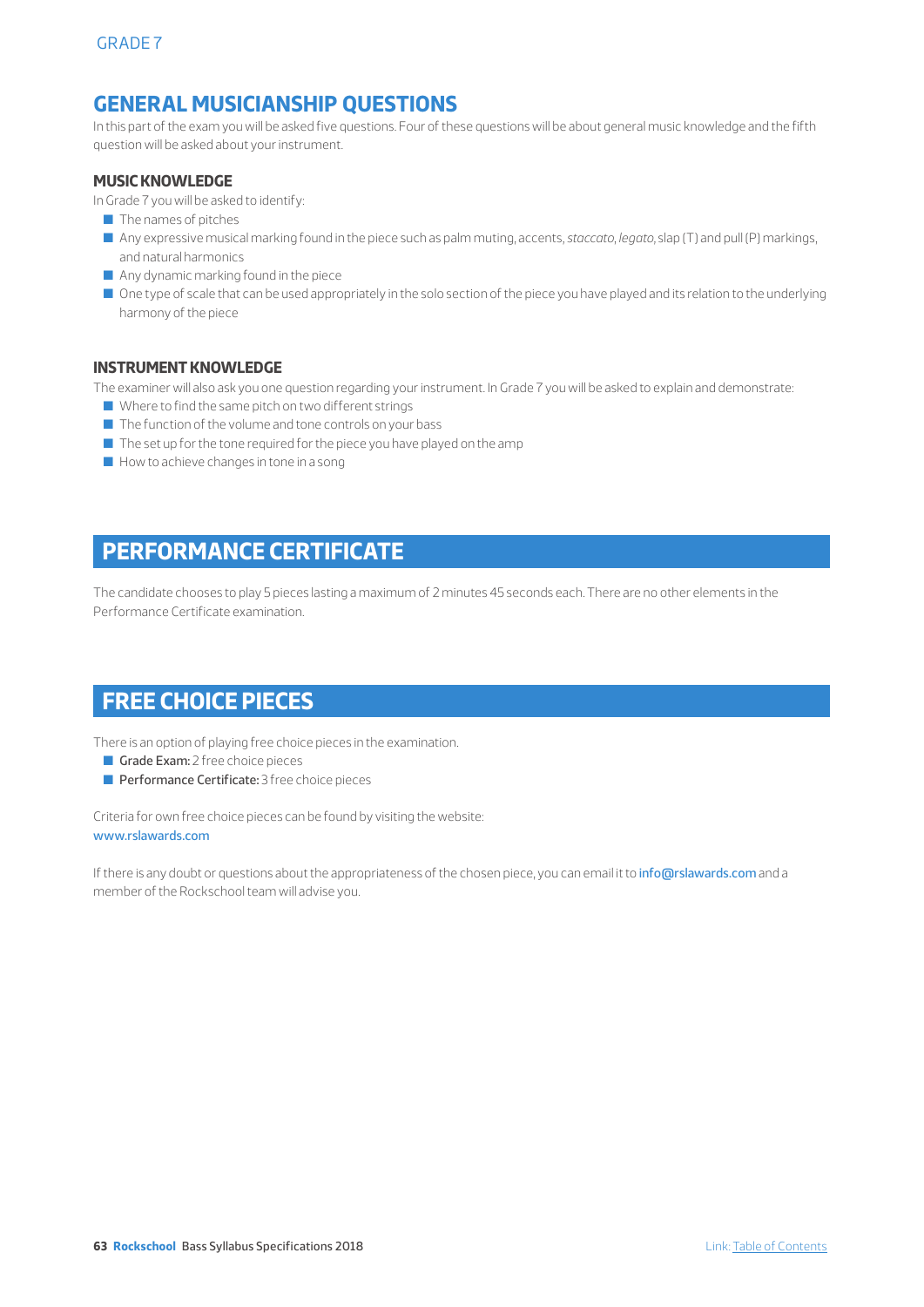# **GRADE 8**

The Grade 8 Bass exam is for candidates who have mastered advanced technical control and have a thorough grasp of extended stylistic techniques. At Grade 8 this is shown through mature stylistic conviction, consummate execution of rhythmic complexity, mature and creative stylistic solo and improvisation work as well as a commanding sense of communication and performance.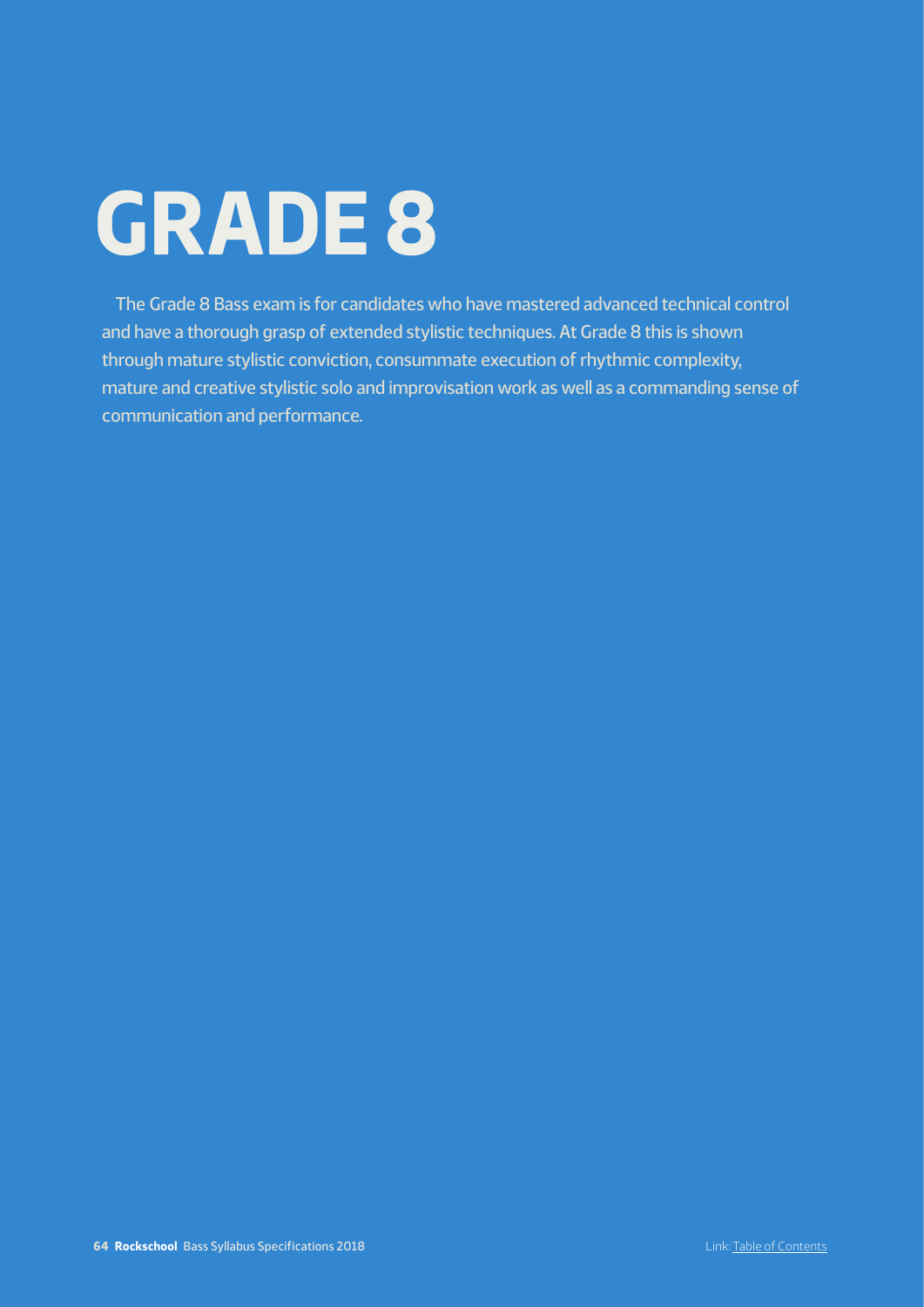# **GRADE EXAM**

## **PREPARED WORK:**

Candidates perform 3 pieces that last a maximum of 3 minutes 45 seconds and demonstrate a selection of Technical Exercises.

## **UNPREPARED WORK:**

Candidates are required to play a 12 bar Quick Study Piece. There are also two ear tests that develop advanced melodic recall and rhythmic sense and the final part of the exam is a set of 5 questions based on the candidate's choice of piece. These explore and demonstrate theory and instrument knowledge.

# **EXAM STRUCTURE**

The Grade 8 exam lasts 30 minutes and will be taken in the following structure:

## **PIECES OR TECHNICAL EXERCISES:**

The candidate chooses to play either their pieces or their technical exercises first

- **1. Pieces or Technical Exercises:** The candidate chooses to play either their pieces or their technical exercises first
- **2. Technical Exercises or Pieces:** The candidate will perform the element not chosen above
- **3. Quick Study Piece:** The candidate is given a previously unseen test to practice and play
- **4. Ear Tests:** The candidate responds to two tests. One is melodic and one is harmonic
- **5. General Musicianship Question:** The candidate answers 5 questions related to a piece of their choice

# **PIECES**

At Grade 8 the pieces last up to a maximum of 3 minutes 45 seconds. Emphasis is on complex notation accuracy, commanding execution of stylistic techniques and technical control, mature and creative solo and improvisation elements and a clear sense of ownership and communication of the music through performance.

## **SETTING THE LEVEL OF THE BACKING TRACK**

*Before playing the first piece all the way through, the examiner will make sure the volume of the backing track is correct for the*  candidate by asking them to play along to the backing track for the first few bars. Once the correct level has been agreed, the examiner *will begin again and conduct all three pieces. Note that this is only done for the first piece.*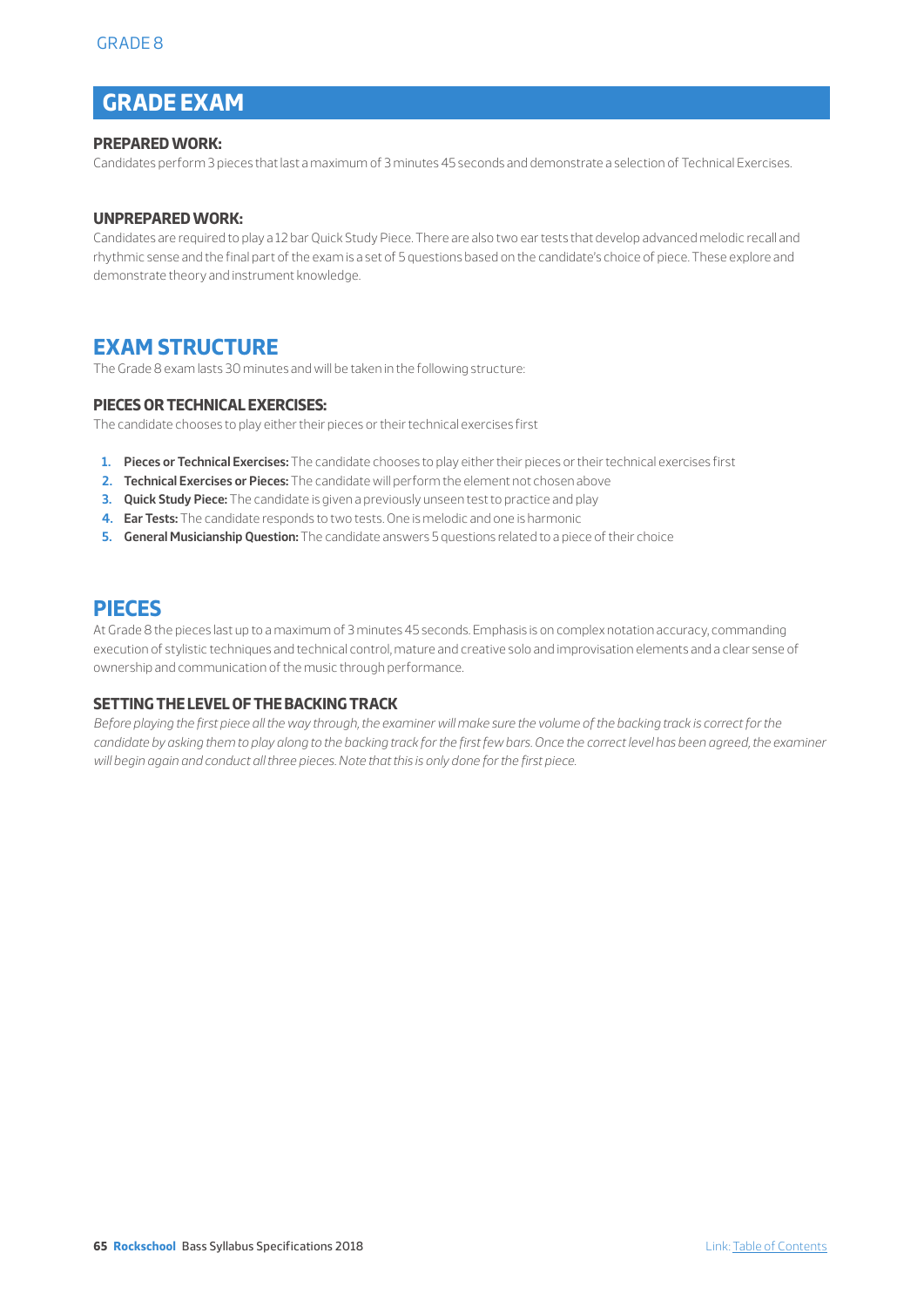# **TECHNICAL WORK**

At Grade 8 level there are four groups of technical work. The examiner will ask a selection from each group and before you start the section you will be asked whether you would like to play the exercises along with the click or hear a single bar of click before you commence the test.

## **GROUP A: SCALES/MODES**

(One octave in eighth notes)

**Tempo:** 100 bpm

- Whole Tone:  $F^{\#}/G$   $\mathsf{b}_{, G, C}^{\#}/D$   $\mathsf{b}_{, G}^{\#}/A$  b
- Diminished:  $F# / G$ b,  $G, C# / D$ b,  $G# / A$ b
- Altered:  $F^{\#}/G^{\mathbf{b}}$ , G,  $C^{\#}/D^{\mathbf{b}}$ ,  $G^{\#}/A^{\mathbf{b}}$
- Natural minor: (two octaves in eighth notes): G

## **GROUP B: ARPEGGIOS**

(One octave in eighth notes)

- **Tempo:** 100 bpm
	- Dominant  $7#5: D, G$
	- Dominant  $7^{b}$  5: D, G
	- **Dominant 7**  $#9: D, G$
	- **Dominant 7**  $\mathbf{b}_{9:}\rho$ , G

## **GROUP C: CHORDS**

- Minor 7th:  $F^{\#}$ , G, D, A, Ab
- $\blacksquare$  Major 7th:  $\mathsf{F}^{\#}$ , G, D $\mathsf{b}$ , Ab
- **Dominant 7th:**  $F^{\#}$  G, D**b**, A**b**

## **GROUP D: STYLISTIC STUDY**

You will prepare a technical study from one group of styles from the list below. Your choice of style will determine the style of the Quick Study Piece. Each study concentrates on two stylistic techniques.

- Rock/Metal: odd time grooves and powerchords
- $\blacksquare$  Funk: syncopation and slap bass technique
- **D** Jazz/Latin/Blues: up tempo fingerstyle technique and walking basslines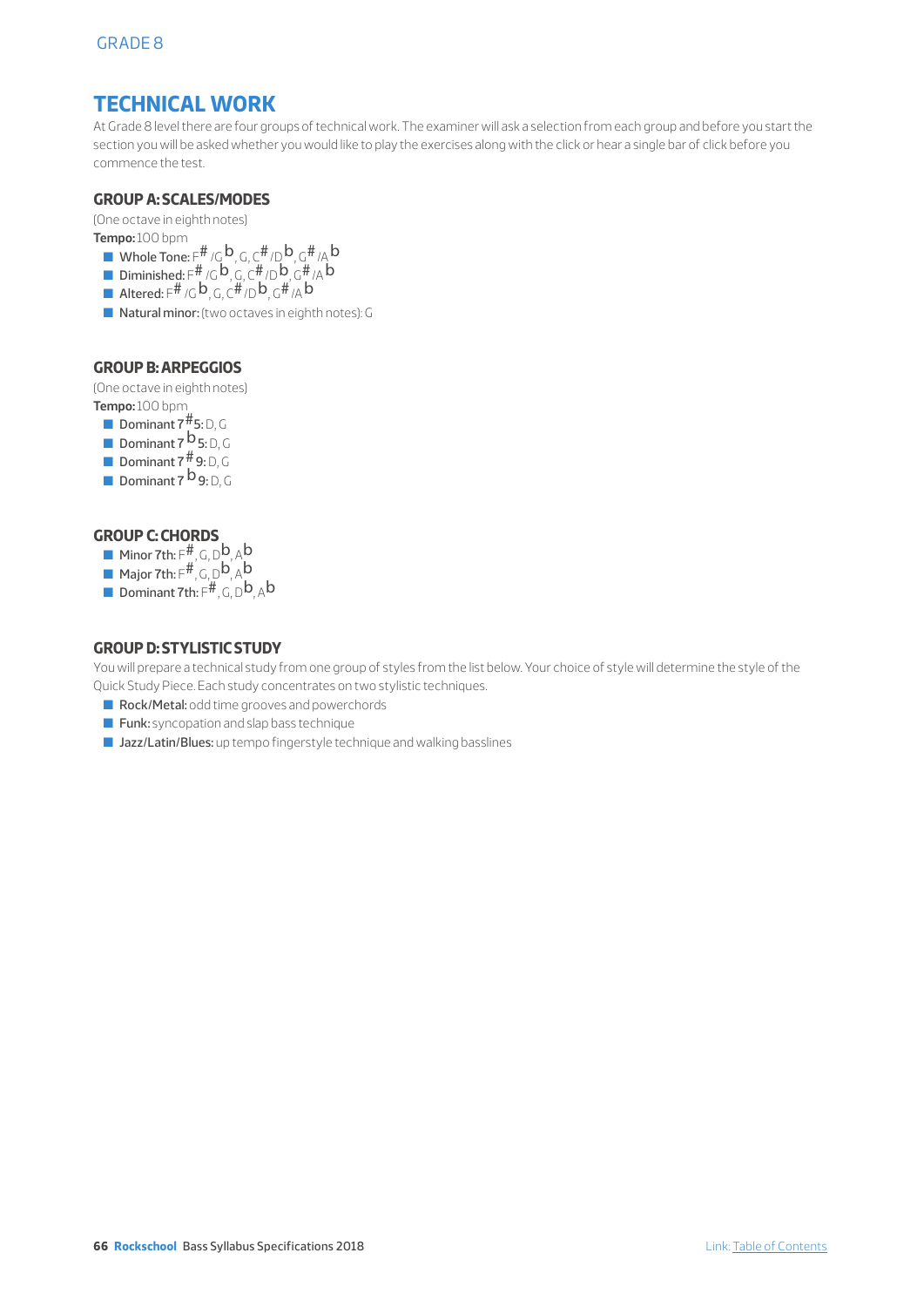# **UNSEEN TESTS**

## **QUICK STUDY PIECE**

At Grade 8 you will be asked to prepare and play a Quick Study Piece. The style of your QSP is determined by the stylistic study you selected in the technical exercise section. You will be shown the test and played the track with the notated parts played. Any bars that require improvisation will not be demonstrated. You will then have three minutes to study the test. The backing track will be played twice more. You are allowed to practise during the first run through of the backing track, with the notated parts now absent, before playing it to the examiner on the second playing of the backing track. The QSP is in the form of a lead sheet and it is up to you to create your own interpretation of the music in the parts marked for improvisation.

## **EAR TESTS**

There are two tests:

- **Melodic Recall**
- **B** Harmonic Recall

#### **Melodic recall**

#### **Tempo:** 90 bpm

**Key:** B major pentatonic or C minor pentatonic or B natural minor

The first note of the melody will be either the root, third or fifth note and the first interval will be either ascending or descending. You will play the melody back on your instrument. You will hear the test twice. Each time the test is played the sequence is: count-in, root note, count-in, melody. There will be a short gap for you to practise after you have heard the test for the second time. You will hear the count-in and root note for the third time followed by a vocal count-in and you will then play the melody to the bass and drum backing.

#### **Harmonic recall**

#### **Tempo:** 90 bpm

#### **Key:** A major

The examiner will play you a tonic chord followed by a four bar chord sequence in the key of A major played to a guitar and drum backing. The sequence will be drawn from the I, IIm, IIIm, IV,V and VIm chords and may occur in any combination. The test may also contain Imaj7 and IVmaj7. You will be asked to play the chord sequence to the drum backing in the rhythm shown in the Grade 8 book. This rhythm will be used in all examples of this test given in the exam. You will then be asked to identify the chord sequence you have played to the examiner. You will hear the test twice.

Each time the test is played the sequence is: count-in, tonic, count-in, chords. There will be a short gap for you to practise after you have heard the test for the second time. You will hear the count-in and tonic for the third time followed by a vocal count-in then you will play the chords to the drum backing.

# **GENERAL MUSICIANSHIP QUESTIONS**

In this part of the exam you will be asked five questions. Four of these questions will be about general music knowledge and the fifth question will be asked about your instrument.

## **MUSIC KNOWLEDGE**

In Grade 8 you will be asked to identify:

- $\blacksquare$  The names of pitches
- Q Any expressive musical marking found in the piece such as palm muting, accents, *staccato*, *legato*, slap (T) and pull (P) markings, and natural harmonics
- $\blacksquare$  Any dynamic marking found in the piece
- $\blacksquare$  One type of scale that can be used appropriately in the solo section of the piece you have played and its relation to the underlying harmony of the piece

## **INSTRUMENT KNOWLEDGE**

The examiner will also ask you one question regarding your instrument. In Grade 8 you will be asked to explain and demonstrate:

- $\blacksquare$  Where to find the same pitch on two different strings
- $\blacksquare$  The function of the volume and tone controls on your bass
- $\blacksquare$  The set up for the tone required for the piece you have played on the amp
- $\blacksquare$  How to achieve changes in tone in a song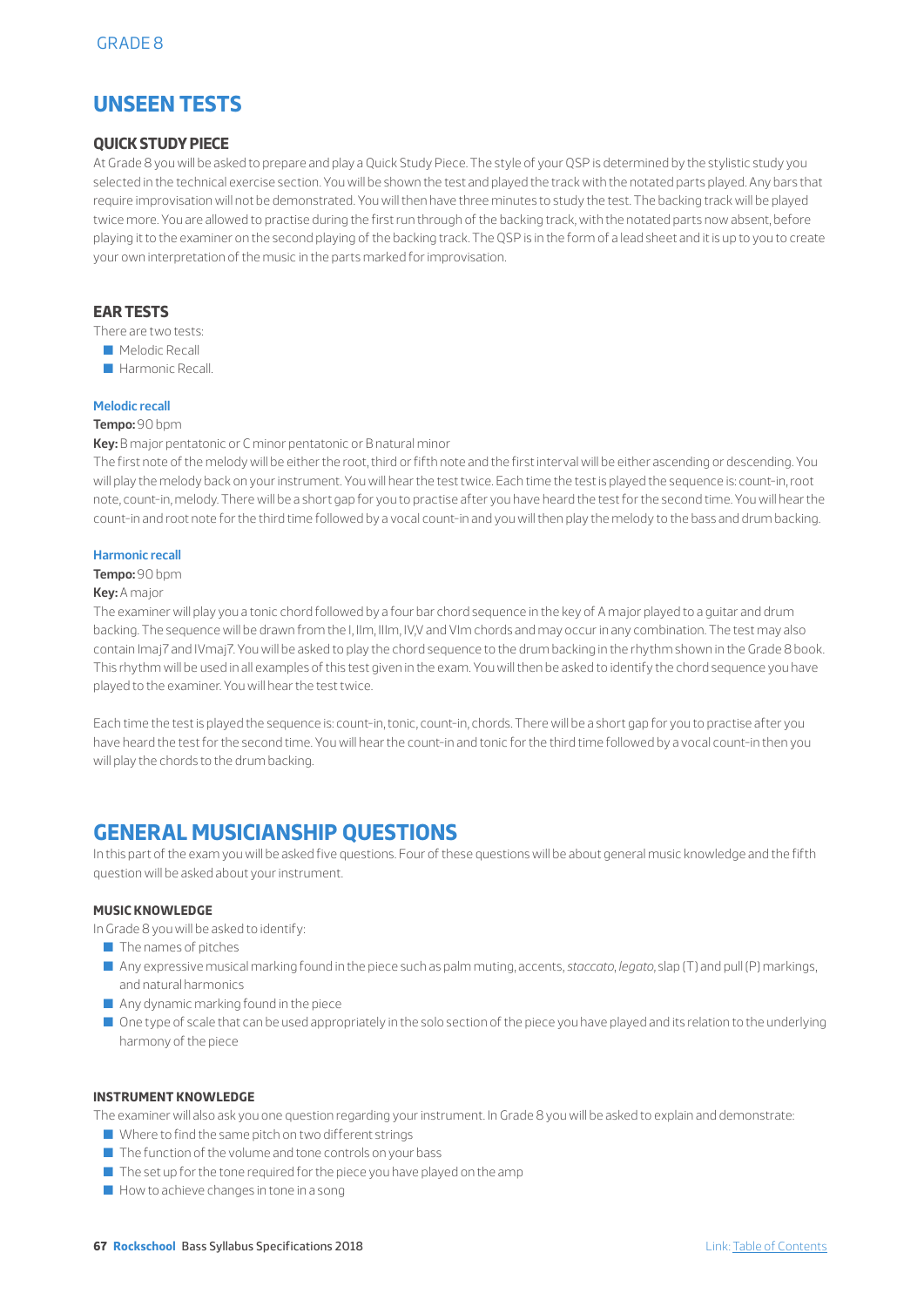# **PERFORMANCE CERTIFICATE**

The candidate chooses to play 5 pieces lasting a maximum of 2 minutes 45 seconds each. There are no other elements in the Performance Certificate examination.

# **FREE CHOICE PIECES**

There is an option of playing free choice pieces in the examination.

- Grade Exam: 2 free choice pieces
- **Performance Certificate:** 3 free choice pieces

Criteria for own free choice pieces can be found by visiting the website: www.rslawards.com

If there is any doubt or questions about the appropriateness of the chosen piece, you can email it to info@rslawards.com and a member of the Rockschool team will advise you.